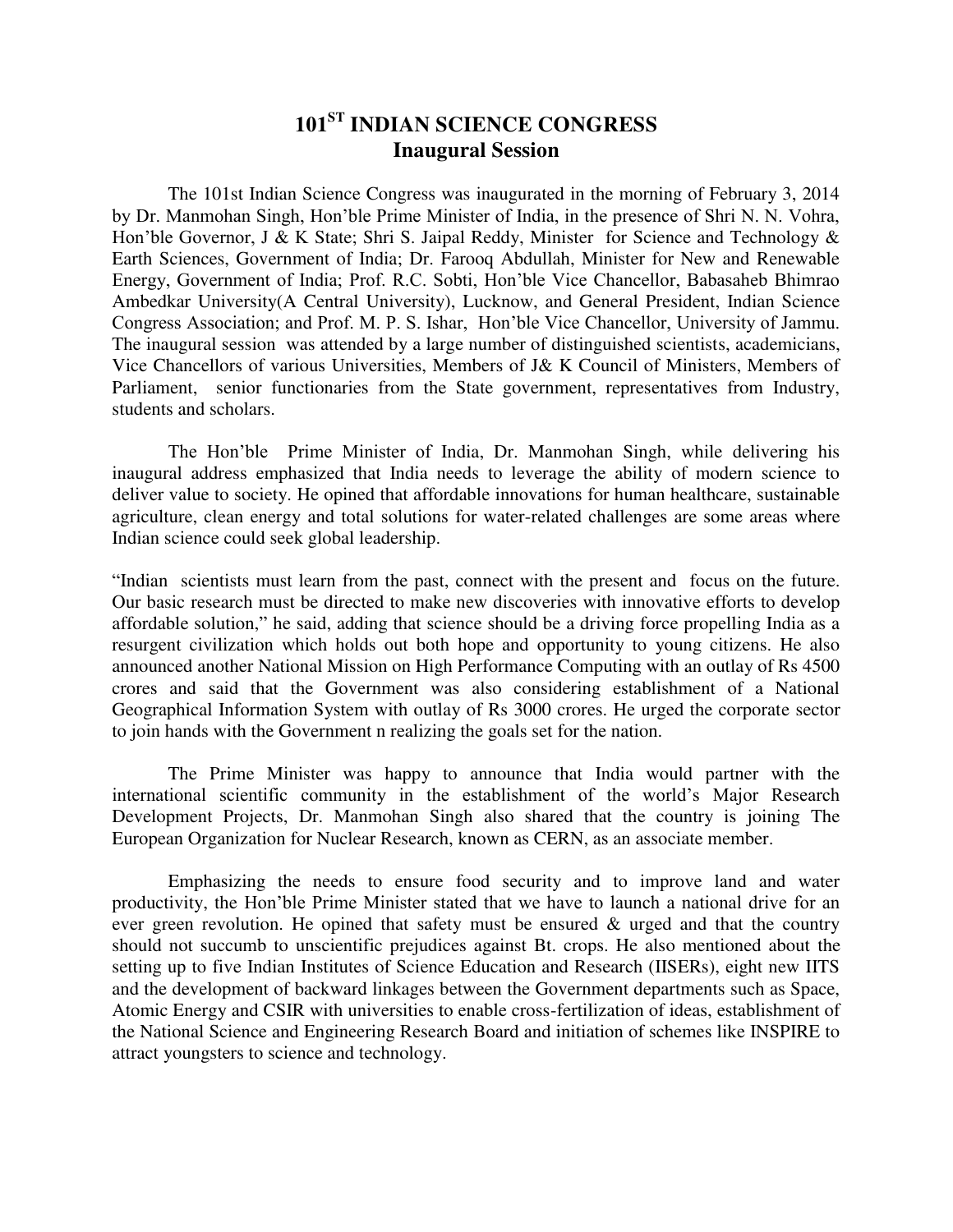On the occasion of the Inaugural session of the 101st Indian Science Congress, the Hon'ble Prime Minister presented ISCA awards to scientists namely Dr. Rajender Lakshman Karandikar, Prof. S.M. Pal Khurana, Dr. G. Shrireesh Reddy, Prof. P. C. Trivedi and Prof. Abhijeet Banerjee. He also felicitated and gave mementoes to Nobel Laureate Prof. Y .T. Lee, Prof. Yash Pal, Prof. A. K. Sood, Prof. Avinash Chander, Prof. V. P.Kamboj, Prof. I. J. S. Bansal, Prof. Ashok Saxena, Prof. S.S. Katiyar and Shri V.M. Trehan. On this auspicious occasion a book entitled "India Culture of Science-Glorious Past and Bright Future" edited by Dr. R. C. Sobti was released by the Hon'ble Prime Minister of India Dr. Mohammad Singh,.

The keynote address was delivered by Shri S. Jaipal Reddy, Hon'ble Minister for Science and Technology and Earth Sciences, Government of India. In his address Shri Reddy said that the inclusiveness of our national growth would rely heavily upon the availability, accessibility and affordability of the products of innovation. "The innovation ecosystem, should, therefore, build into it, inclusiveness of growth as one of the key dimensions," he added. The Union Minister further said that the Ministry of Science and Technology in association with other sister ministeries and departments was launching some prestigious programmes in mega science, high performance computing, National Geographical Information System and many more.

He said that being the flag bearers of the scientific community, the Indian Science Congress delegates need to carry the message of Science to the people of India. "There is also a need of an ecosystem for propelling India among the top 10 or 15 nations in innovation sector. This would call for trust among the inter-institutional linkages, risk bearing potentials in our financial appraisal systems, application mindset in educational sector, venturing mindset among our investors, entrepreneurial spirit in the industrial community and leadership focus in the country," he said.

Shri Reddy further further opined that inclusive development agenda of the country could be best served by making all cross sections of the society, both the innovators as well as beneficiaries of innovation. He announced that the Government was soon launching an overseas scholarship programme to bridge national gaps in critical and frontier areas of Scientific research.

Jenab Omar Abdullah, Hon'ble Chief Minister, J & K State in his address called for open science and liberal dissemination of knowledge. "There should be no monopoly on Science. All innovations should have universal, implications and consequences that would lead to amelioration of human miseries. Global public goods like cure for AIDS or cancer and diffusion of technologies to better and improve services and systems for mankind cannot be patented," he said. Speaking in favour of open science, he said there is need for liberal dissemination of knowledge. "Open science is more conductive to the rate of growth of society's stock of knowledge. In keeping with his views, Shri Abdullah made a "call for an approach that aligns befitting returns from science and knowledge".

He said while patents on innovations may give a sense of ownership to the innovator and science entrepreneur, the benefits of science should not be exclusive. He said Governments should try to make innovation quests profitable by encouraging research and development by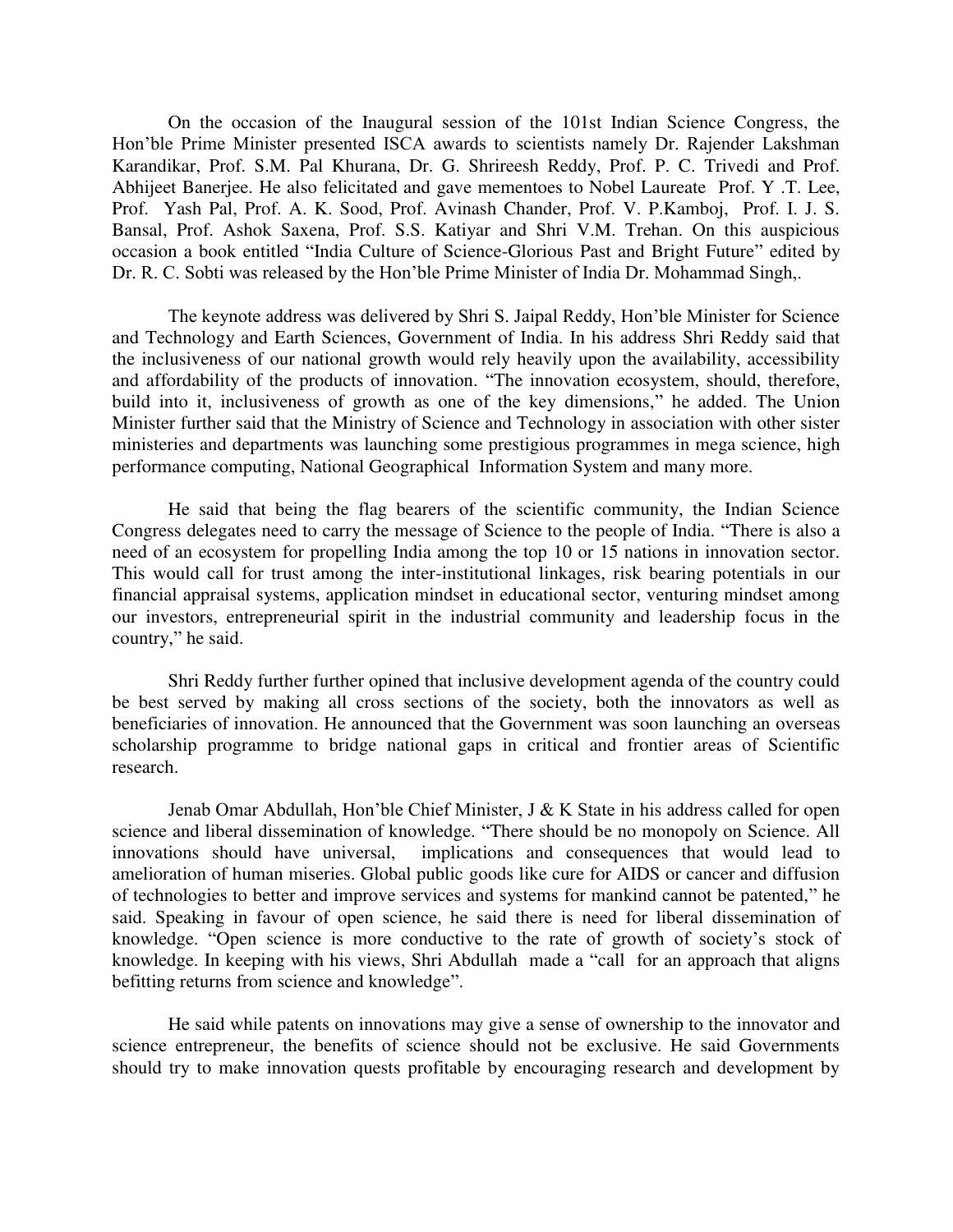subsidizing processes and making innovation in science and technology as the centre piece of public policy.

Pof. R. C. Sobti, General President, Indian Science Congress Association, in his Presidential Address, highlighted the efficacy and importance of Indian Science Congress for the growth and development of science and technology in the country.

Prof. M.P. S. Ishar, Vice Chancellor, University of Jammu in his formal vote of thanks, thanked all dignitaries for sparing their valuable time for the historic occasion and also thanked all those associated with the 101st Indian Science Congress for their whole hearted support. He expressed his special thanks to Sh. N. N. Vohra, Hon'ble Governor, J &K State & Chancellor, University of Jammu and Jenab Omar Abdullah, Hon'ble Chief Minister J & K State & Pro-Chancellor, University of Jammu for the constant support and guidance extended by them in the successful organization of the 101st annual session of the Indian Science Congress. He also thanked all the Hon'ble Ministers of J& K Government, Hon'ble Members of Parliament and Legislators J & K State for their kind support.

The inaugural function was conducted by Prof. Manoj Dhar, Registration, University of Jammu.

#### **CHILDREN SCIENCE CONGRESS**

The Children Science Congress popularly known as Rashtriya Kishore Vaigyanik Sammelan is organized every year along with the Indian Science congress. It is a unique opportunity for the young students, in the age group of 10- 17 years from all over the country, to improve the scientific treatment and expand their innovative talents in the field of science and technology.

The children Science congress in the 101st Indian Science Congress was inaugurated by Dr. A. P. J. Abdul Kalam, Formar President of India on February 4,2014. Prof. Yashpal, Formar Director, Indian Space Research Organization and Former Chairman, University Grant Commission, delivered the key Key Note Lecture in the Inaugural session.

More than 7000 students from different government and privet schools of jammu and nearby areas were invited to participate in the inaugural function. In a completely packed auditorium with dignitaries, child scientists, delegated and students from the schools of jammu and adjoining areas, Dr. kalam mesmerized the audience by delivering his inaugural address on 'innovation Empowers Nation' . Dwelling in to the theme of inclusive Development, Dr. Kalam encouraged children to see the things though a whole new spectrum. He spoke about the "Culture of Excellence" in which children are not afraid of chasing their dreams, are not dithered by failures and are in competition not with someone but themselves. There is constant zeal for excellence. He inspired children to "dare to imagine the impossible and achieve." Dr. Kalam also mentioned the resent achievements of the Indian Scientific Community such as the launch of PSLV-D5 running on indigenously built cryogenic fuel engine system, Mars Orbiter Mission, use o9f genetically modified crops in- solving problems of food security etc. he expressed his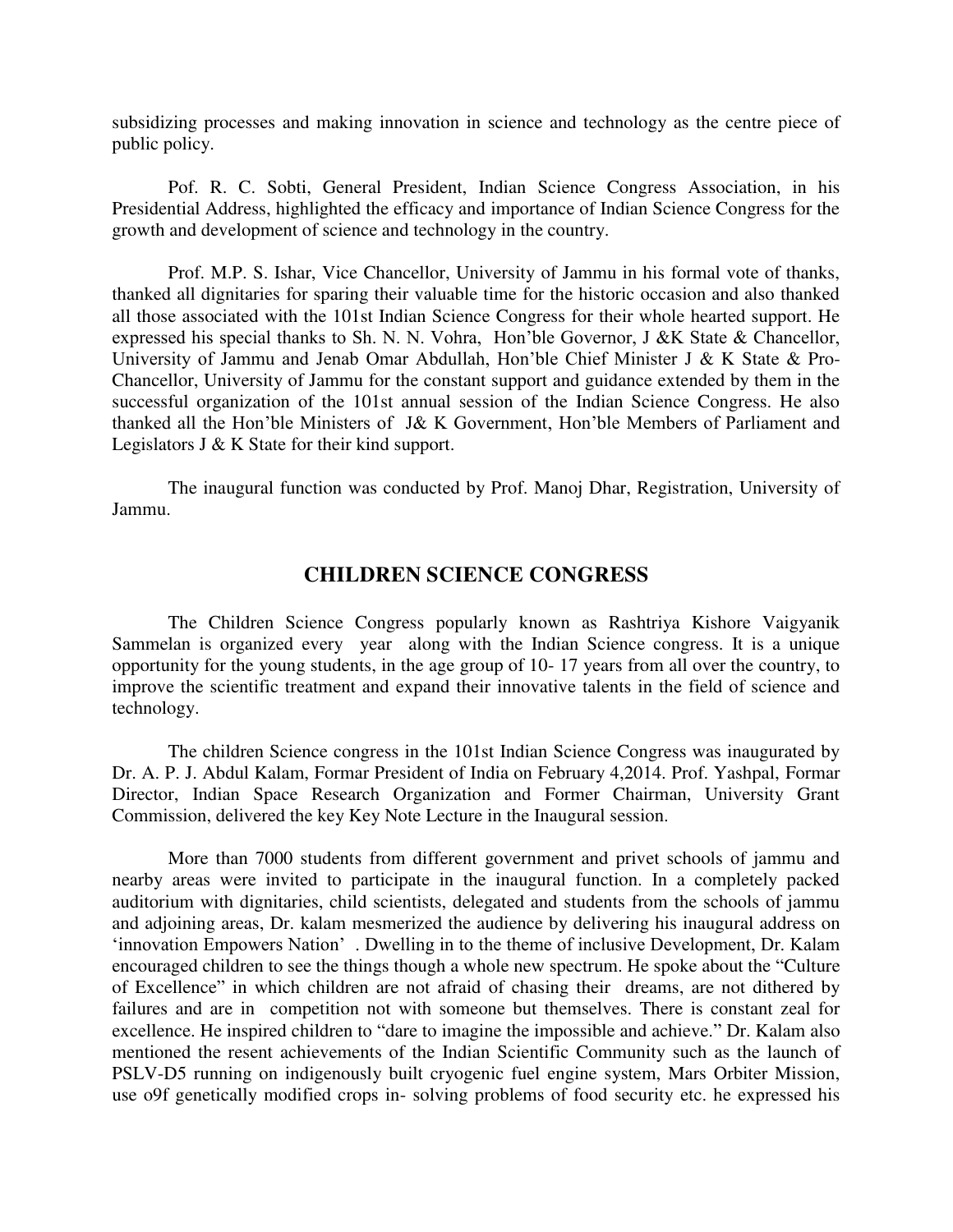strong conviction that it is time when the young vibrant minds of India should replace the old and unimaginative ones and steer the nation towards growth and prosperity. This was followed by an interactive session of the students with Dr. Kalam and Prof. Yashpal.

Prof. Arun kumar, General Secretary (Scientific Activities), Indian Science Congress Association, welcomed the guests and Prof. Pankaj Shivastava, Convener of the children Science Congress highlighted the objectives of the programme. Prof. Mohan Paul Singh Ishar, Vice Chancellor, University of Jammu, addressed the gathering. Prof. R. C. Sobti, General President, Indian Science Congress Association presided over the function.

Eight students were awarded with the INFOSYS – ISCA Travel Award during the Inaugural function. The selection of the awardees was made on the basis of a write up submitted by the students and evaluated by an Evaluation Committee on "What developments in science during the last two years have influenced him/her and why?". The first five awardees namely Ms. Manya Sharma, Mr. Pranshu Nigam, Ms. Parul Uppal, Ms. Harsita Aggrawal and Ms. Bhavya Padha were given a plaque and certificate while Ms. Farheena Naaz and Ms. Neetu were awarded certificates.

After the Inaugural Ceremony, Dr. Kalam also inaugurated the Children Science Exhibition. Fifty four stalls were established to showcase the projects and exhibits of the child scientists from thirty five States the Union Territories of India. 207 students and teachers took part in the programme this year. The child scientists were selected on the basis of national level competitions organized by National Council of Science and Technology (Govt. of India) and National Council of Science and Technology (NCSTC), Department of Science and Technology (Govt. of India) and National Council of Education Research. The students through NCSTS displayed their projects on the focal theme "Energy: Explore, Harness and Conserve".

Sixteen students and the teachers who escorted them displayed their award winning scientific models selected from the Jawaharlal Nehru National Science, Mathematics and Environment Exhibition organized by NCERT at Gangtok. Every day about 800-1000 school students from the local schools visited the exhibition as per the time schedule allotted to them on all the three days.

During the three day programme, different activities were organized for the students. Two workshops on "Fun with science Experiments" by Prof. Mineesh Gulati (Physics activities) and Dr. Ashiq Hussain (Chemistry activities) were organized.

Invited lectures, interactive sessions, documentaries were a part of the three day Children Science Congress. Some of the activities included were:

- A special lecture by Dr. Santosh K. Kumari, Lecturer, Institute of Mathematical Science, J&K on a "Quiz on The Great Mathematician Ramanuja".
- A special lecture by Prof. M.G. Deo, a Padamshree awardee and Former Director, Cancer Research Institute, Pune on "Scounting and Nurturing Science Talent in Rural and Tribal India"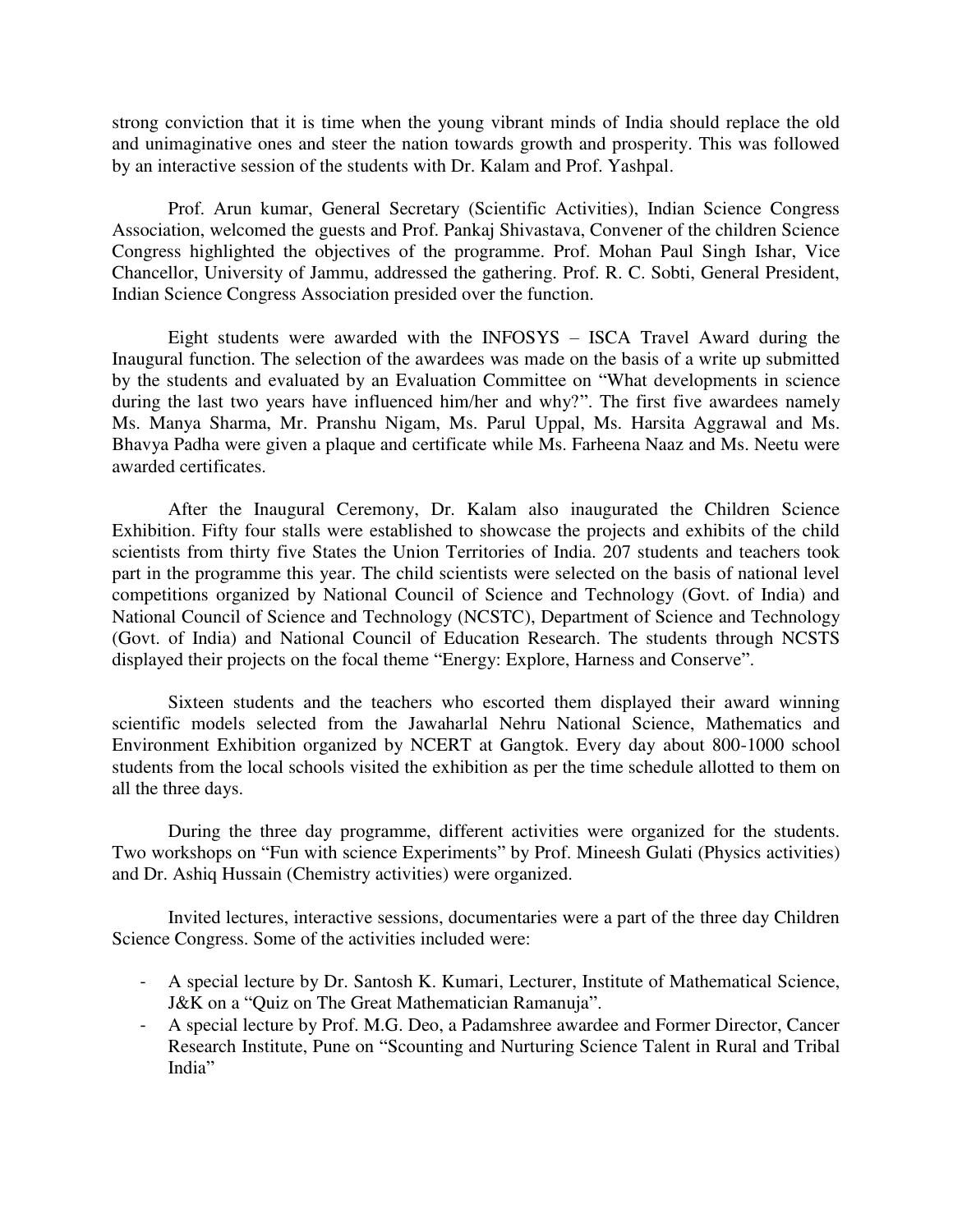- Screening of documentaries on "Discovering Little scientists" and "Discovering Adivasis Little Scientists.
- Interactive sessions on "Photimetry" and "Gene and DNA"
- Special Lecture by Prof. M. Gulati on "Science with Fun".
- A Quiz organized by the Ministry of Earth Sciences, Government of India.
- Interactive Session with Dr. B.P. Singh, Head, NCSTC and Dr. D. K. Pandey Scientist F. NCSTC, DST (Government of India).

The children Science Congress culminated with a gala Valedictory function where certificates were distributed to the Child Scientists and the teachers who accompanied them. Jenab Abdul Rahim Rather, Hon'ble Finance Minister, J&K Government was the Chief Guest of the function. Prof. M.P.S. Ishar, Vice Chancellor, University of Jammu presided over the function. Dr. B.P. Singh, Head NCSTC and Dr.D.K. Pandey, Scientst F were the Guests of Honour.

#### **WOMEN SCIENCE CONGRESS**

The 3<sup>rd</sup> Women Science Congress in the 101<sup>st</sup> Indian Science Congress was organized at University of Jammu from February 5-7, 2014 on the theme "Women in Science, Technology and Innovation". This programme motivated the participation of a large number of women scientist from various institutions across the country. The Women Science Congress was inaugurated by Dr. Farooq Abdullah, Hon'ble Union Minister for New and Renewable Energy in the presence of Mrs. Usha Vohra, First lady of the State of Jammu and Kashmir, who was the Guest of Honors on the occasion; Prof. R. C. Sobti, General President, Indian Science Congress Association and Prof. M.P.S. Ishar, Vice Chancellor, University of Jammu. Prof. Kasturi Datta, School of Environment Science, Jawaharlal Nehru University was the Keynote Speaker.

In his inaugural address, Dr. Farooq Abdullah opined that the Women Science Congress will provide an excellence platform to celebrate the achievements of Indian women in science and also deliberate on ways to enhance their participation in science, research and development and decision making processes relating to Indian women in science and technology and making them equal partners in all processes of development and governance is not only desirable but essential for all round national development and progress.

Expressing his concern over the fact that the number of women professionals, especially the women scientist in our country, is still miniscule, science streams remain largely male dominated and there are very few women in nation science academies or in decision-making positions in science establishments. He said efforts must be made to overcome this disparity. He stressed the need for creating opportunities for women scientist who due to social compulsions quit profession immediately after marriage.

Mrs. Usha Vohra in her address stressed on the need for generating a scientific temper among the students. She said that there is a need for creating self-employment opportunities for women in the ever expanding field of Science and Technology and wished the women scientists and the Science Congress all success.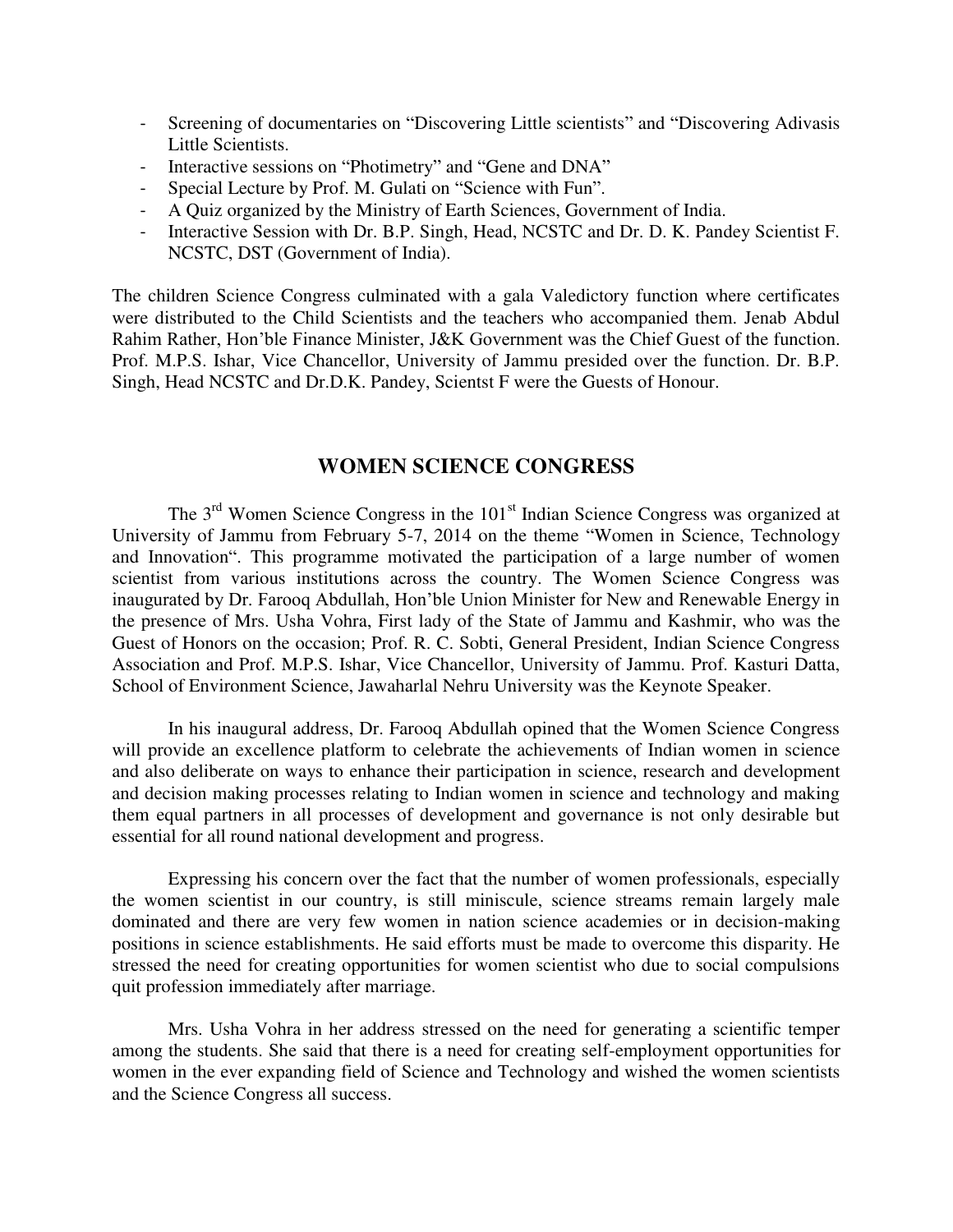Prof. Kasturi Datta delivering the key note address said women empowerment cannot be complete without their equitable participation in science and technology as they have a special role to play."Given scope, they can bring a wave of creating and generative energy in the field of science and technology." She opined. She was of the opinion that the gender disparity which is palpably evident in the education sector hits inclusive growth very adversely. She expressed that Science and Technology brings economic growth and well-being to people, not only because of the empowerment of women through science and technology, but also because of the enrichment of science and technology through women's participation.

Engagement of women at the grass root level is inevitable for worldwide science and technology capacity building, she added. Dr. Kasturi Datta, gave her keynote address on '*Hyaluronam Binding Protein 1 (HABP1) - Candidate for Tumour Biomarker 'and stated that their research data suggested that HABP1 might act as a biomarker for tumour formation and matastasis.* 

The three days Women Science Congress had a special lecture session along with six sessions which had various presentations over a broad range of fields. About forty eight (48) oral presentations were made during the six sessions namely:

- Healthcare and Management of Infectious and Non- communicable Disease/ Disorders.
- Advances in information technology
- Environmental and conservation
- Innovation and advances in physical Sciences
- Advances in sciences and technology for women Empowerment
- Advances in biotechnology and disease management

This programme served for showcasing the contributions of outstanding women scientist of India such as Dr. Indra Chakrborty, Chief advisor, WSSO, PHED Government of West Bangal; Dr. Bindu dey, Department of Biotechnology, Ministry of S& T, Government of India; Dr. Kamana Mishra, Director, R & D, Celvive Inc., Rutegers, NY, USA; Dr. Alka Sharma, Department of Biotecnology, Ministry of S&T can develop for empowering women including rural women.

The Valedictory session of the women Sciences congress was oraganized on February 7, 2014. Mrs Shamima Firdose, MLA Chairperson, Stat commission for women was the chief guest and Dr. Shashi Ahuja, Advisor, Department of sciences and technology, Government of India was the guest of Honour. During her address, Mrs Shamima Firdose laid stress on removing the gender bias and said that girls should be brought up in an indiscriminate environment. She further said that in today's world, women have proven themselves in all the spheres. They shoulder the duel responsibility of a homemaker as well as in her area of work. Dr. Shashi Ahuja gave a detailed overview of the major presentations at the women sciences congress and highlighted about certain important efforts and programmes that were implemented in the direction for the promotion of women in science by the Government of India and Department of Sciences and Technology in particular.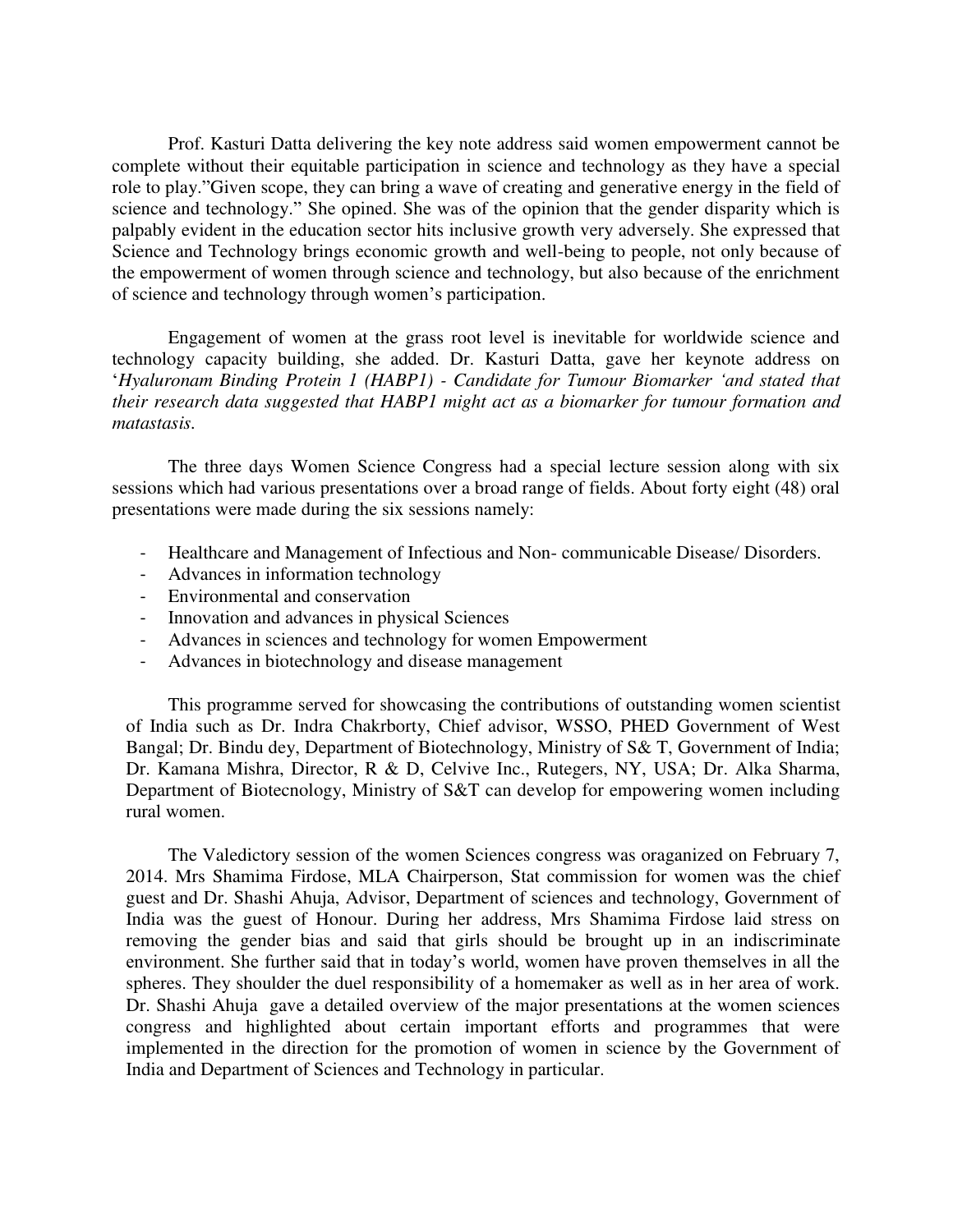#### **SCIENCE COMMUNICATORS' MEET**

The Seventh Science Communicators' Meet (SCM) also known as "Rashtriya Vigyan Sancharak Sammelan", one of the important events of the 101st Indian Science Congress, was inaugurated by Prof. R. C. Sobti, General President ISCA on February 4,2014. Prof. M.P.S. Ishar, Vice Chancellor University of Jammu , was the Guest of Honour. Dr. B.P. Singh ,Head , NTSTC, DST, New Delhi along with Prof. Arun Kumar, General Secretary (Scientific Activities) and Er. N.B. Basu, General Secretary (Membership Affairs), ISCA also graced the occasion. Prof. Kamal K. Kapoor, convener emphasized the mission and objectives of the meet to the august gathering. Dr. G. S. Rautela, DG, NCSM, Kolkata, Prof. Namrata Sharma, Dr. Pawanesh Abrol, Dr. B.K. Bajaj Dr. Rani Dei from university of Jammu and Dr. Parthasarathi Das from CSIR-IIM, Jammu chaired and co-ordinated various technical sessions.

Science Communicators` Meet is unique in the sense that it is inter disciplinary and the participants are from various disciplines like life Sciences ,engineering, forensics, information technology, medical sciences etc. the science communicators enable the transgressing out of the science from the laboratory and research papers to public forum for debate, discussion, appreciation and acknowledgement.

The Seventh Science Communicators` Meet comprised of four Technical sessions and two poster sessions in which fifteen oral and nineteen poster presentations were held during the entire session spread over two days.

The technical sessions comprised of presentation in "ICT for inclusive Growth and Development", "Popularizing Science: Learning for Experience", "S&T Applications for Sustainable Development", "Applied Biology and Technogical Innovations". The deliberations were held on a variety of themes that included the significance of green chemistry in sustainable development, renewable energy, social entrepreneurship, mushroom / medicinal plants cultivation, waste management, human rights and legal issues. Emphasis was given to further strengthen the academia-industry collaboration for inclusive growth. The use of technologies like distributive, mobile and cloud computing was also deliberated upon.

Jenab Feroz Ahmad Khan, Hon`ble minister of S&T, IT and Medical Education, J&k Govt. was the chief guest of the valedictory function. Prof. Talat Ahmed, Vice Chancellor, University of Kashmir, Prof. M.P.S. Ishar, Vice-Chancellor, University of Jammu, Prof. S. B. Nimse, President(Elect), ISCA, Dr. P. Asthana, DST and Dr. Manoj Patairiya, Director, NCSTC,DST, Prof. Arun Kumar , General Secretary (Scientific Activities) and Dr. Amit Krishnar De, Executive Secretary from ISCA were among the dignitaries present on the occasion.

A large number of delegates from all over the country, international science academicians, scholars and students from universities and colleges participated in the Meet.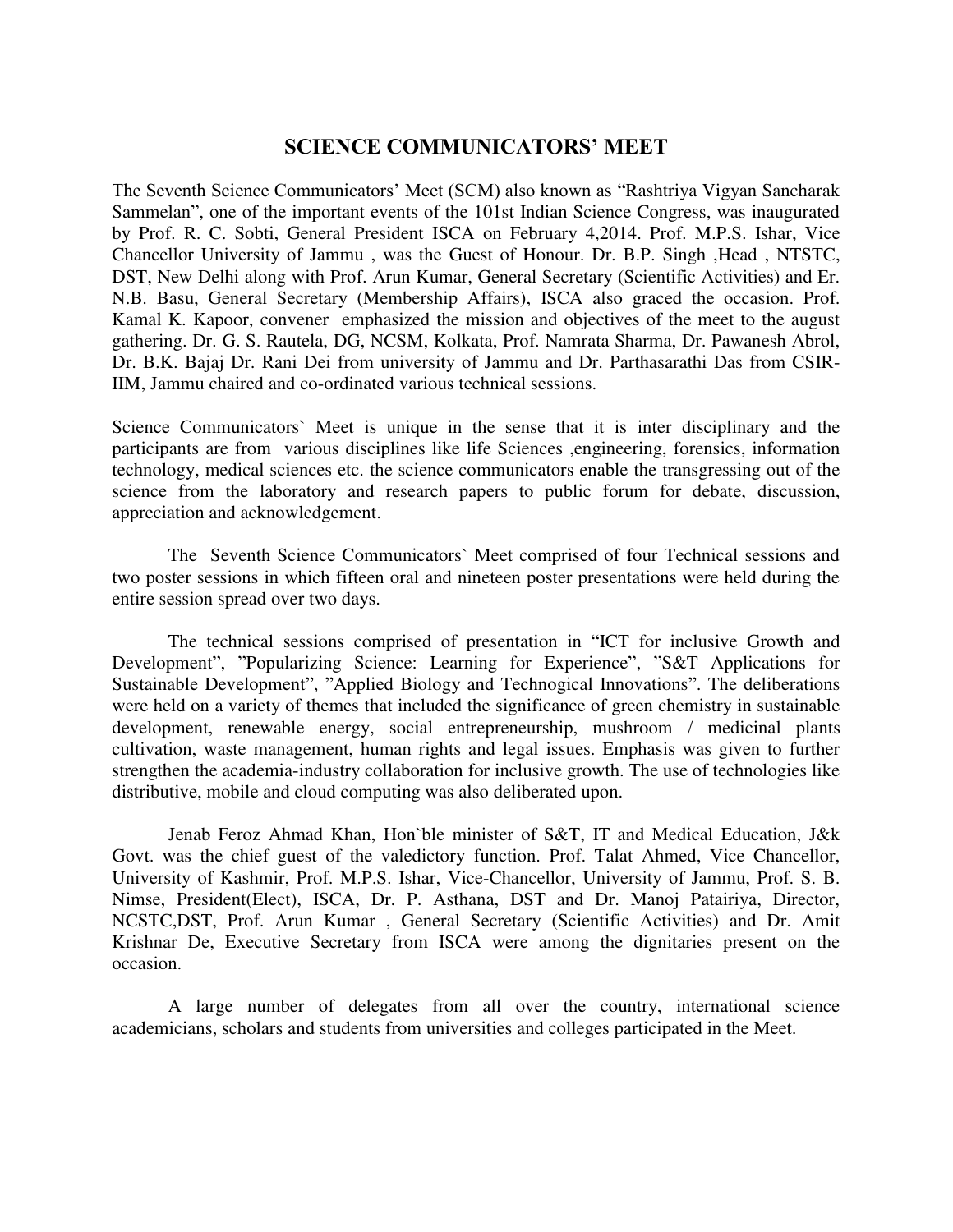#### **SCIENCE EXHIBITION**

Following the inauguration of  $101<sup>st</sup>$  Indian Science Congress on February 3, 2014, the first edition of 'India Vision 2020 Mega Expo 2014' was inaugurated by Sh.S. Jaipal Reddy, Hon'ble minister for Science and Technology, Jammu & Kashmir State and Prof. M.P.S. Ishar, vice-chancellor, University of Jammu. A large number of national/international delegates including eminent scientists, industry leaders, technocrats policy makers, entrepreneurs, innovators and academicians also graced the occasion.

In the exhibition, various exhibitors showcased their technologies and innovation and also displayed their achievements in implementation of science & technology the exhibition was organized in an area of 3600 square meters with participation of more than 30 organizations. Some of the main pavilions were of Defence Research &Development Organization (DRDO), Indian Council of Medical Research (ICMR), National Institute of Food Technology Entrepreneurship and Management (NIFTEM), Indian Oil Corporation (IOC) Department of Biotechnology (DBT) Sher-e-Kashmir University of Agriculture science &Technology, Jammu, Agriculture Department, J&K Govt. etc.

The Defense Research & Development Organization (DRDO) pavilion won the 'Exhibition of the Year' Award. The DRDO showcased its strength in defense technologies. Twenty four DRDO Laboratories and establishments from different parts of the country displayed indoor and outdoor models of products such as Agni and other missiles unmanned air vehicles, Automatic underwater vehicles, a variety of radars, Torpedo etc. Descriptive posters nearly covered the entire spectrum of products. Scientists from participating laboratories were available to discuss various defense technologies with the visitors.

Indian Council of Agricultural Research (ICAR) displayed some of the most prominent and effective developments for farmers and farming technology. Shere-Kashmir University of Agriculture Science & Technology, Jammu displayed the achievement of their former students and various courses they offer to pursue a passionate endeavour of being an Agriculturist or Scientist. Agriculture, Floriculture and Horticulture departments of Jammu & Kashmir Government displayed machineries which help farmer for better and an increased yield they displayed products which are made out of their own research and are available in the state only

The Science Exhibition was visited by thousands of students from various schools, collage .polytechnics and other institutions. Members of civil society teaching fraternity and scientists also visited the Exhibition students rush made this exhibition a fundamental success

#### **RURAL INNOVATORS EXHIBITION**

The Rural innovators Exhibition was organized under the banner "National Innovation Foundation India an autonomous body of the department of Science & Technology Government of India About 30 innovators from rural areas including farmers form the states of Gujarat ,Bihar ,Tamil Nadu , Assam Andhra Pradesh ,Rajasthan ,Himachal Pradesh and Jammu And Kashmir displayed their exhibits in the exhibition some of the innovative products invented By the people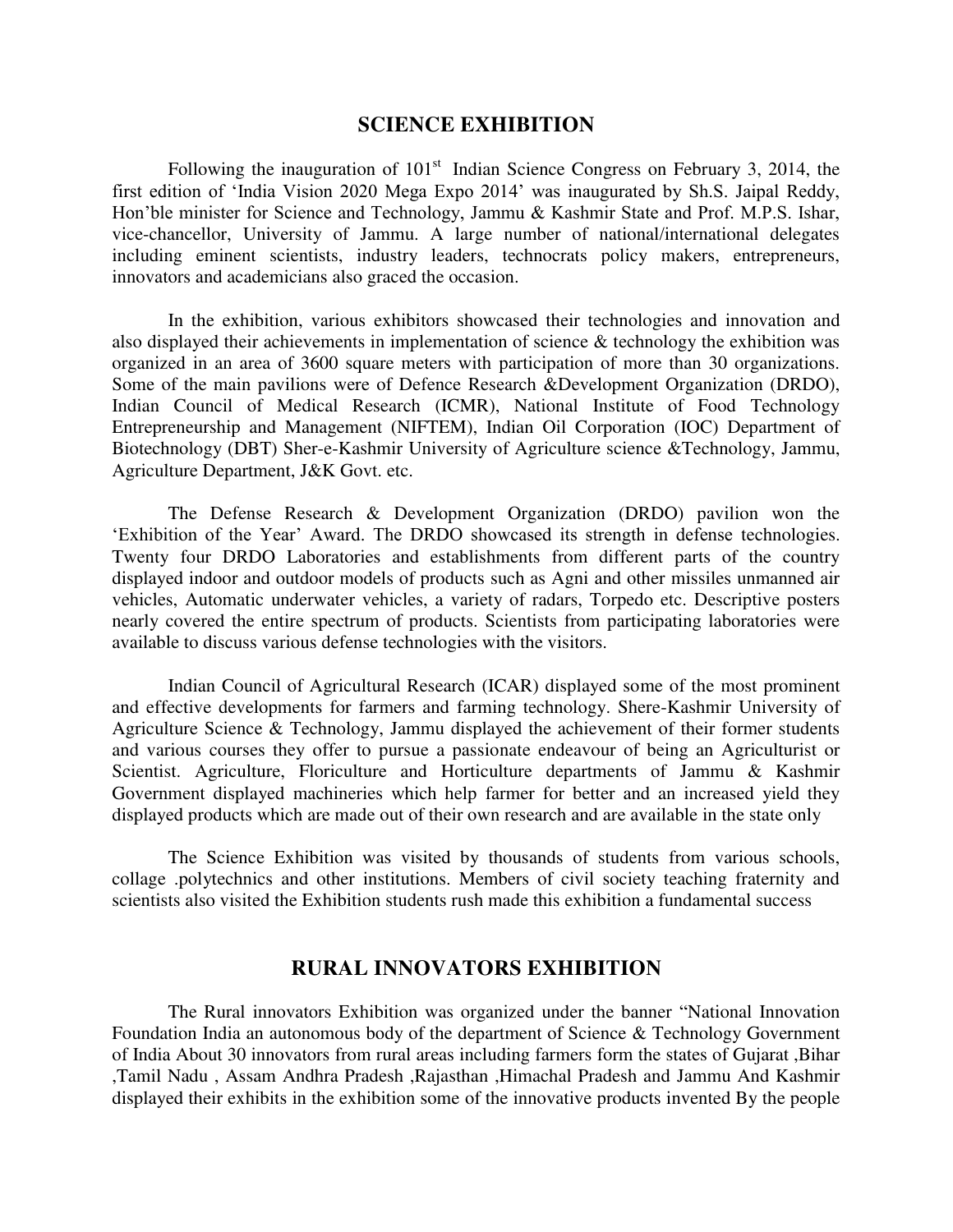of rural areas included fuel efficient water heater, a cooker for preparing coffee Motorcycle driven agriculture machine and seed dibbler ,a stick for helping visually challenged, a samawar with a gas burner, a saree making machine etc

This was for the first time that a Rural Innovators Exhibition was organized in the Indian Science Congress.

A large number of people visited the exhibition and all the products were highly appreciated.

#### **VALEDICTORY SESSION**

The  $101<sup>st</sup>$  session of the Indian science congress concluded on February 7, 2014, in which Dr. Hamid Ansari Hon'ble Governor J&K State Jenab Omar Abdullah Hon'ble Chief Minister J&K State ,Dr Farooq Abdullah Hon''ble Union Minister for New and Renewable Energy Prof .R.C. Sobti General president , Indian Science Congress Association Prof. M.P.S Ishar Vice Chancellor ,University of Jammu and Prof. S.B. Nimse, President (Elect) ISCA.

Sh. Hamid Ansari, Hon'ble Vice President of India, in his valedictory address, said that science and society had a major influence in shaping the world and that science literacy was an important aspect of societal trust in science , without which science can neither thrive nor serve society he further emphasized that science and Technology are indispensable for addressing major contemporary challenges of economic growth and social transformation of societies he stressed on the integration of science with broader need of the society and cautioned against its commercialization that has afflicted society in epidemic proportion.

"The health of a nation now depends, more and more on, among other factors, the health of the state of its science and technology," he said, adding the interface between science and society has been a major influence in shaping the world, "particularly in our times". The influence of science and technology on people's lives is growing every day, he noted.

Stressing on the need of utilizing science, technology and innovations for the benefit of common man; Jenab Omar Abdullah, Hon'ble Chief Minister, J&K State, identified agriculture, horticulture and bio-mass energy generation as the areas in Jammu and Kashmir requiring intervention of science for inclusive and comprehensive growth. "In Jammu and Kashmir about 70% population is rural and agriculture is their mainstay. Horticulture and related activities are also of pivotal importance in the State's economy", he said, adding that the intervention of scientific innovations and technological advancement in these fields are imperative for overall development and growth of the State. "I would like that the researches in the labs should smoothly transfer to the people and scientific innovations are utilised for the amelioration of common people", he said.

He further added that Jammu and Kashmir has greater scope of generating energy from the abundantly available bio-mass in the shape of weeds in Dal and other lakes. "My Endeavour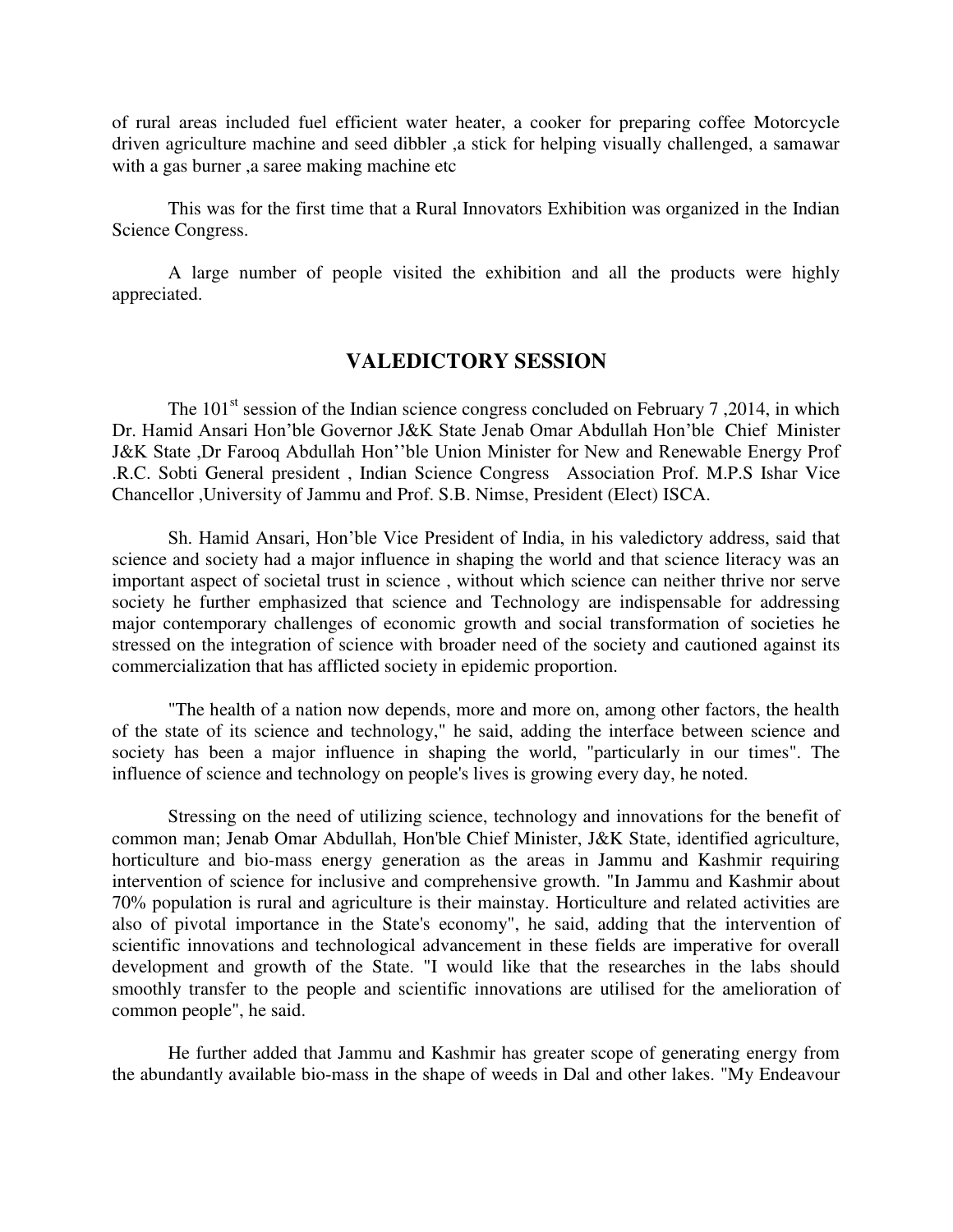is to invite scientific intervention in converting these weeds into the energy for the economic welfare of the State and the people.

This regard I have taken up this issue with various scientists and technological institutions", he said and ask the Indian Science Congress to venture in this field and provide a feasible mechanism to the State to achieve the cherished goal in this regard. The Chief Minister also sought scientific intervention in the inclusive develops me and management of agricultural and horticultural practices in high altitude areas like Leh and Kargil. He said that most of the Kandi areas in the State are rained and require technological support to undertake agriculture activities that would enable the farmers to earn remunerative income and help significant increase productivity and production. He said this avenue is also open to the scientists for research.

The Chief Minister congratulated the participants and the organizers of the Indian Science Congress, a suggested that the recommendations finalised in the Congress for utilization of scientific innovations for inclusive growth should be sent to all the State Governments besides the Government of India. The Chief Minister expressed the hope that the next Indian Science Congress will not take 100 years to travel to Jammu and Kashmir and that the organizers would schedule the next Congress in the State as soon as possible. He congratulated the University of Jammu once again and welcomed the Hon'ble vice President, Dr. M. Hamid Ansari for addressing the valedictory session of the Congress.

In his speech, Dr. Farooq Abdullah, Union Minister for New and Renewable Energy, described organizing or Indian Science Congress in Jammu and Kashmir as a historic event said that it has provided a grease opportunity for creating scientific temper among the students and research scholars in the State Kr. Farooq Abdullah highlighted the achievements, India has registered in the field of science and technology and stressed the need of maintaining the pace of progress in this direction. He congratulated the organizers of the Congress.

Sh. N. N. Vohra, Hon'ble Governor, Jammu and Kashmir, also delivered his address. He called for sustained efforts so that scientific innovations reach the grassroots level, thereby helping various sections of society in addressing their daily problems. "Innovations are the foremost objectives of scientific experiments and unless they are able to solve the problems faced by different segments of society, it has no meaning, "the Hon'ble Governor said, he hoped that the seminars, lectures and deliberations held during the Congress further strengthened the momentum of the scientific innovations, which would go a long way in contributing to the socioeconomic development of the country.

The Hon'ble Governor congratulated Prof. R. C. Sobti, General President, Indian Science Congress Association and Prof. M. P. S. Ishar, Vice Chancellor, University of Jammu and his team for the successful organization of the Indian Science Congress and hoped that the delegates had an enriching experience and a comfortable stay during the five day event. He remarked that, initially, holding of Indian Science Congress in Jammu for the first time appeared to be a huge challenge, primarily because of infrastructural facilities available in the city, but he is glad that the event was organized smoothly. He lauded Jenab Omar Abdullah, Chief Minister, J&K State and the entire administration extending their support to the event.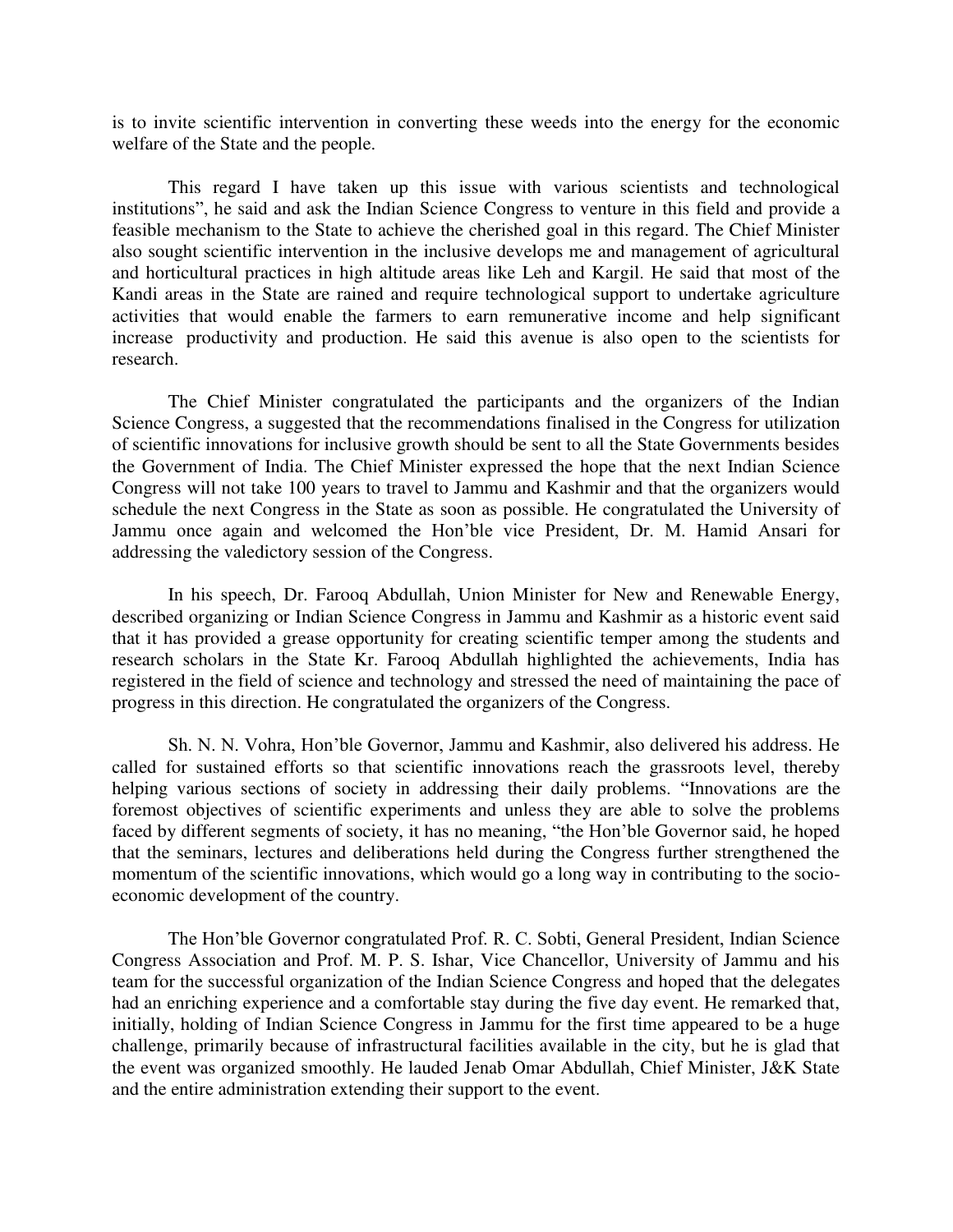Prof. R. C. Sobti, General President, Indian Science Congress Association welcomed Dr. Hamid Ansari, Hon'ble Vice President and other dignitaries in his address. He presented a report of the activities and events that were organized during the five day event and hoped that it was a fruitful experience for all participants.

Prof. M. P. S. Ishar, Vice Chancellor, University of Jammu earlier delivered the welcome address. On this occasion, awards and mementoes were also presented by Hon'ble Vice President of India. The Young Scientist Awards were also presented. Dr. Hamid Ansari also released the book entitled, "Contemporary Bio Psychological Aspects in the era of Science & Technology" authored by Prof. R. C. Sobti.

On the occasion, the General President (Elect) Dr. S. B. Nimse announced that the 102<sup>nd</sup> Indian Science Congress would be held at University of Mumbai from January 3 to 7, 2015.

Prof. Naresh Pandha, Local Secretary,  $101<sup>st</sup>$  Indian Science Congress presented the formal vote of thanks'

| S.No. | <b>Title of the Lecture</b>                                                                                                          | <b>Invited speakers</b>                                                                                                                              |
|-------|--------------------------------------------------------------------------------------------------------------------------------------|------------------------------------------------------------------------------------------------------------------------------------------------------|
| 1.    | Innovation Inclusive Growth & Knowledge<br>Economy                                                                                   | Dr.R Chidambaram, Homi Bhabha Chair<br>Professor and Principle Scientific Adviser                                                                    |
|       |                                                                                                                                      | to Government of India                                                                                                                               |
| 2.    | Scientific Innovation in Security                                                                                                    | Sh.Avinash Chander, Scientific Advisor to<br>Raksha Mantri and Secretary, department<br>of Defence $(R&D)$                                           |
| 3.    | Ensuring Sustainable Development : Role of<br>Science, Technology and Innovation                                                     | Dr.Krishan Lal, Former President, Indian<br>National Science Academy, New Delhi                                                                      |
| 4.    | War and Peace: Conflict and Cooperation in<br>an Insect Society                                                                      | Dr.Raghavendra Gadagkar, President,<br>Indian National Science Academy, New<br>Delhi, INSA SN Bose Research Professor<br>and JC Bose National Fellow |
| 5.    | Phenotype Micro array of Mycobacterium<br>smegmatis in different antibiotics: Role of<br>secondary messenger in antibody sensitivity | Dr. Dipankar Chatterjee, Indian Institute of<br>Science Bangalore                                                                                    |
| 6.    | Biotechnology for health care and Agriculture<br>An Overview.                                                                        | Dr. V.P. Kamoj, Biotech Consortium India<br>Ltd., New Delhi                                                                                          |
| 7.    | Legacy of Shanti Swarup Bhatnagar and The<br>Scientific Research in University and<br>National Laboratories in Contemporary          | Prof. Arun K. Grover, Vice Chancellor,<br>University of Panjab                                                                                       |

### **TECHNICAL PROGRAMMES Some Important Plenary/Special Invited Lectures**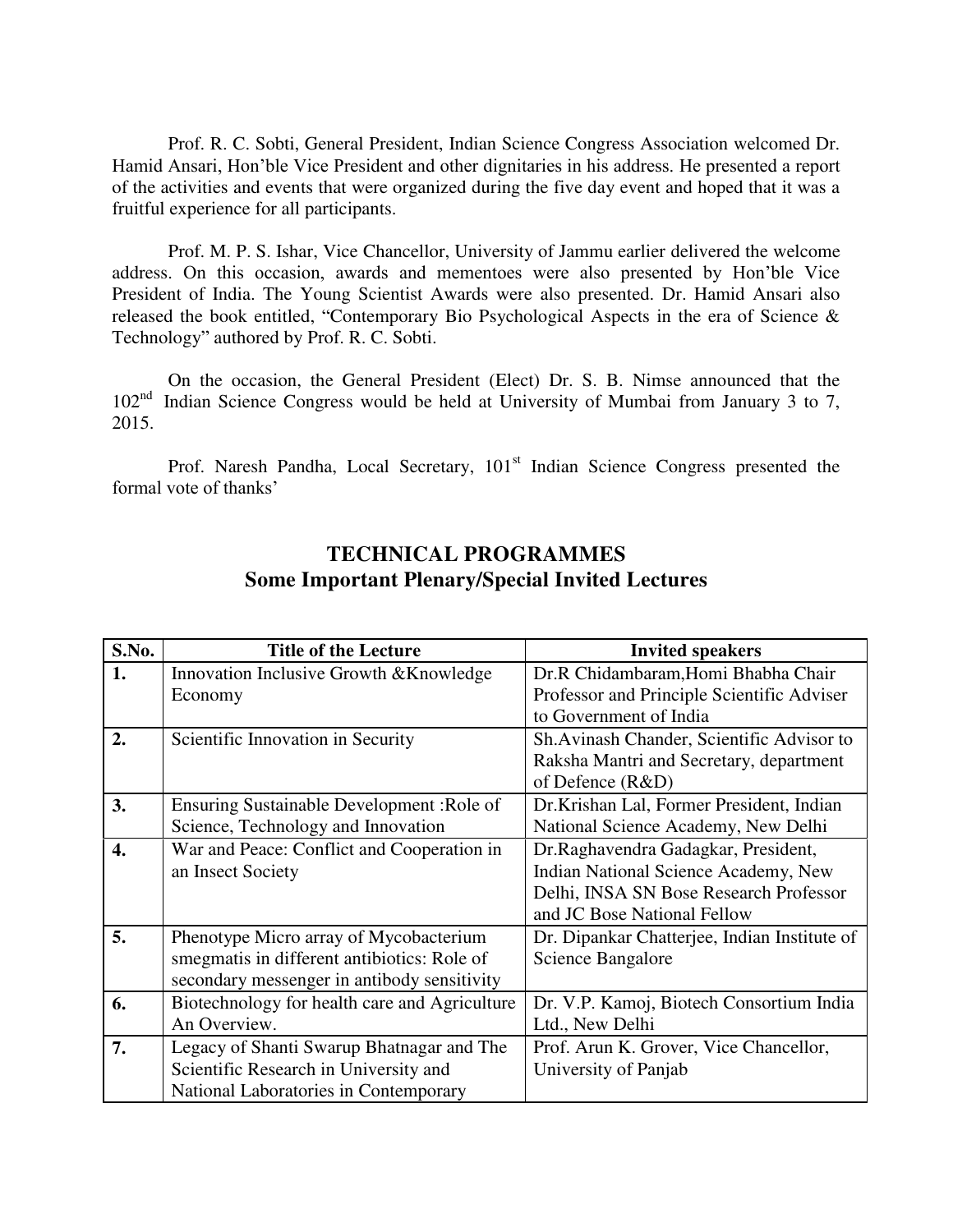|     | Times.                                                                                                          |                                                                                                                     |
|-----|-----------------------------------------------------------------------------------------------------------------|---------------------------------------------------------------------------------------------------------------------|
| 8.  | Discovery of the Nitric Oxide and Cyclic<br><b>GMP Signaling Pathway and Application To</b><br>Drug Development | Dr. Ferid Maurad, Nobel Laureate                                                                                    |
| 9.  | Herbicide Selectivity: A Key Component Of                                                                       | Dr. Robert Edwards, The Food and                                                                                    |
|     | Sustainable Intensification In Agriculture                                                                      | Environment Research Agency . York UK                                                                               |
| 10. | Genetics: A Glimpse of Medicine in the<br>Future                                                                | Dr Robert Roberts, Ruddy Canadian<br>cardiovascular Genetics Centre, Ontario,<br>Canada                             |
| 11. | Science in Democracy-Exchanging and<br>sharing Knowledge                                                        | Kleiner Ing Matthias, Germany                                                                                       |
| 12  | Innovations in Food Industry Sector:<br>Reducing Risk of Non-Communicable<br>Disease (NCDC)                     | Janaki Gooneratne, Consultant Scientist,<br>Formet Senior Dy. Director, Industrial<br>Technology Institute, Colombo |
| 13. | Discovery of the Higgs Boson and Beyond                                                                         | Dr. Rohini Godbole, Centre for High<br>Energy Physics, Indian Institute of<br>Science, Bangloare                    |
| 14. | Innovations in Material Sciences: Trends and<br>Opportunities                                                   | Prof. R. K. Khandal, Utter Pradesh<br>Technical University, Lucknow                                                 |
| 15. | Mega Science in India, The Ultimate<br>Innovation                                                               | Dr. Bikash Sinha, Department of Atomic<br>Energy Variable Energy Cyclotron Centre,<br>Kolkotta                      |
| 16. | Space, Science and Technology in India for<br><b>Inclusive Development</b>                                      | Dr. T. K. Anuradha, ISRO Satellite Centre<br>,Bangalore                                                             |
| 17. | Indian Fisheries and Aquaculture: Advances,<br><b>Innovations Concerns</b>                                      | Dr. W. S. Lakra, Central Institute of<br>Fisheries Education, Mumbai                                                |
| 18. | Technology Led Dairy Development in India:<br>Future Road Map                                                   | Dr. A. K. Srivastava, National Dairy<br>Research Institute, Haryana                                                 |
| 19. | Innovation Centric India: Using Science<br>Policy as a strategic Tool for increasing<br>competitiveness         | Dr. Naresh Kumar, Planning and<br>Performance Division, CSIR                                                        |
| 20. | <b>Cyber Security: Issue and Challenges</b>                                                                     | Dr. R.K. Shamasuhder, Tata Institute of<br>Fundamental Research, Mumbai                                             |
| 21. | Role of Micronutrients in Health and Disease                                                                    | Dr. G. Subrahmanyam, Director, Narayan<br><b>Medical Institution</b>                                                |
| 22. | Nanotechnology in Drug Research -Towards<br>Meaningful Experimentation and Innovation                           | Prof. Shubini Saraf, Department of<br>Pharmaceutical Sciences, Lucknow                                              |
| 23. | Communicating Science for Inclusive and<br>Sustainable Development                                              | Dr. Gopal Singh, Department of Mass<br>communication, Baba Saheb Bhimrao<br>Ambedkar University, Lucknow            |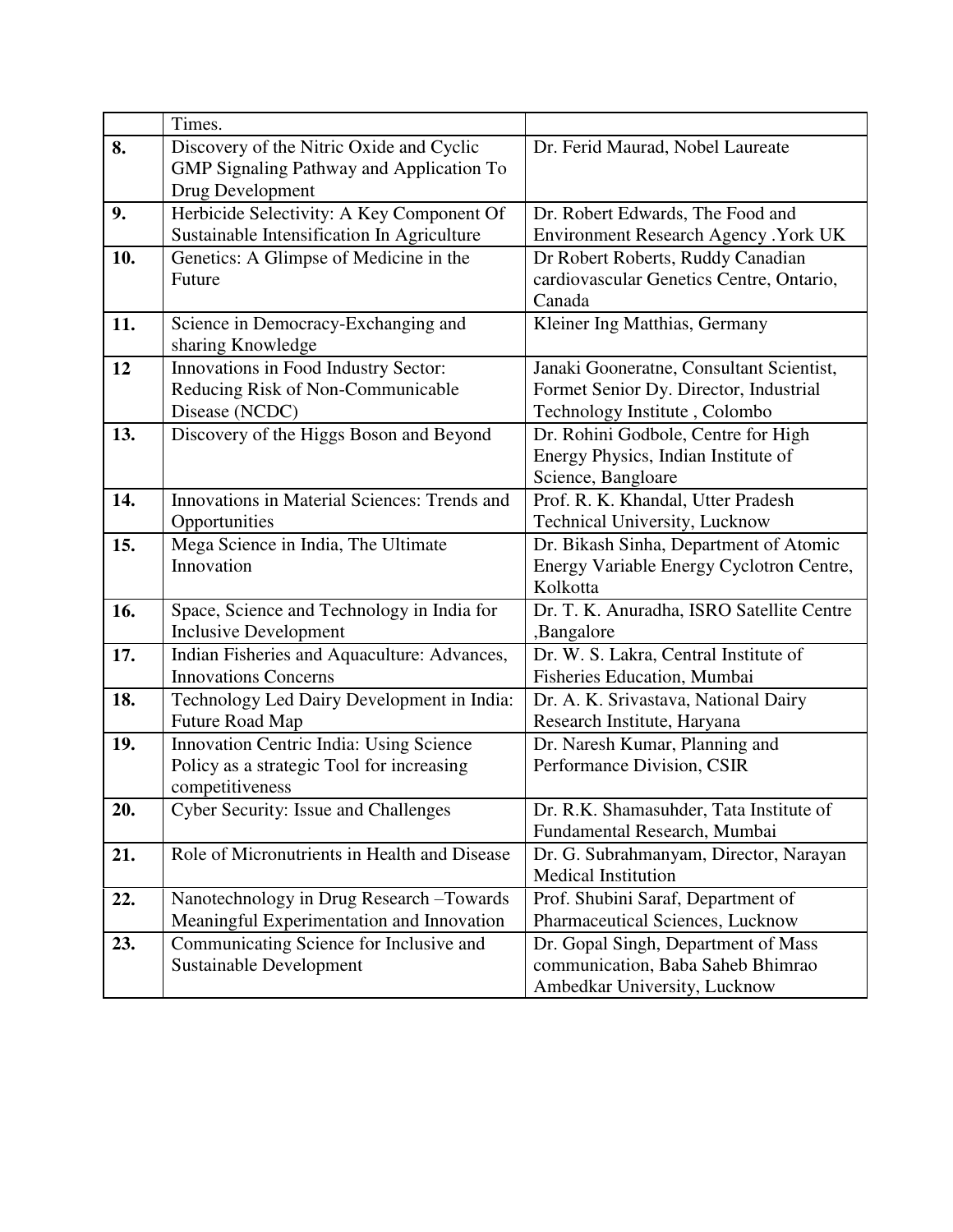# **PARALLEL SYMPOSIA: AN OVERVIEW**

The five day event had around 24 parallel Symposia in which more than a hundred lectures were delivered during the Symposia

| Names of the<br>Symposia                     | Themes/Session                                                                                                            | Chairpersons                                           | Coordinators                     | No. of<br>Invited<br>speakers |
|----------------------------------------------|---------------------------------------------------------------------------------------------------------------------------|--------------------------------------------------------|----------------------------------|-------------------------------|
|                                              | Frontiers in                                                                                                              | Dr. Pierce Grant and                                   | Prof.                            |                               |
| Prof. Awtar<br>Singh<br>Paint                | Cardiovascular Science<br>and Medicine                                                                                    | Dr. N. S. Dhalla                                       | Gangadhar                        | 6                             |
| Symposium                                    | Frontiers in<br>Cardiovascular Science<br>and Medicine 2                                                                  | Dr. Pierce Grant and<br>Dr. Pawan K. Singhal           | Dr. K. Jaiswal                   | 5                             |
|                                              |                                                                                                                           |                                                        |                                  |                               |
| Prof. Arya<br><b>Bhatta</b><br>Symposium     | Algebra and its Interaction<br>and Advances in<br>Mathematics                                                             | Dr. R. P. Bambah and<br>Dr. S. B. Nimse                | Dr. Achyuta<br>Samanta           | 5                             |
|                                              | Algebra and its Interaction<br>and Advances in                                                                            | Dr. I. B. S. Passi and<br>Dr. Caesar Milies<br>Polcino | Dr. Abhay<br>kumar Nayak         | $\overline{2}$                |
|                                              | Mathematics 2                                                                                                             |                                                        |                                  |                               |
| Prof. Niel<br>Ratan Dhar<br>Symposium        | Chemistry and Futuristic<br>Role                                                                                          | Dr. S. K. Joshi and<br>Dr. M. M. Salunkhe              | Dr. Ranjit<br>Kumar Verma        | 5                             |
| Prof. B. K.<br><b>Bachhawat</b><br>Symposium | Delivery System                                                                                                           | Dr. V. S. Chauhan<br>and Dr. N. K.<br>Ganguly          | Dr. S. P.<br>Trivedi             | 6                             |
| Prof. Amulya<br>Chandra Ukail<br>Symposium   | Futuristic Approaches to<br><b>Biology of Infectious</b><br><b>Diseases</b>                                               | Dr. V. P. Kamboj and<br>Dr. V. M. Katoch               | Dr. Nirupama<br>Agarwal          | $\overline{4}$                |
| Prof. V.<br>Ramalinga-<br>Swami<br>Symposium | Recent Advances in Liver<br><b>Sciences: Translational</b><br>Approaches-1                                                | Dr. S. K. Sarin and<br>Dr. V. M. Katoch                | Prof. Manoj<br>Dhar              | 12                            |
| Prof. V.R<br>Khonalkar<br>Symposium          | Molecular Imaging and<br>Targeted Radionuclide<br><b>Therapy Towards</b><br>Achieving Personalized<br>Medicine for Cancer | Dr. Richard P. Baum<br>And Dr. Y. Chawla               | Dr. Manoj<br>Kumar<br>Charabarti | $\tau$                        |
|                                              | Molecular Imaging and                                                                                                     | Dr. K. K. Talwar and<br>Dr. S. C. Sharma               |                                  | 3                             |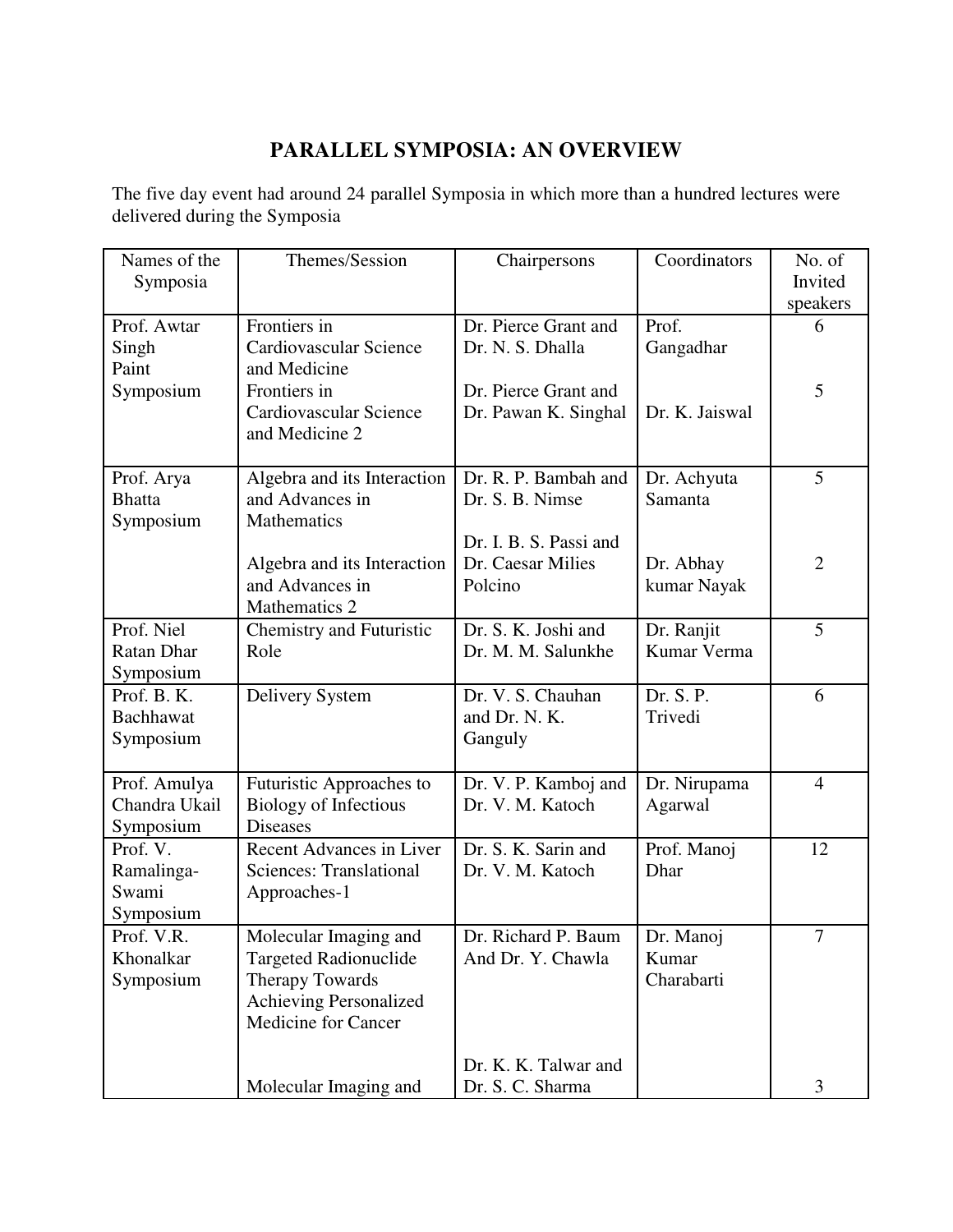|                                       | <b>Targeted Radionuclide</b><br>Therapy Towards<br>Achieving Personlized<br>Medicine for Cancer         |                                                     | Dr. Sasmita<br>Rani Samantha  |                |
|---------------------------------------|---------------------------------------------------------------------------------------------------------|-----------------------------------------------------|-------------------------------|----------------|
| Prof. Ruchi<br>Ram Sahni<br>Symposium | Innovaton in management<br>of mother earth & its<br>resources                                           | Dr. Ashok sahni &<br>dr. B. Sathya<br>narayana      | Dr.<br>Gauravendra<br>Swaroop | 6              |
| Prof.<br>Y.Subbarao<br>Symposium      | Genomics & proteomics                                                                                   | Dr. M. R. S. Rao                                    | Dr. B. P.<br>Chatterjee       | 5              |
| Prof. O. P.<br>Ghai<br>Symposium      | Technology innovation in<br>child survival                                                              | Dr.R C. Mahajan<br>&Dr. N. K.Ganguli                | Dr. Anant<br>Kumar            | $\overline{4}$ |
| Prof. J.D. S.<br>Handane<br>Symposium | Genomics & proteomics-<br>$\mathbf{I}$                                                                  | Dr. M. Watanabe<br>&Dr. M. K. Mehra                 | Dr. Subodh<br>Jain            | $\overline{4}$ |
| Prof. B. Pal<br>symposium             | Molecular biology & plant<br>breeding                                                                   | Dr.d. Pantal & dr. C.<br>S. Nautiyal                | Dr. S.<br>Ramakrishna         | 5              |
| Prof. Ram nath<br>Chopra<br>Symposium | Science & technology<br>imperatives $\&$<br>opportunities for<br>sustainable development<br>of $j \& k$ | Sh. N.n. vohra<br>Hon'ble governor, j<br>$&k$ state | Prof. M. P.s.<br>ishar        | 6              |
| Prof. Obaid<br>siddiqui<br>symposium  | Futuristic biology                                                                                      | Dr. Shamim jairajpuri<br>& dr. Avtar krishan        | Dr. Kumkum<br>swarup          | 5              |
| Prof. K. N.<br>Udupa<br>symposium     | Contemporary & futuristic<br>medicine                                                                   | Dr. A. K. Singh $& dr$ .<br>R. C. Mahajan           | Dr. S. B.<br>Mahato           | 5              |
| Prof. B.C.<br>Guha<br>Symposium       | Futuristic approaches in<br>management of diseases-<br>cancer                                           | Dr. R. C. Sobti &dr.<br>S. K. Gupta                 | Dr. Suman<br>mishra           | 5              |
| Prof. Birbal<br>Sahni<br>symposium    | Biodiversity: strategies for<br>imlimentation of cop-ii<br>outcomes-ii                                  | Dr. R. Ramamurthi &<br>dr. B. P. Pandey             | Dr.vijay laxmi<br>saxena      | $\overline{2}$ |
| Prof. Vishwa<br>Nath<br>Symposium     | Advances in phisical<br>sciences                                                                        | Dr. Naresh padha<br>&dr. Vipin saxena               | Dr. B. C.yadav                | $\overline{4}$ |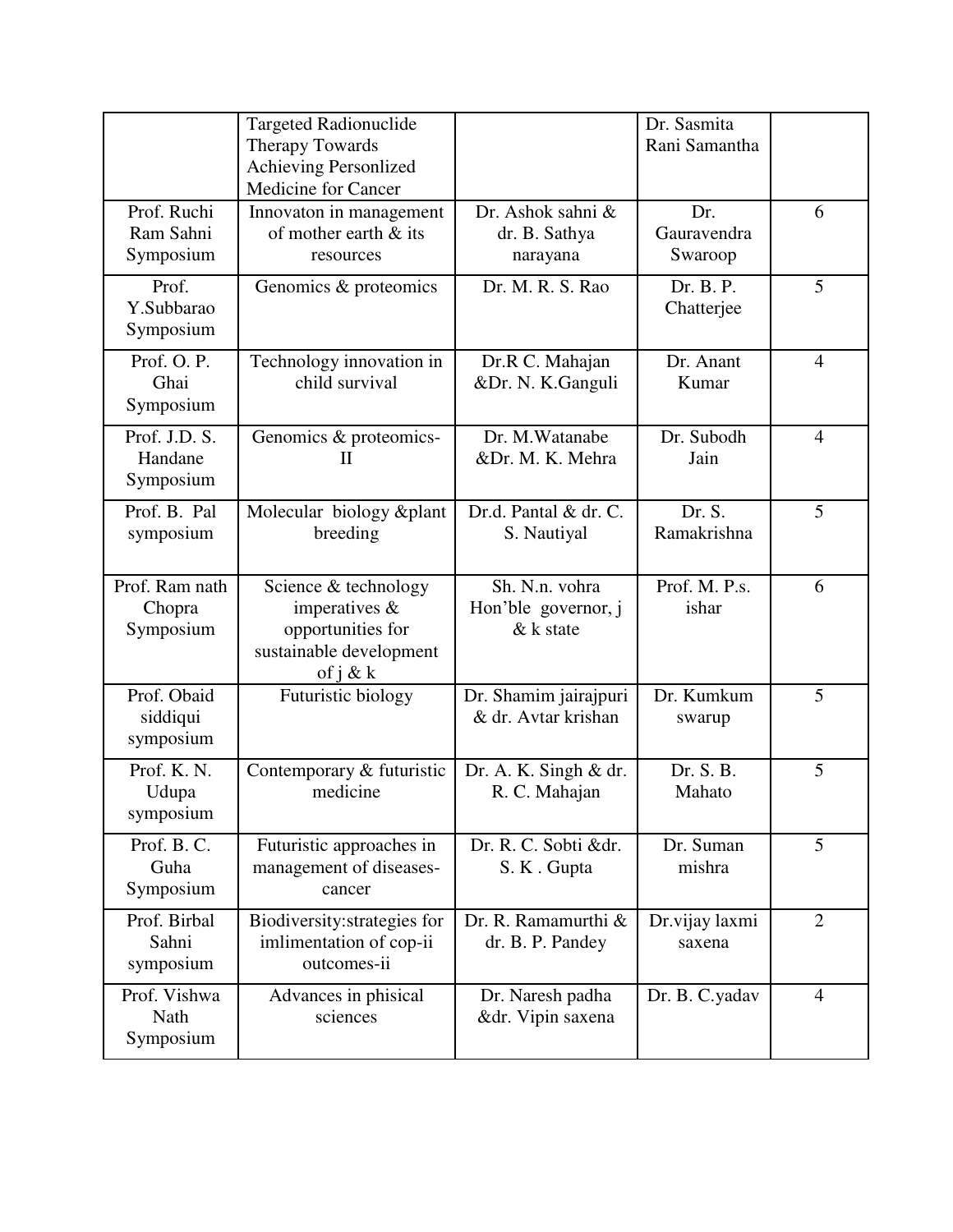| Prof amar nath<br>tandon<br>symposium                  | Disaster management $\&$<br>climate change | Dr. Harsh k. Gupta &<br>dr. Pradeep sahni | Dr. Naval<br>kishore |  |
|--------------------------------------------------------|--------------------------------------------|-------------------------------------------|----------------------|--|
| Pt. Madan<br>mohan<br>malaviya<br>special<br>symposium | Futuristic & inclusive<br>education        |                                           |                      |  |

### **Lectures Delivered During the Symposia Prof. Awtar Singh Paintal Symposium**

| <b>Speakers</b>                                                      | <b>Lectures</b>                                                                 |
|----------------------------------------------------------------------|---------------------------------------------------------------------------------|
| Lopaschuk G.D.                                                       | Stimulating cardiac glucose oxidation as an approach to treat heart             |
| University of Alberta, Canada                                        | failure                                                                         |
| Singal Pawan K.                                                      | Oxidative stress and heart failure: Evolution of the idea and current           |
| University of Manitoba, Canada                                       | understandings                                                                  |
| <b>McManus Bruce</b>                                                 | Better Biosignatures to Reduce the Burden of Heart and Lung Failure             |
| University of British Columbia and Providence Health Care,           |                                                                                 |
| Vancouver, Canada                                                    |                                                                                 |
| Ostadal B.                                                           | Sex differences in cardiac ischemic injuries and protection                     |
| Institute of Physiology, Academy of Sciences, Czech Republic, Prague |                                                                                 |
| <b>Morad Martin</b>                                                  | Ca2+ signaling in human induced pluripotent stem cell-derived                   |
| Cardiac Signaling Center of USC, Canada                              | cardiomyocytes (iPS-CM) from normal and Catecholaminergic                       |
|                                                                      | polymorphic ventricular tachycardia (CPVT)- afflicted subjects                  |
|                                                                      | &                                                                               |
|                                                                      | Probing the nanodomains of cardiac Ca <sub>2</sub> +signaling proteins by viral |
|                                                                      | biosensors.                                                                     |
| Pierce Grant N.                                                      | A new dietary approach for the control by hypertension                          |
| University of Manitoba, Canada                                       |                                                                                 |
|                                                                      |                                                                                 |

### **Dr.Arya Bhatta Symposium**

| <b>Speakers</b>                                | <b>Lectures</b>                                |
|------------------------------------------------|------------------------------------------------|
| Del Rio Angel                                  | Groups of Units                                |
| <b>University of Murcia, Spain</b>             |                                                |
| Polcino Milies Cesar                           | Group Codes                                    |
| Instituto de Matematica e Estatistica, Brazil  |                                                |
| Bhatia Rajendra                                | Matrix Monotonicity and Convexity              |
| <b>Indian Statistical Institute, New Delhi</b> |                                                |
| Kimmerle W.                                    | Isomorphisms of and within group rings         |
| <b>University of Stuttgart, Germany</b>        |                                                |
| Hales Alfred W.                                | Irreducible polynomials over finite fields and |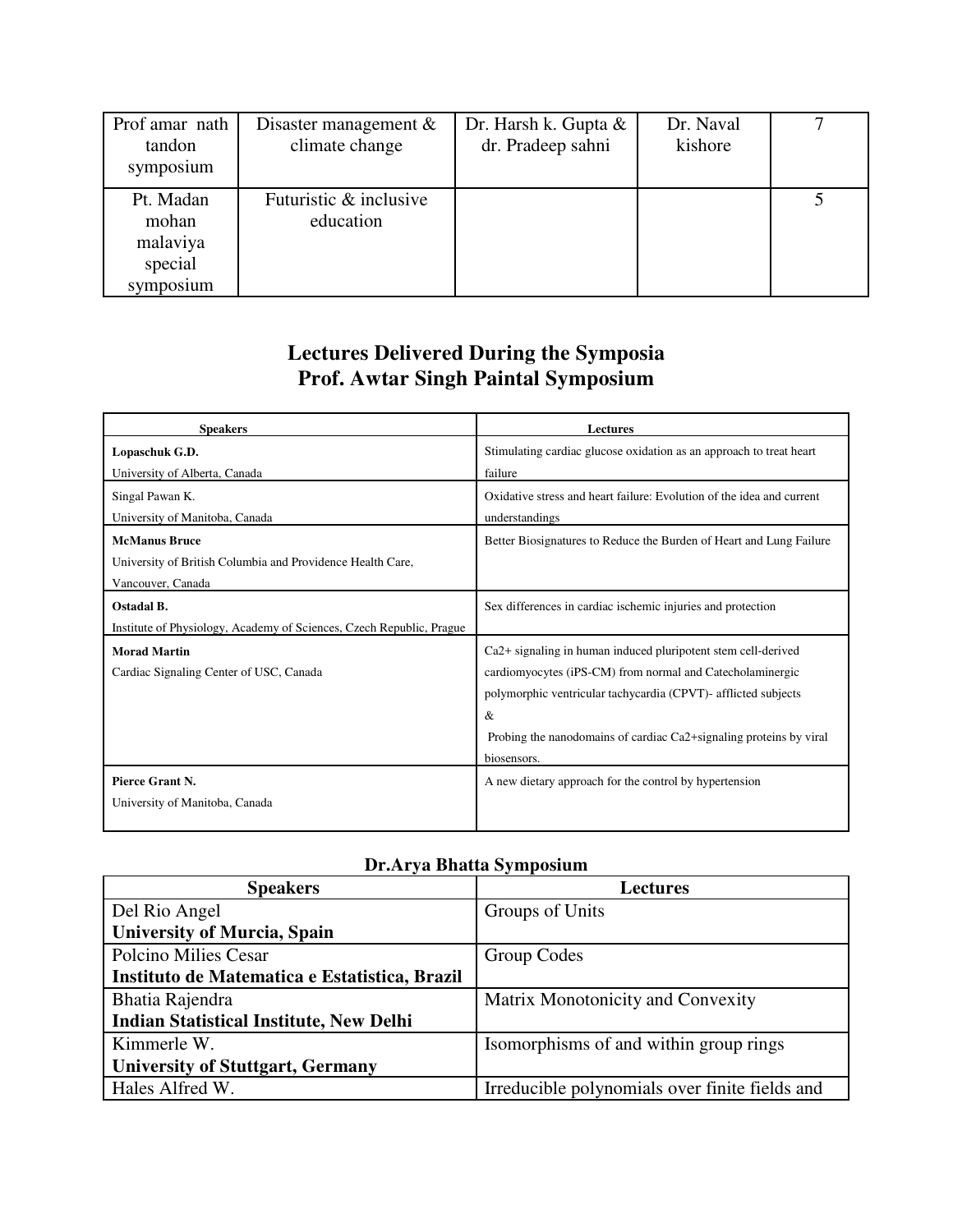| University of California, USA<br>their applications |
|-----------------------------------------------------|
|-----------------------------------------------------|

| <b>Speakers</b>                                  | <b>Lectures</b>                             |
|--------------------------------------------------|---------------------------------------------|
| Salunkhe M.M.                                    | Organic transformations in ionic liquid     |
| <b>Central University of Rajasthan</b>           |                                             |
| Kumar Subodh                                     | Fluorescent Molecular Receptors for         |
| <b>Guru Nanak Dev University, Amritsar</b>       | Recognition of Anions in Water              |
| Satyamurthy N.                                   | <b>Structural Motifs in Chemistry</b>       |
| <b>Indian Institute of Science Education and</b> |                                             |
| Research, Mohali                                 |                                             |
| Olya Stoilova                                    | Electrospun poly(3-hydroxybutyrate)- based  |
| <b>Bulgairan Academy of Sciences, Bulgaria</b>   | hybrid materials: design and potential      |
|                                                  | applications                                |
| Hundal M.S.                                      | Synthesis and characterization of POM based |
| <b>Guru Nanak Dev University, Amritsar</b>       | inorganic-organic                           |

### **Prof. Neil Ratan Dhar Symposium**

| <b>Speakers</b>                               | <b>Lectures</b>                                |
|-----------------------------------------------|------------------------------------------------|
| Kondapi A.K.                                  | Proteins Nanoparticles: Efficient and Safe     |
| University of Hyderabad, Hyderabad            | <b>Targeted Drug Delivery System</b>           |
| Mukherjee Biswajit                            | Voriconazole-containing poly-lactide-co        |
| Jadavpur University, Kolkata                  | glycolide nanoparticles for pulmonary delivery |
| Jain Sanyog                                   | Nano carriers: A powerful Oral Bioavailability |
| <b>National Institute of Pharmaceutical</b>   | enhancer tool for small drug molecules,        |
| <b>Education and Research, Punjab</b>         | proteins and vaccine antigens                  |
| Banerjee Rinti                                | Nanotechnology Platforms for Trigger           |
| <b>Indian Institute of Technology, Mumbai</b> | <b>Responsive Drug Delivery</b>                |
| Gupta Kailash C.                              | Polysacccharide-Derived Non-Viral vectors      |
| <b>CSIR-Indian Institute of toxicology</b>    | for Efficint delivery of Biomolecules In-vitro |
| research, Lucknow                             | and In-vivo                                    |
| <b>Anand Sneh</b>                             | Techno-economical Global Health care           |
| Indian institute of Technology, Delhi         | Solutions                                      |

#### **Prof. B.K. Bachhawat Symposium**

| <b>Speakers</b>                                  | <b>Lectures</b>                                |  |
|--------------------------------------------------|------------------------------------------------|--|
| Hasnain S.E.                                     | Mycobacterim tuberculosis, The TB pathogen     |  |
| <b>Indian Institute of Technology, Delhi</b>     | outsmarts human intelligence                   |  |
| Chattopadhyay A.                                 | Role of membrane cholesterol and               |  |
| <b>CSIR- Centre for Cellular and molecular</b>   | cytoskeleton in leishmanial infection          |  |
| <b>Biology, Hyderabad</b>                        |                                                |  |
| <b>Ghosh Amit</b>                                | Safety and immunograicity of a novel live oral |  |
| <b>National Institute of Cholera and Enteric</b> | recombinant cholera vaccine developed in       |  |
| Diseases, Kolkata                                | India                                          |  |

### **Prof. Amulya Chandra Ukail Symposium**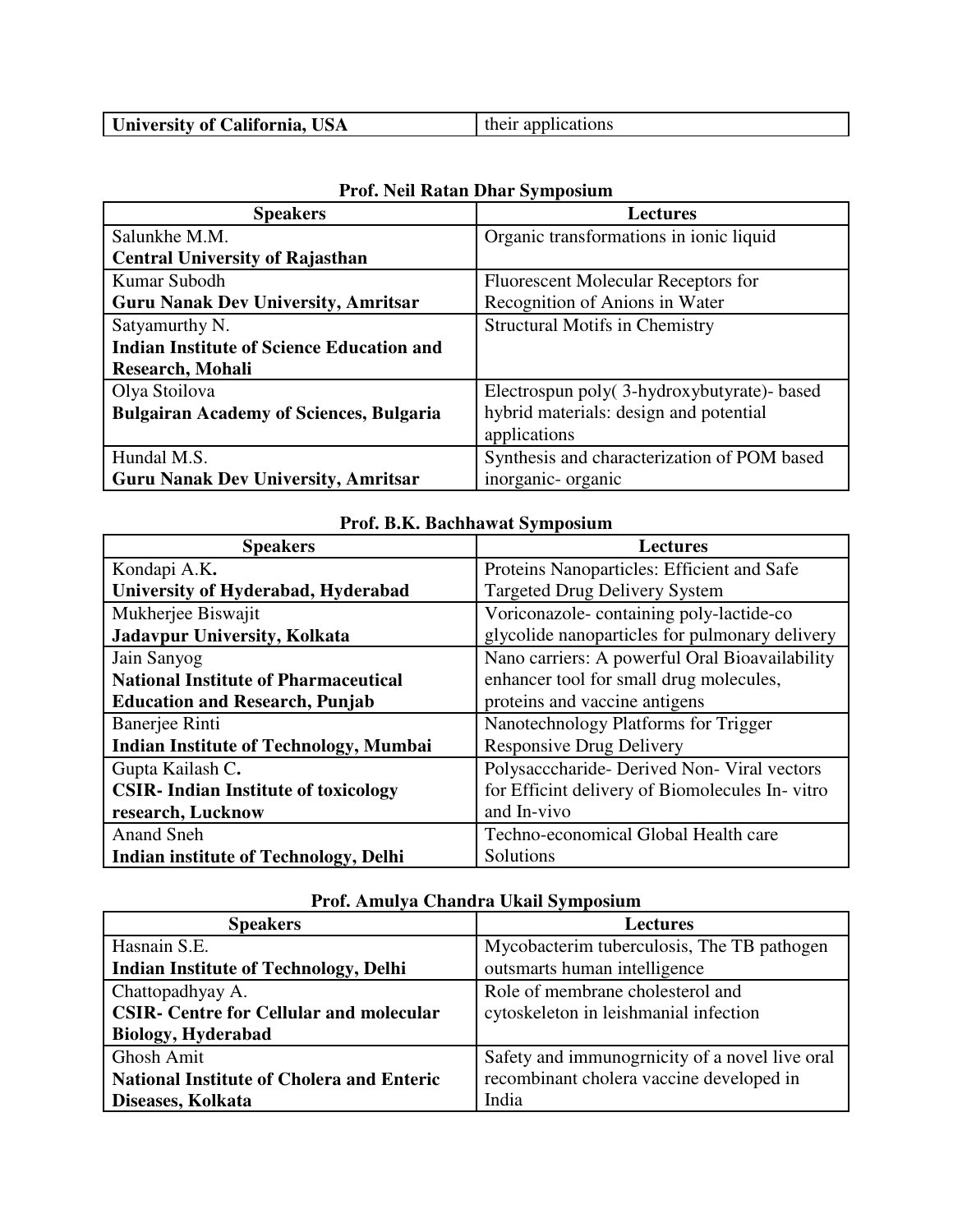| Khurana Dheeraj                                   | Stroke Medicine – The Future |
|---------------------------------------------------|------------------------------|
| <b>Postgraduate Institue of Medical Education</b> |                              |
| and Research, Chandigarh                          |                              |

| <b>Speakers</b>                                   | <b>Lectures</b>                                     |
|---------------------------------------------------|-----------------------------------------------------|
| Dhalla N.S.                                       | Experimental evidence for the beneficial            |
| <b>University of Manitoba, Canada</b>             | effects of anti platelet agents in atherosclerosis, |
|                                                   | myocardial infarcation and heart failure            |
| Srivastav D.                                      | Reprogramming approaches for cardiovascular         |
| University of California, USA                     | disease                                             |
| Agrawal D.K.                                      | Vitamin D in Coronary Artery disease                |
| <b>Creighton university School of Medicine,</b>   |                                                     |
| Omaha, USA                                        |                                                     |
| Goel Ramesh K.                                    | Diabetic Cardiomyopathy: Target Directed or         |
| Ahmeda University, Ahmedabad                      | Drug Directed Targets?                              |
| Gupta S.K.                                        | Medical herbs play significant role in              |
| <b>Delhi Institute of Pharmaceutical Sciences</b> | attenuation of ischemia and reperfusion injury      |
| & Research, New Delhi                             |                                                     |

### **Prof. Awtar Singh Paintal Symposium: Session II**

#### **Prof. Arya Bhatta Symposium:Session II**

| <b>Speakers</b>                       | <b>Lectures</b>                                    |
|---------------------------------------|----------------------------------------------------|
| Nimse S.B.                            | <b>Frontiers in Mathematical Sciences Research</b> |
| <b>University of Lucknow, Lucknow</b> |                                                    |
| Bakshi G.K.                           | The rational group algebra of a finite group       |
| Panjab University, Chandigarh         |                                                    |

### **Prof.V. Ramalingaswami Symposium**

| <b>Speakers</b>           | <b>Lectures</b>                                |
|---------------------------|------------------------------------------------|
| Pati Nirupama T.          | Immunogenetic basis of viral persistence       |
| Malhotra Pawan            | siRNA as new approaches for HBV therapy        |
| Acharya S.K.              | Current and future treatment of HBV            |
| Mukhopadhyaya A           | Pleiotropic role of bone marrow cells in liver |
|                           | diseases                                       |
| Kumar anupam              | Mechanisms of liver Injury and micro-          |
|                           | environment                                    |
| <b>Wuestefeld Torsten</b> | RNAi based functional genetics to unravel      |
|                           | molecular mechanism of liver regeneration.     |
|                           |                                                |
|                           | New therapeutic targets for HCC using          |
|                           | functional genetics                            |
| Kumar vijay               | Hbxoncoproteins subverts multiple cellular     |
|                           | machineries to induce liver cancer             |
| Ramakrishna Gayatri       | Genetic and Epigenetic mechanisms of HCC       |
| Acharya S.K.              | New Molecular targets for HCC                  |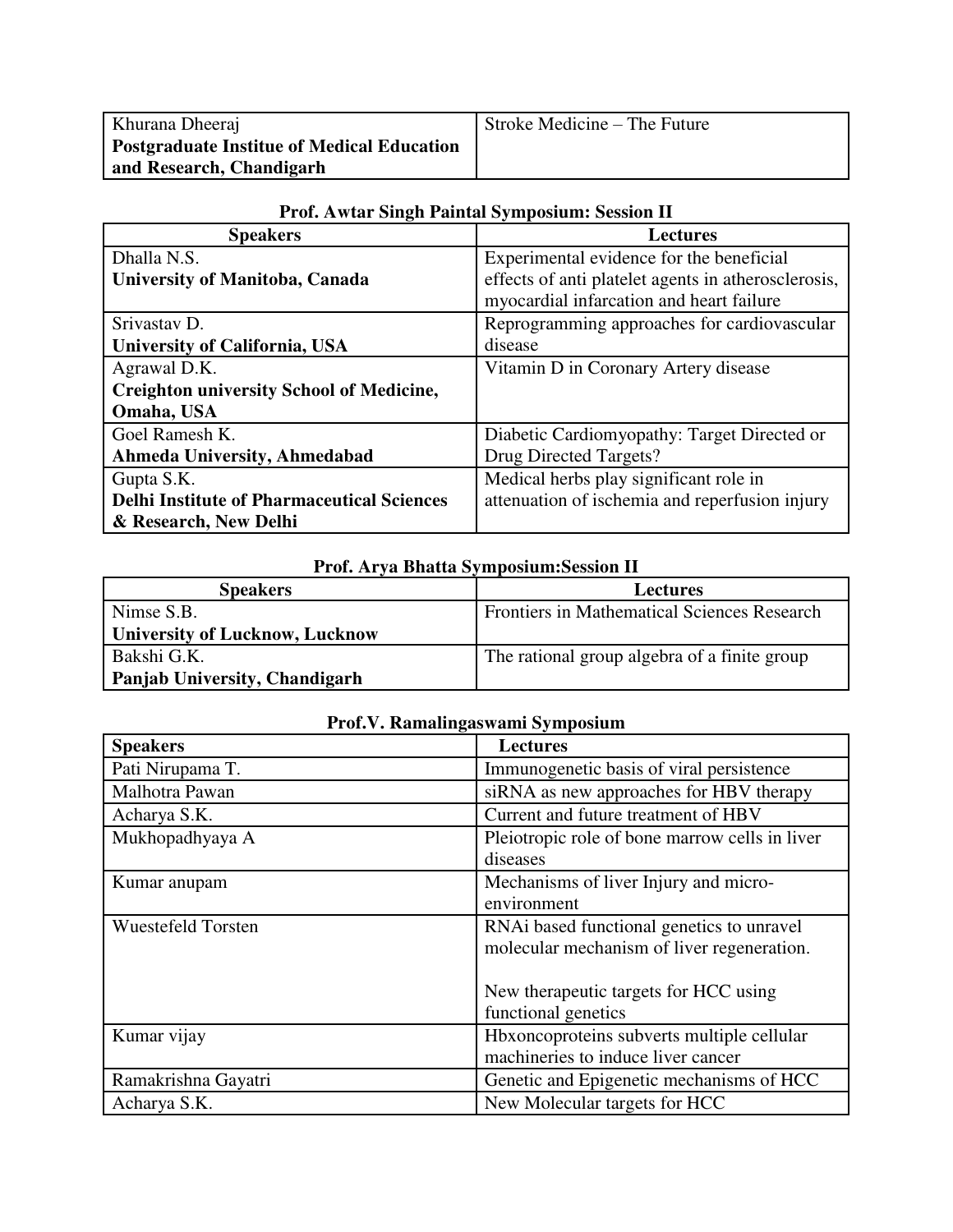| Chawla Y.K. | From genetics to the rapeutic           |
|-------------|-----------------------------------------|
| Sarin S.K.  | Directly Acting antiviral drugs for Non |
|             | Alcoholic fatty Liver disease           |
| Duseja Ajay | Molecular targets of management of NASH |

| <b>Speakers</b>   | <b>Lectures</b>                                |
|-------------------|------------------------------------------------|
| Sharma Mool Chand | Inculcating 'Scientific Temper'- An Imperative |
|                   | for Fururistic and Inclusive Education         |
| Aggarwal K.K.     | Navigating private Higher Education            |
|                   | Institutions                                   |
| Punjab Singh      | Mismatch between between policies and          |
|                   | developmental realities                        |
| Khosla P.K.       | <b>Focus based Education</b>                   |
| Bajpai ADN        | Futuristics and Inclusive Education            |

### **Pt. Madan Mohan Malviya Special Symposium**

| Prof. V. R. Khonalkar Symposium                |                                                |
|------------------------------------------------|------------------------------------------------|
| <b>Speakers</b>                                | Lectures                                       |
| Biersack H.J.                                  | Recent Advances in target radionuclide         |
| <b>University of Bonn, Germany</b>             | Therapy in treatment of Metastatic Cancer      |
| Wester hans J.                                 | Modern Aspects and Tracer Techniques in        |
| <b>Technische Universitat Munchen, Germany</b> | Nuclear Medicine Imaging and Therapy-An        |
|                                                | Approach towards Personalized medicine         |
| Alavi Abass                                    | Unparalleled impact of PET, PET- CT and        |
| <b>University of Pennsylvania, US</b>          | PET-MRI on the Day to day Practice of          |
|                                                | Medicine                                       |
| Thakur M.L.                                    | Targeted Genomic Biomarkers for Diagnosis      |
| <b>Thomas Jefferson University, US</b>         | and Therapy: From Basic Research to Clinica; l |
|                                                | Prospective                                    |
| Baum R.P.                                      | Present and Future of targeted molecular       |
| <b>Centre for molecular Radiotherapy and</b>   | Imaging and Therapy (THERANOSTICS) as          |
| molecular Imaging, germany                     | a Personalized Pathway to Diagnosis and        |
|                                                | Treatment                                      |
| Mishra A.K.                                    | [18] SiF-DPG Site Selective Versatile synthon  |
| <b>France</b>                                  | for one step 18F leveling: A model to prepare  |
|                                                | homo/heterodimeric radio ligands for enhanced  |
|                                                | affinity targeting for positron emission       |
|                                                | tomography                                     |
| Brenner M.W.                                   | Quantitative Molecular Imaging for Treatment   |
| <b>Charite University Medicine Berlin,</b>     | Planning and Response Monitoring in            |
| <b>Germany</b>                                 | Oncology                                       |

### **Prof. V. P. Khonalkar Symposium**

### **Prof. O.P. Ghai Symposium**

| Speakers       | Lectures                                  |
|----------------|-------------------------------------------|
| Prinja Shankar | Economic Cost in Child Survival and Gains |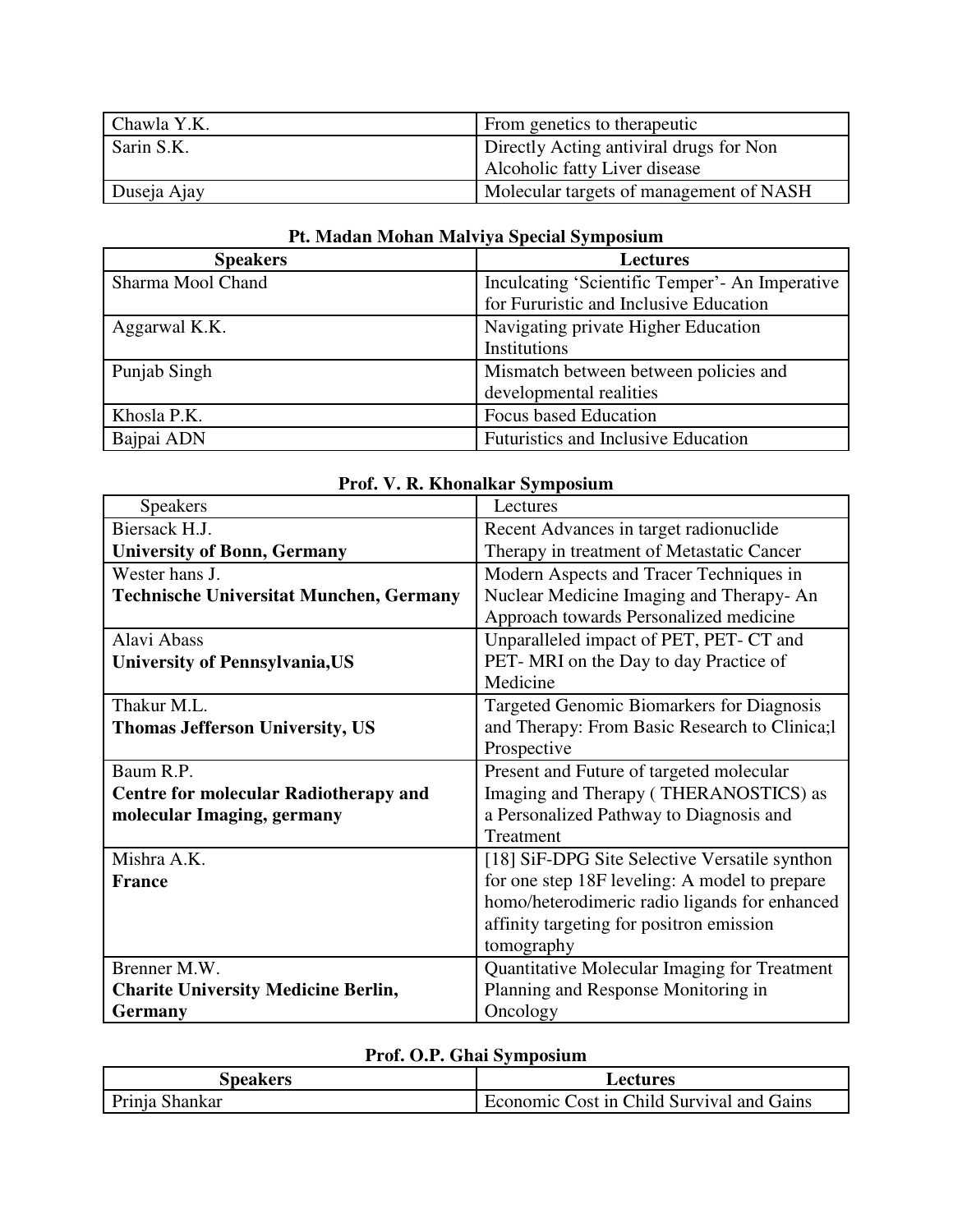| <b>PGIMER School of Public Health,</b>             |                                            |
|----------------------------------------------------|--------------------------------------------|
| Chandigarh                                         |                                            |
| Paul Vinod K.                                      | Child Survival Technology and their Impact |
| Kumar Rajesh                                       | Measuring the impact of NHRM on maternal   |
| <b>Postgraduate institute of medical Education</b> | and child Survival                         |
| & Research, Chandigarh                             |                                            |
| Duggal Mona                                        | Health Innovations for Improving Child     |
| <b>Translational Health Science and</b>            | Survival                                   |
| <b>Technology Institute</b>                        |                                            |

| <b>Speakers</b>                                  | <b>Lectures</b>                                |
|--------------------------------------------------|------------------------------------------------|
| Bajpai Sunil                                     | Earth Through time and its Imprints on Biotic  |
| <b>Birbal Sahni Institute of Palaeobotany,</b>   | Evolution: Indian record in Global Perspective |
| Lucknow                                          |                                                |
| Kishore Naval                                    | Ground water management $-$ A key to           |
| Panjab University, Chandigarh                    | sustainable water resources                    |
| Razack Mumtaz                                    | Numerical modeling at the service of better    |
| <b>University of Poitiers, France</b>            | understanding and sustainable management of    |
|                                                  | complex aquifers. Examples of volcanic         |
|                                                  | aquifers in the East African Rift              |
| Shah P.N.                                        | Innovations through Geospatial Technology      |
| <b>Remote Sensing Applications Centre, Uttar</b> | Contributing for                               |
| <b>Pradesh</b>                                   |                                                |
| Syad Khalil M.                                   | Challenges of restoring a sinking delta plain  |
| <b>Coastal Protection and Restoration</b>        |                                                |
| <b>Authority, USA</b>                            |                                                |
| Dutta Venkatesh                                  | Technology Choice, Innovations and             |
| <b>Babasaheb Bhimrao Ambedkar University,</b>    | Sustainability: Decentralised Wastewater       |
| Lucknow                                          | Management for Urban and Peri-urban Areas      |

# **Prof. Ruchi Ram Sahni Symposium**

| Prof Y.Subbarao Symposium |  |
|---------------------------|--|
|                           |  |

| <b>Speakers</b>                                 | <b>Lectures</b>                                  |
|-------------------------------------------------|--------------------------------------------------|
| Watanabe M.                                     | Nanomedicine in Prostrate Cancer Therapy         |
| Mie Chuo Medical Center, Japan                  |                                                  |
| Shiraishi Taizo                                 | Utilization of Virtual Slide System in           |
| <b>Mie University Graduate School of</b>        | Biomedical Field in Japan                        |
| <b>Medicine</b> , Japan                         |                                                  |
| Sugimura Haruhiko                               | Origin of human cancer, A lesson from            |
| <b>Hamamatsu University School of Medicine,</b> | Molecular Epidemiology of Gastric Cancer         |
| Japan                                           |                                                  |
| <b>Batish Satdev</b>                            | Surviving the sequencing revolution in clinical  |
| <b>USA</b>                                      | laboratory: the pitfalls and the promise of next |
|                                                 | generation sequencing in genetic diagnostics     |
| Ramesh C.                                       | Unveiling the RAD51 Protein Interactome to       |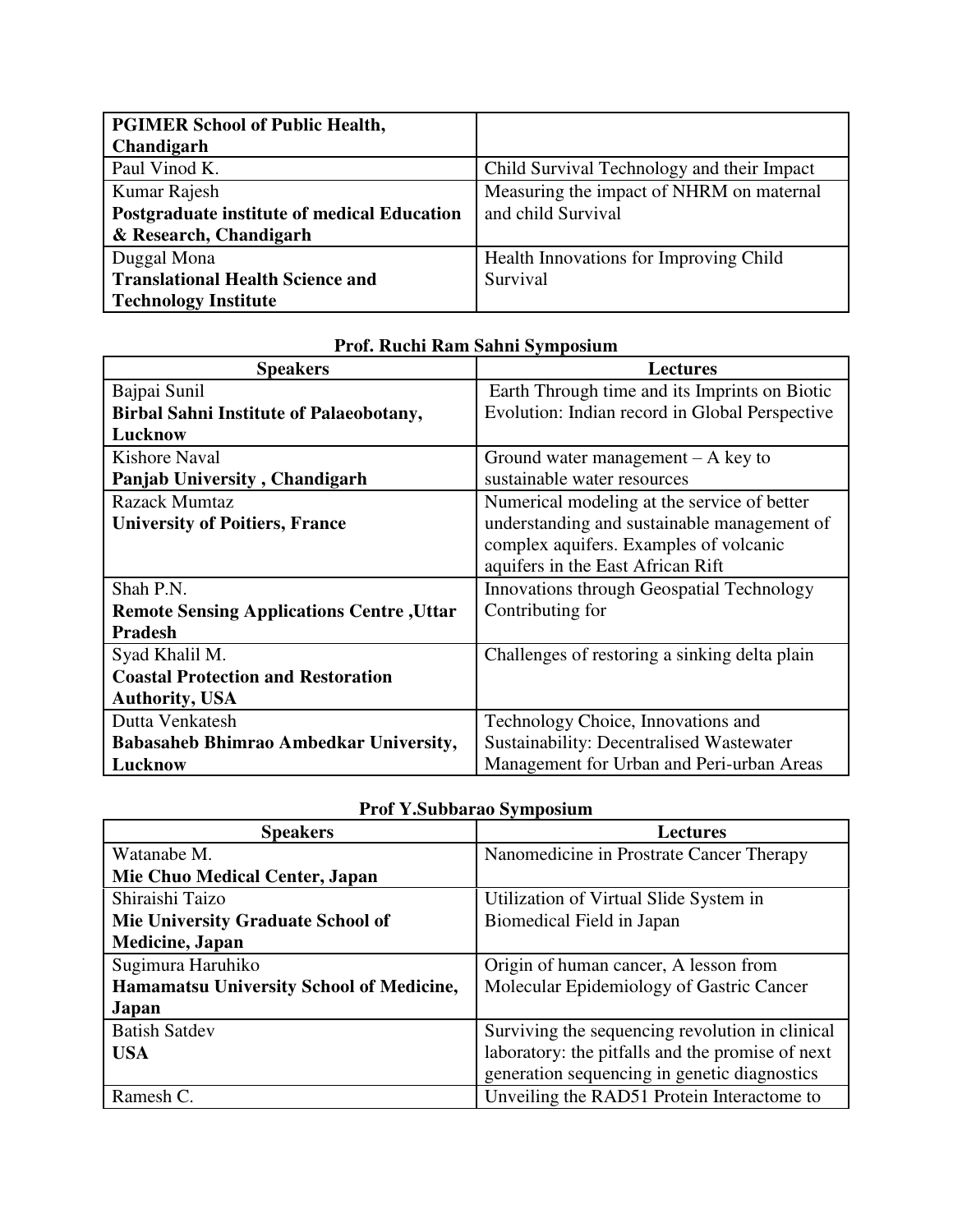| India | Understand Genome Instability and |
|-------|-----------------------------------|
|       | Chemoresistance                   |

### **Prof. J.B.S. Haldane Symposium**

| <b>Speakers</b>                              | Lectures                                      |
|----------------------------------------------|-----------------------------------------------|
| Mehra N.K.                                   | From Genome to Genetic medicine:              |
| All India Institute of Medical Sciences, New | <b>Opportunities and Challenges</b>           |
| <b>Delhi</b>                                 |                                               |
| <b>Anant Srikant</b>                         | Overexpression of novel protooncogene RBM3    |
|                                              | induced stemness in colon cancer through beta |
|                                              | catenin signaling                             |
| Rao M.R.S.                                   | Cancer genomics: An experience with           |
| <b>Jawaharlal Nehru Centre for Advanced</b>  | Glioblastoma multiforme                       |
| <b>Scientific Research, Bangalore</b>        |                                               |
|                                              |                                               |
| Jensen Roy A.                                | BRCA1 regulates Epidermal Growth Factor       |
| The University of Kansas Cancer Center,      | Receptor (EGFR) Expression via MicroRNA.      |
| <b>USA</b>                                   |                                               |

### **Prof. B.P.Pal Symposium**

| <b>Speakers</b>                           | <b>Lectures</b>                                |
|-------------------------------------------|------------------------------------------------|
| Mukherjee Sunil K.                        | RNAi: History and a few recent developments    |
|                                           | and applications                               |
| Chattopadhyay Debasis                     | How to exploit Tomato Genome Sequence for      |
| <b>National Institute of Plant Genome</b> | basic and applied research                     |
| <b>Research, New Delhi</b>                |                                                |
| Sharma T.R.                               | Cloning and Applications of Rice Blast         |
| <b>National Research Centre on Plant</b>  | <b>Resistance Genes</b>                        |
| <b>Biotechnology, New Delhi</b>           |                                                |
| Bains Navtej S.                           | Genomics-plant breeding interface with special |
|                                           | reference to wheat                             |
| Pental Deepak                             | Innovations in Science and Technology for      |
|                                           | <b>Inclusive Development</b>                   |

| ттоп, тамамонинит рушрожит, режисп н        |                                              |
|---------------------------------------------|----------------------------------------------|
| <b>Speakers</b>                             | <b>Lectures</b>                              |
| Kapoor Rakesh                               | Individualized radiation therapy in cancer   |
| <b>Regional Cancer Center, P.G.I.M.E.R.</b> | patients. "Current Approaches"               |
| Chandigarh                                  |                                              |
| Hassan Iffat                                | Pulmonary involvement in Systemic Sclerosis: |
| University of Kashmir, J&K                  | An imaging                                   |
| Singh Baljinder                             | Molecular Imaging in drug development-from   |
| <b>Department of Nuclear Medicine,</b>      | Bench to Bed                                 |
| <b>PGIMER, Chandigarh</b>                   |                                              |

### **Prof.V.R.Khonalkar Symposium: Session II**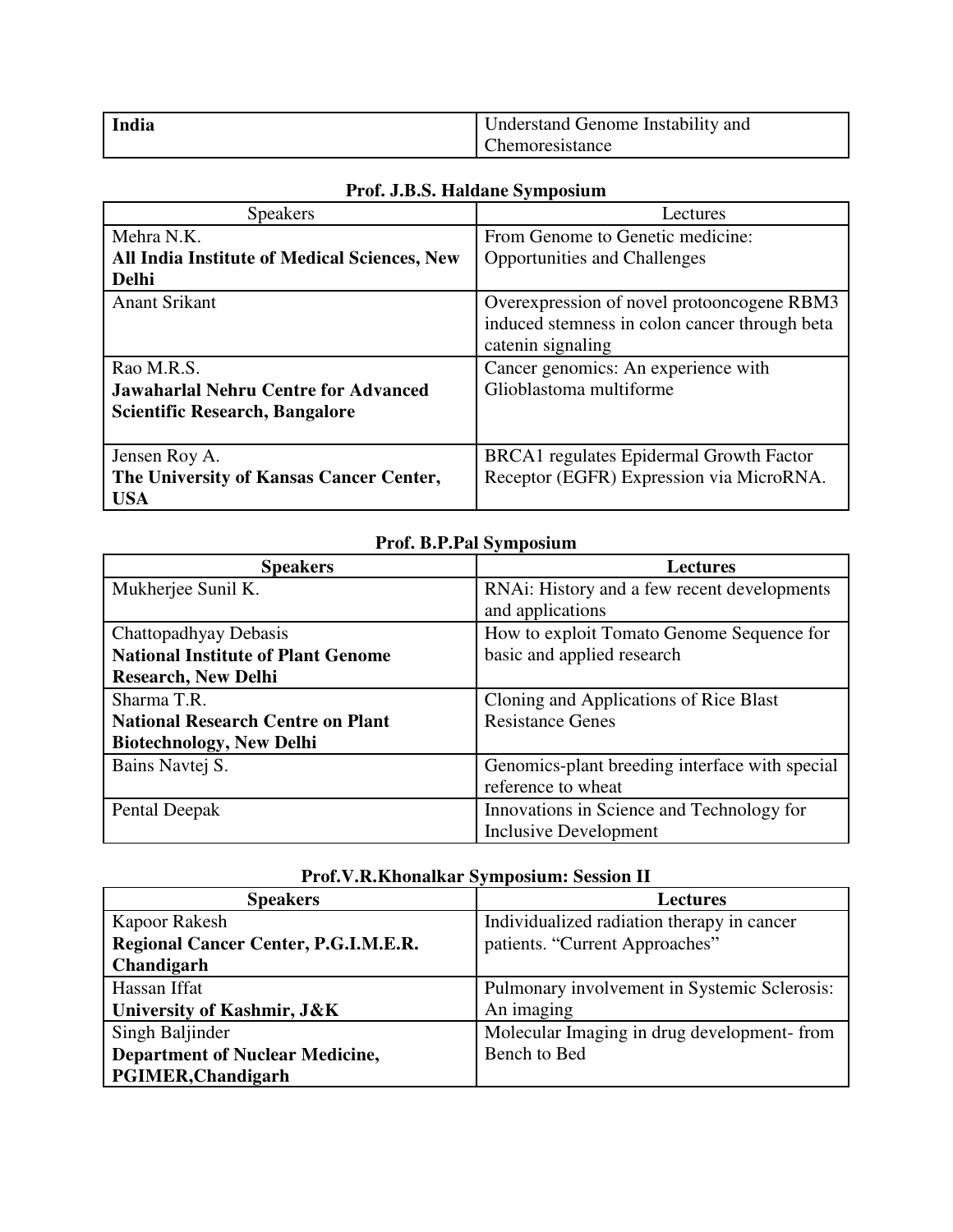| <b>Speakers</b>              | <b>Lectures</b>                               |
|------------------------------|-----------------------------------------------|
| <b>Ahmad Talat</b>           | Earth and Solar Resources as influencing      |
| <b>University of Kashmir</b> | factors of sustainable development of J&K     |
| Vishwakarma Ram              | Opportunities for Aroma Industry in J&K:      |
| <b>IIIM, Jammu</b>           | Creation of new industrial Biotechnology      |
|                              | Parks                                         |
| Koul A.                      | Technological breakthroughs that can help     |
| <b>SKUAST, Jammu</b>         | transform Temperate Sericulture based         |
|                              | livelihood Economy of J&K farmers             |
| Wani Shafiq                  | Breaking the technological barriers in        |
| <b>SKUAST, Kashmir</b>       | transformation of farmers in Jammu, major     |
|                              | niches for economic Kashmir and Ladakh        |
| Srivastava R.B.              | Basket of Technologies that can transform the |
| <b>DEHAR, Leh</b>            | economy of people of cold arid region of      |
|                              | ladakh                                        |
| Partap Tej                   | Converting unsustainable to sustainable       |
| <b>SKUAST, Kashmir</b>       | farming economy in J&K: The Technology        |
|                              | factors                                       |

### **Prof. Ramnath Chopra Symposium**

# **Prof. Obaid Siddiqui Symposium**

| <b>Speakers</b>                              | Lectures                                     |
|----------------------------------------------|----------------------------------------------|
| Wood Brent                                   | Diagnosis and Monitoring of Hematopoietic    |
| <b>University of Washington, USA</b>         | Neoplasms by Flow Vytometry                  |
| Murthy Aditya                                | Neural Control of Action: Insights for the   |
| <b>Indian Institute of Science Bangalore</b> | Oculomoter System                            |
| Krishan Awtar                                | Laser Flow Cytometric detection of tumor     |
| <b>University of Miami, USA</b>              | stem cells in body cavity fluids of patients |
|                                              | suspected to have a malignancy               |
| Gupta S. K.                                  | Breaking the technological barriers in       |
| National institute of immunology, New Delhi  | transformation of farmers in jammu, major    |
|                                              | niches for economic Kashmir and ladakh       |
| Khan M.Y.                                    | On the Molecular Origami of Fibronectin and  |
|                                              | its involvement in Manifestation and         |
|                                              | Regulation of the Physiological Functions of |
|                                              | the Proteins in vivo                         |

| <b>Speakers</b>                                 | Lectures                                    |
|-------------------------------------------------|---------------------------------------------|
| Agrawal D.K.                                    | Vitamin D regulates high cholesterol high   |
| <b>Creighton University, USA</b>                | fructose-induced changes in coronary artery |
|                                                 | disease                                     |
| Seth P.K.                                       | Biomarkers for selected CNS disorders       |
| <b>Indian Institute of Toxicology Research,</b> |                                             |

# **Prof. K.N. Udupa Symposium**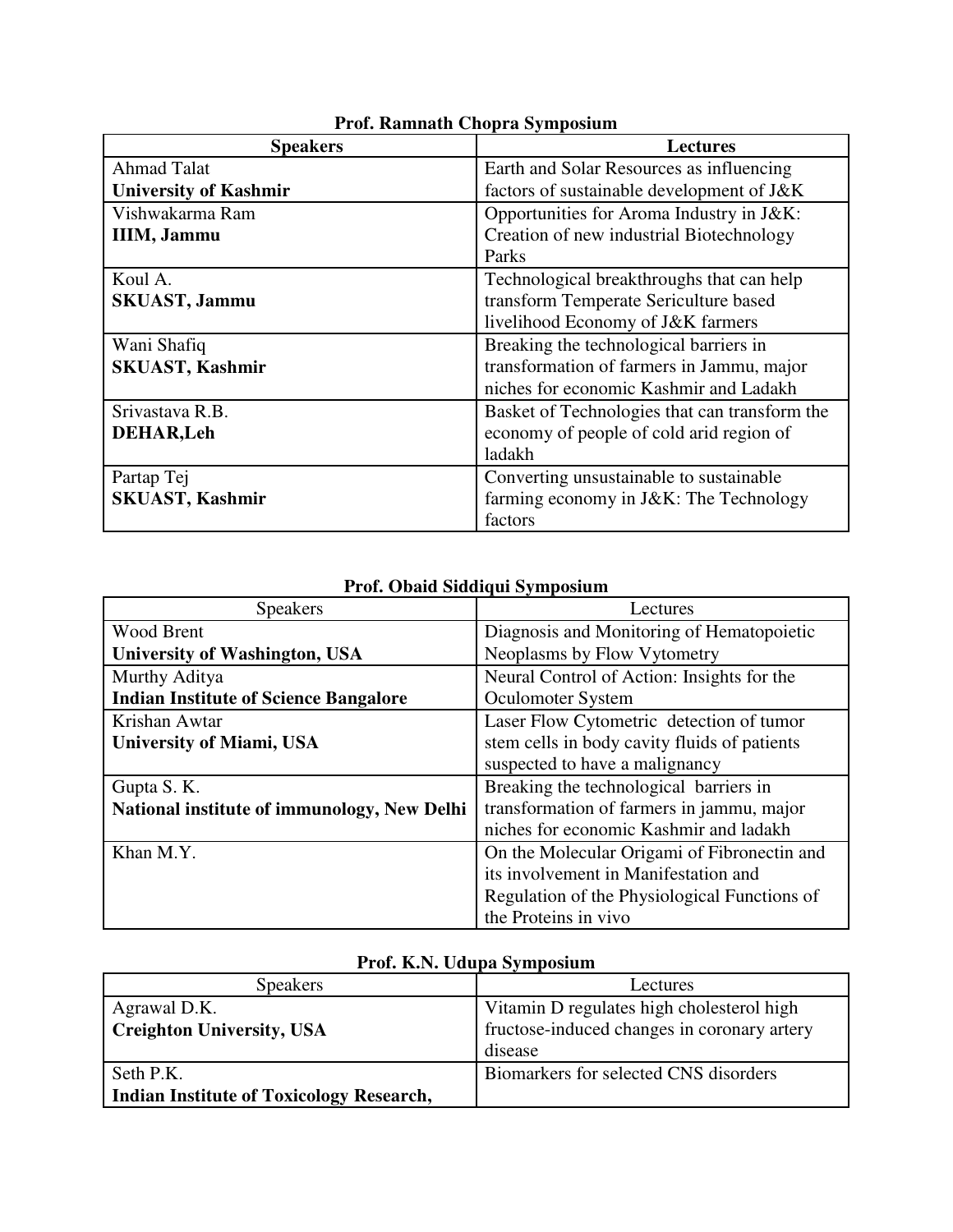| Lucknow                                        |                                                |
|------------------------------------------------|------------------------------------------------|
| Jana Nihar Ranjan                              | Understanding the physiological function of    |
| <b>National Brain Research Centre, Gurgaon</b> | malin and pathogenesis of Lafora's progressive |
|                                                | e myoclonus epilepsy                           |
| Mishra Ram                                     | Novel allosteric modulators of dopamine D2     |
| <b>McMaster University, USA</b>                | receptor: Implications for the treatment of    |
|                                                | Parkinson's Disease and Schizophrenia          |
| <b>Bhoop Singh Bhupinder</b>                   | Systematic Development of Nanostructured       |
| Panjab University, Chandigarh                  | Drug Delivery Systems for Enhanced Patient     |
|                                                | Efficacy and Safety.                           |

| <b>Speakers</b>                                | Lectures                                        |
|------------------------------------------------|-------------------------------------------------|
| <b>Dhar Animesh</b>                            | A Novel Epigenetic Target in Pancreatic         |
| <b>Kanas University Medical Center, USA</b>    | Cancer for Prevention and Therapy               |
| Welch Danny R.                                 | Metastasis Suppressors as Targets for Cancer    |
|                                                | Therapy                                         |
| Gupta K.P.                                     | Molecular basis of the prevention of tumour     |
| <b>CSIR-Indian Institute of Toxicology</b>     | development following combinatorial             |
| <b>Research, Lucknow</b>                       | strategies                                      |
| Dixit Madhu                                    | Biochemical and molecular characterization of   |
| <b>CSIR- Central Drug Research Institute</b>   | inducible nitric oxide synthase in the patients |
|                                                | of chronic myeloid leukemia                     |
| Evdokia Pasheva                                | The Role of HMGB1 protein in inflammation       |
| <b>Bulgarian Academy of Sciences, Bulgaria</b> | and cancer: a putative therapeutic target       |

#### **Prof. B.C. Guha Symposium**

| Prof. Birbal Sahni Symposia         |                                                  |
|-------------------------------------|--------------------------------------------------|
| <b>Speakers</b>                     | Lectures                                         |
| Ramamurthy R.                       | <b>Biodiversity Governance and Conservation:</b> |
| S.R.M. University, Chennai          | Implementation of $CPO - 11$ outcomes"           |
| Datta Soumana                       | Sustaining livelihoods through biodiversity      |
| University of Rajasthan, Jaipur     | conservation for inclusive growth---role of      |
|                                     | bmcs and pbrs in Rajasthan.                      |
| Regina Mary R.                      | Women and biodiversity: the core of existence    |
| <b>Auxilium college, Tamil Nadu</b> |                                                  |
| Singh Mewa                          | Ecological Principles concerning spatial,        |
| <b>University of Mysore, Mysore</b> | temporal and behavioral distribution of          |
|                                     | mammals in the western ghats                     |

#### Speakers Lectures Sharma K. K. **MDS University, Ajmer**  Development of Teaching Modules to sensitize Students for Biodiversity Conservation: Biodiversity Documentation and

#### **Prof. T. N. Khoshoo Symposium**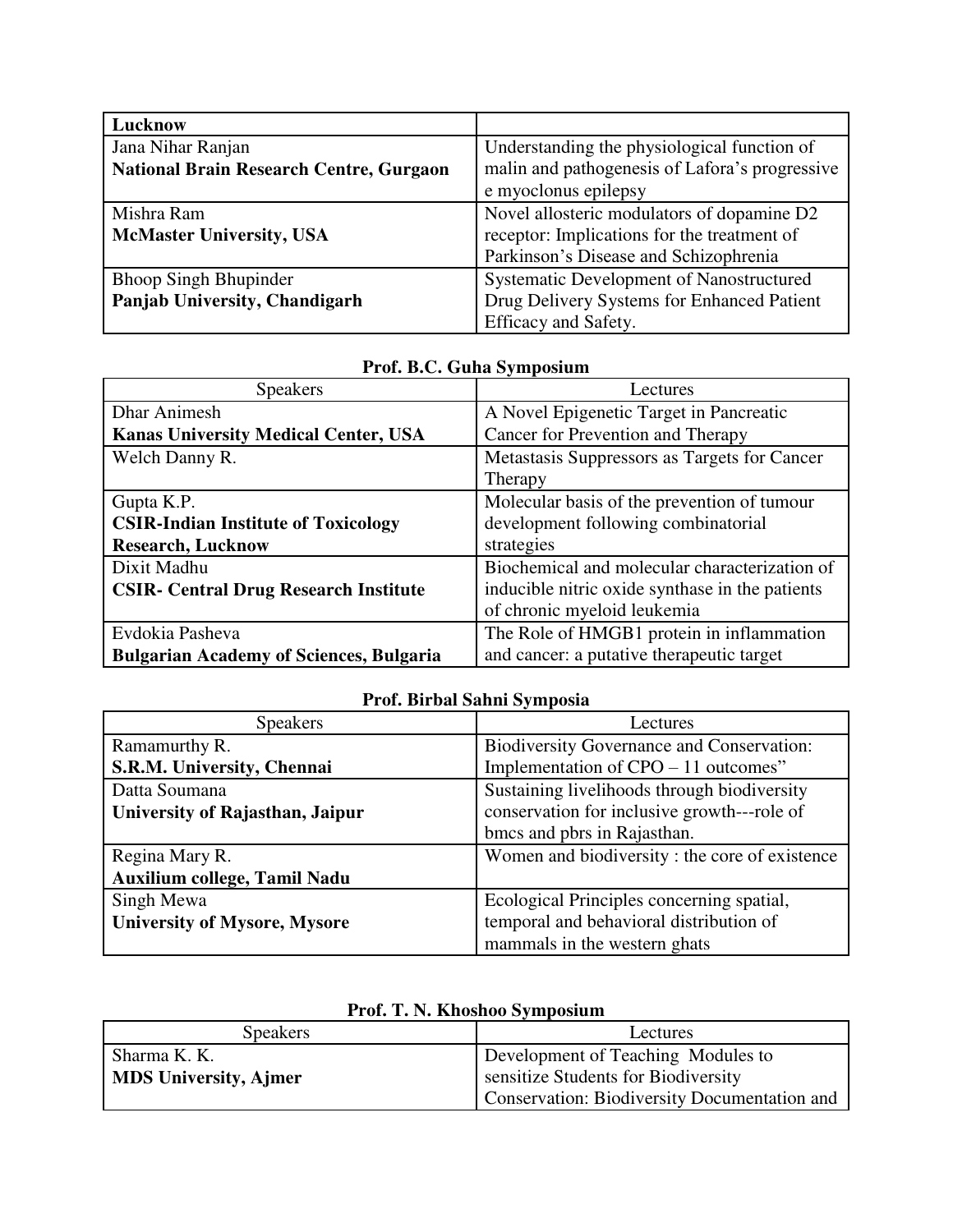|                                         | Conservation through live Zoology in Practical<br><b>Curriculam</b> |
|-----------------------------------------|---------------------------------------------------------------------|
|                                         |                                                                     |
| Jena J. K.                              | Management of Fish Genetic Resources for                            |
| <b>National Bureau for Fish Genetic</b> | Sustainable Production and Utilization in India                     |
| <b>Resources, Lucknow</b>               |                                                                     |

| <b>Speakers</b>                               | Lectures                                       |
|-----------------------------------------------|------------------------------------------------|
| Beri Suman                                    | Unfolding the Secrets of Universe-The Large    |
|                                               | Hadron Collider (LHC)                          |
| Yadav B. C.                                   | Nanomaterial: Synthesis, Characterization and  |
| <b>Babasaheb Bhimrao Ambedkar University,</b> | application                                    |
| Lucknow                                       |                                                |
|                                               |                                                |
| Saxena Vipin                                  | Importance of Modeling in the Distributed      |
| <b>Babasaheb Bhimrao Ambedkar</b>             | <b>Computing Network System</b>                |
| <b>University, Lucknow</b>                    |                                                |
| <b>Kumar Devesh</b>                           | Intermolecular interactions in Liquid Crystals |
| Babasaheb Bhimrao Ambedkar                    |                                                |

**Prof .Vishwa Nath Symposium** 

| Prof. Amar Nath Tandon Symposium      |                                                             |
|---------------------------------------|-------------------------------------------------------------|
| <b>Speakers</b>                       | Lectures                                                    |
| Sahni Pradeep                         | Mainstreaming disaster management with development          |
|                                       | planning in India                                           |
| De Silva Sena S                       | Climate Change Impact on Aquaculture: Mitigation and        |
|                                       | Adaptation                                                  |
| Linden Olof                           | Adaptation to climate change, coastal Management and        |
|                                       | Development in South Asia                                   |
| Zubai Lareef                          | Characteristic Climate Variability and Climate Change Over  |
|                                       | Sri Lanka for Adaptation                                    |
| Singh K.P.                            | Climate Change and its impact on water resources in North   |
| Panjab University,                    | West India                                                  |
| Chandigarh                            |                                                             |
| Pandey B.N.                           | The message from water                                      |
| <b>Magadh University, Bihar</b>       |                                                             |
| <b>Razack Moumtaz</b>                 | Numerical Modeling at the Service of better Understanding & |
| <b>University of Poitiers, France</b> | Sustainable Management of complex aquifers. Examples of     |
|                                       | volcanic aquifers in the East African Rift.                 |

### **Prof. Amar Nath Tandon Symposium**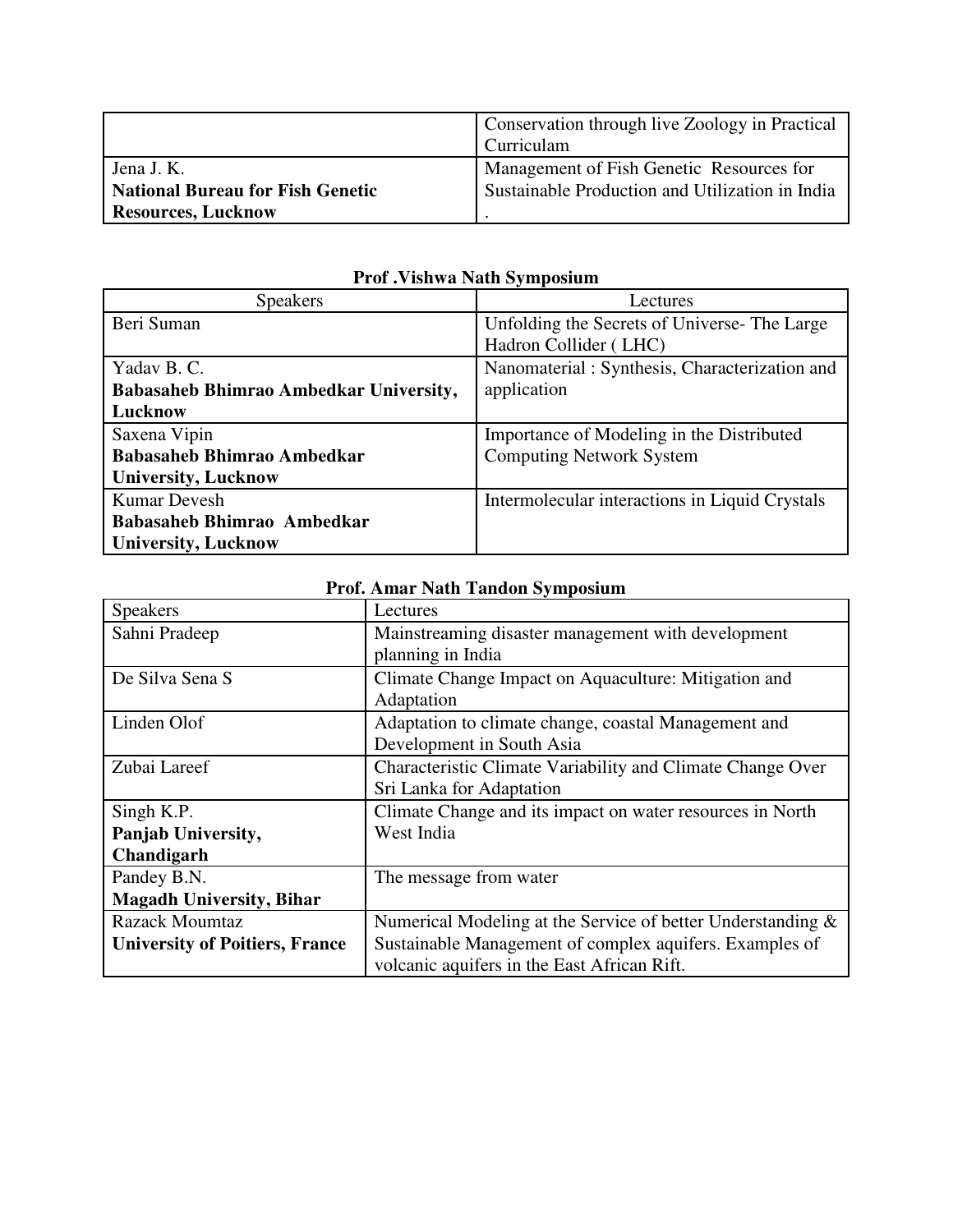### **PROF. RAM NATH CHOPRA SYMPOSIUM SCIENCE AND TECHNOLOGY IMPERATIVES AND OPPORTUNITIES FOR SUSTINABLE DEVELOPMENT OF J &K**

Among other parallel Symposia that were organized during the  $101<sup>st</sup>$  Indian Science Congress, the Prof. Ram Nath Chopra Symposium held a special significance as its theme ' Science and Technology Imperatives and Opportunities for Sustainable Development of J & K was related to the science and technology issues in the states of Jammu and Kashmir.

The session was chaired by Sh. N. N. Vohra, Hon'ble Governor J  $\&$  K and Chancellor, University of Jammu while Porf. M. P. S. Ishar, Vice Chancellor, University of Jammu was the coordinator of the session.

The speakers of the session included Prof. Talat Ahmed, Vice Chancellor, University of Kashmir, Dr. Ram Vishwakarma, Director, Indian Institute of Integrative Medicine, Jammu Dr. Tej Pratap, Vice Chancellor, Sher-e-Kashmir University of Agricultural Science and Technology, Kashmir, Dr. Ajay Koul, Director Research, Sher-e-kashmir University of Agricultural Science and Technology, Jammu, Dr. R. B. Srivastva, Director, DEHAR, Leh and Dr Shafiq Wani, Director Research, Sher-e-Kashmir University of Agricultural Science and Technology, Kashmir.

Prof. Talat Ahmad, Vice Chancellor, University of Kashmir delivered a lecture on "Earth and Solar Resources as influencing factors of sustainable development of  $J \& K$ ." He outlined the goals of sustainable development and stressed on energy transition to high efficiency in production and use, coupled with increasing reliance on renewable resources. He elaborated on the various aspects of glacier formation and its sustenance. He also presented a detailed account on the scientific reasons leading to earthquake an ways and means to protect ourselves from such disasters. Prof. Ahmad suggested that in addition to minerals, the J&K State has good potential of production of solar and geo-thermal energy in Ladakh.

Dr. Ram Vishwakarma, Director, Indian Institute of Integrative Medicine, Jammu dwelt in detail on "Opportunities for Aroma industry in J & K: Creation of new industrial Biotechnology parks." He suggested that  $J \& K$  States has specific opportunity to emerge as an aroma industrial State. He informed that scientific infrastructure, various Prototype Projects have been started in J & K and various crops have been introduced for aroma industry. He emphasized on various strategies which need to be followed for setting up the Biotechnology parks in the States. Besides, he elaborated on various initiatives taken by the IIIM, Jammu in developing research infrastructure at Leh.

Dr. Tej Pratap, Vice Chancellor, Sher-e-Kashmir University of Agriculture Science and Technology, Kashmir spoke on ' Converting unsustainable to sustainable farming economy in J & K. He elaborated on the technology factors and the landmark changes of the  $21<sup>st</sup>$  century in the villages of Himalaya region and stressed that ones with links to economically dynamic towns where jobs and markets are readily available. He advocated repositioning of research, formulation of policies and investment strategies for an effective facilitative role. He spoke of value addition by way of skill development of the new generation of village farms, development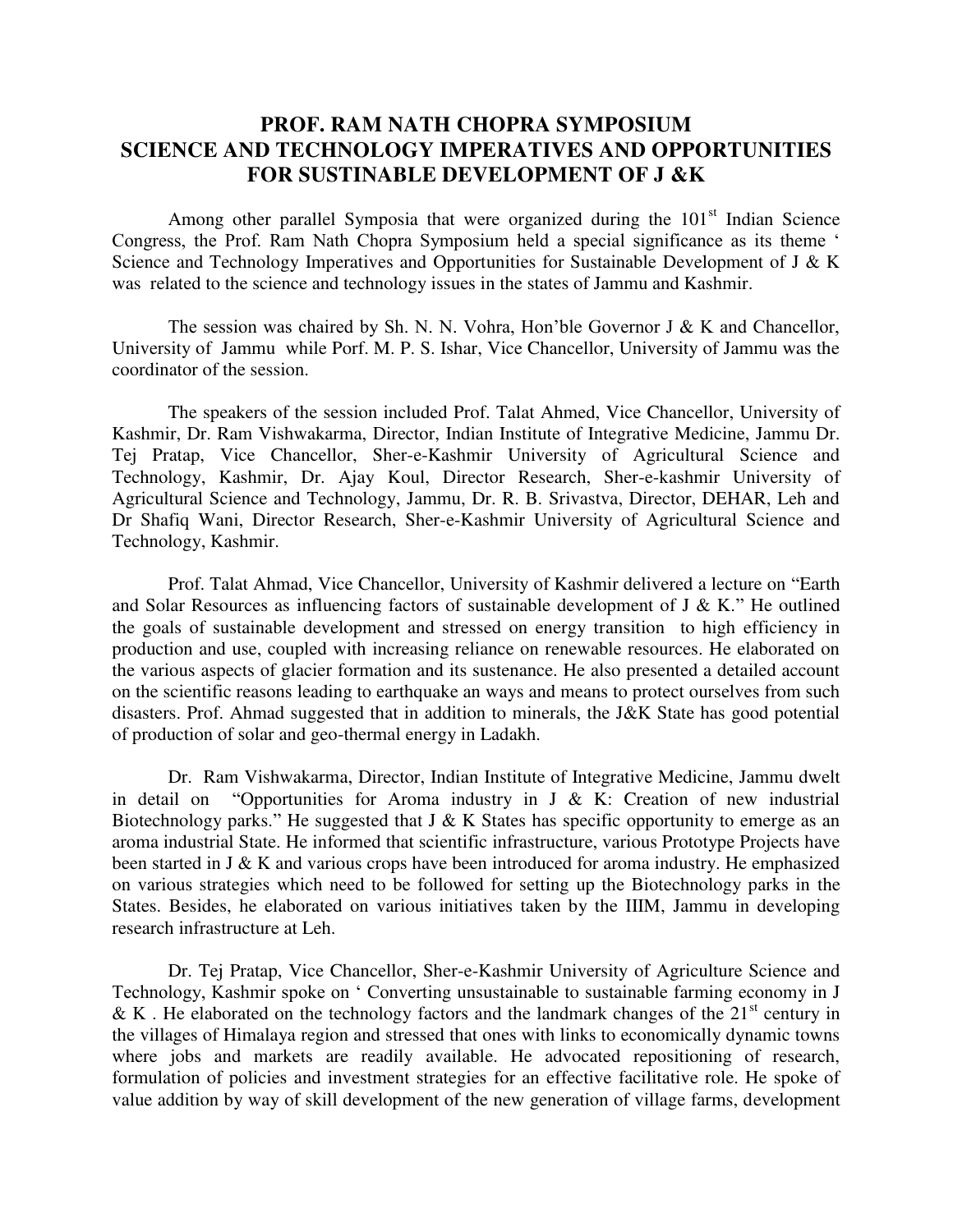of village agro enterprises and market linkages for converting unsustainable to sustainable farming economy in the Himalayan region.

Dr. Ajay Koul, Director Research, Sher-e-Kashmir University of Agricultural Science and Technology, Jammu delivered a lecture on the topic "Technological breakthroughs that can help transform temperate sericulture based livelihood economy of J&K farmers." He focused on current status, components and various factors affecting silkworm rearing. He outlined the major constraints in silk production and stressed on precautions such as pre rearing disinfection, leaf for Chawki worm, leaf storage, leaf sizing, bed cleaning, moulting care etc. to be taken for good silkworm rearing.

Dr. Shafiq Wani, Director Research, Sher-e-Kashmir University of Agricultural Science and Technology, Kashmir spoke on 'Breaking the technology barriers in major niches for economic transformation of the farmers in Jammu, Kashmir and Ladakh.' He stressed on the imperatives and opportunities of bringing in 'Kashmiriyat' in farm research. He stressed that gaps exist between what is achieved at the research farms and the farmer's field. Therefore, rethinking is required in farms research involving important actors like farmers and extensionists in the process of technology development. He advocated adoption of approach for quality seed availability using informal systems through participatory seed production programme in partnership with farmers. This approach according to him, would help in undertaking client oriented breeding programmes for identification of location specific varieties. He advocated greater linkages between research institutions and key stakeholders for effective generation, dissemination and utilization of agricultural technologies.

Dr. R. B. Srivastva, Director, DEHAR, Leh spoke on how the basket of technologies could transform the economy of people of cold arid region of Ladakh.

The Hon'ble Governor appreciating the presentations made by the distinguished speakers, called for a greater cooperation and synergy of efforts between the varsities and research institutions/government department vis-à-vis conduct of research in the areas relevant for sustainable development of J&K.

In his concluding remarks, he stated that the session was crucial and thus warranted good presence of officials from various state government departments/research institutions, He emphasized the need to speed up efforts towards amelioration of miseries of the people through interventions of Science and Technology.

He also emphasized that more interactions of this kind should be held so as to evolve better strategies for combating various problems being faced by the masses. He further suggested that a document based on the presentations made by the panelists should be prepared and submitted to the state government for appropriate action.

Earlier, Prof. M. P. S. Ishar, Vice Chancellor, University of Jammu thanked Sh. N. N.Vohra, Hon'ble Chancellor of University of Jammu for taking this initiative of having a special symposium on 'Science and Technology imperatives and opportunities for sustainable development of J&K'. Prof. Ishar further added that it was a unique opportunity which brought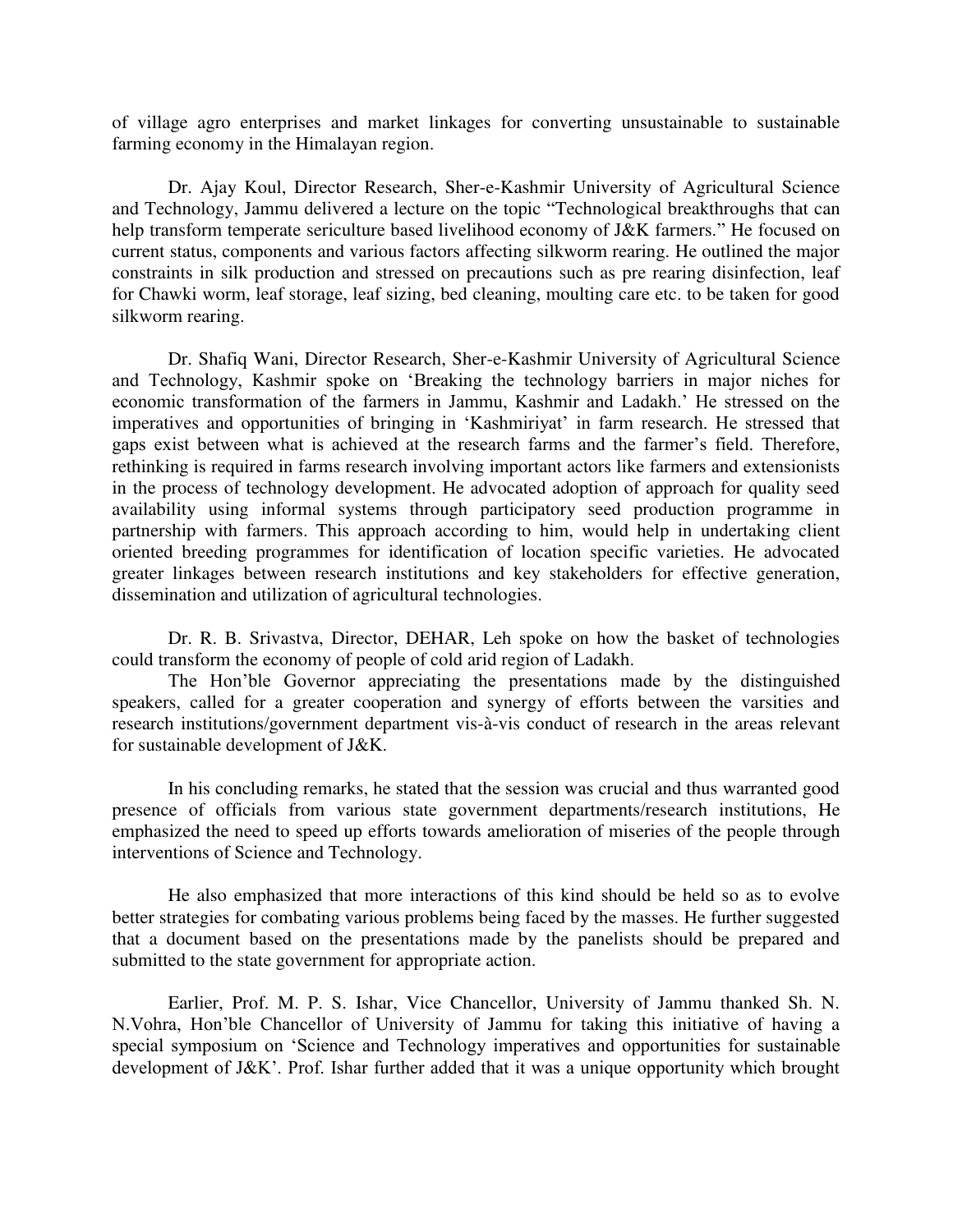together distinguished scientists to deliberate on the issues pertaining to science and technology imperatives and opportunities for sustainable development of J&K.

The formal vote of thanks was presented by Prof. Manoj Dhar, Registrar, University of Jammu.

### **PUBLIC OUTREACH PROGRAMMES**

Public outreach/ Interaction programs were also organized during the five day  $101<sup>st</sup>$  Indian Science Congress. These were organized by the Indian Council of Medical Research, Indian Space Research Organization, Ministry of Earth Sciences, DBT- Bill Gates Foundation, and Development of Atomic Energy and Indian Council of Agriculture Research.

#### **Highlights of some of the Public Outreach Programs are as under:**

#### **Public Interaction session by Defence Research & Development Organization (DRDO)**

An important facet of DRDO's participation in the  $101<sup>st</sup>$  Indian Science Congress was the public Outreach session titled "Innovations in Defense Technologies" held on February 5, 2014. During the session, Dr. Malakondaiah, Distinguished Scientist and Chief Controller R&D (HR & Technology Management) and six other senior DRDO scientists talked about divers activities and achievements of the organization. Dr. Malakondaiyah spoke on Materials for Defence; Mrs. Tessy Thomas, Project Director A-4, ASL Bhabha Atomic Research center talked about Innovation in Missile system; Dr. Sudershan Kumar, DS & Director, CFEES spoke about innovative technologies to Counter CBRN Threat; Mr. Manoj Bali, Director, LIC spoke on LIC Technologies; Dr. V. V. Parlikar, Associate Director, R&DE (E) talked about Defence application of Unmanned systems; Dr. A Ganju, Director SASE spoke on current practices and innovatives of Defence Research in Mitigation of cryospheric Hazards in Himalaya and Dr. R. B. Shrivastava, OS & Director, DIHAR spoke on seeding and NurturingIinnovative Technology for Food and Health.

This was followed by an Interactive Session with the engineering students.

#### **Public Interaction session by Development of Atomic Energy (DAE)**

A public interaction session on 'Innovative contributions of the Bhabha Atomic Research Center in National Development' was held on February 5, 2014. Five senior scientist of Bhabha Atomic Research Center (BARK) made presentations on various contributions of the center.

Dr. B. K. Dutta, Head, Human Resource Development Division gave an overview of the functioning of the BARC Training School and highlighted the various methods used for attracting the best talent in the country. Dr. A. K. Sharma, Head Food Technology Division, talked about the applications of Radiations Technology in Agriculture and Food Preservation. Prof. Gota of the Advanced Center for Treatment, Research and Education in Cancer, talked about the application of various nuclear techniques to cancer detection and treatment. Shri R.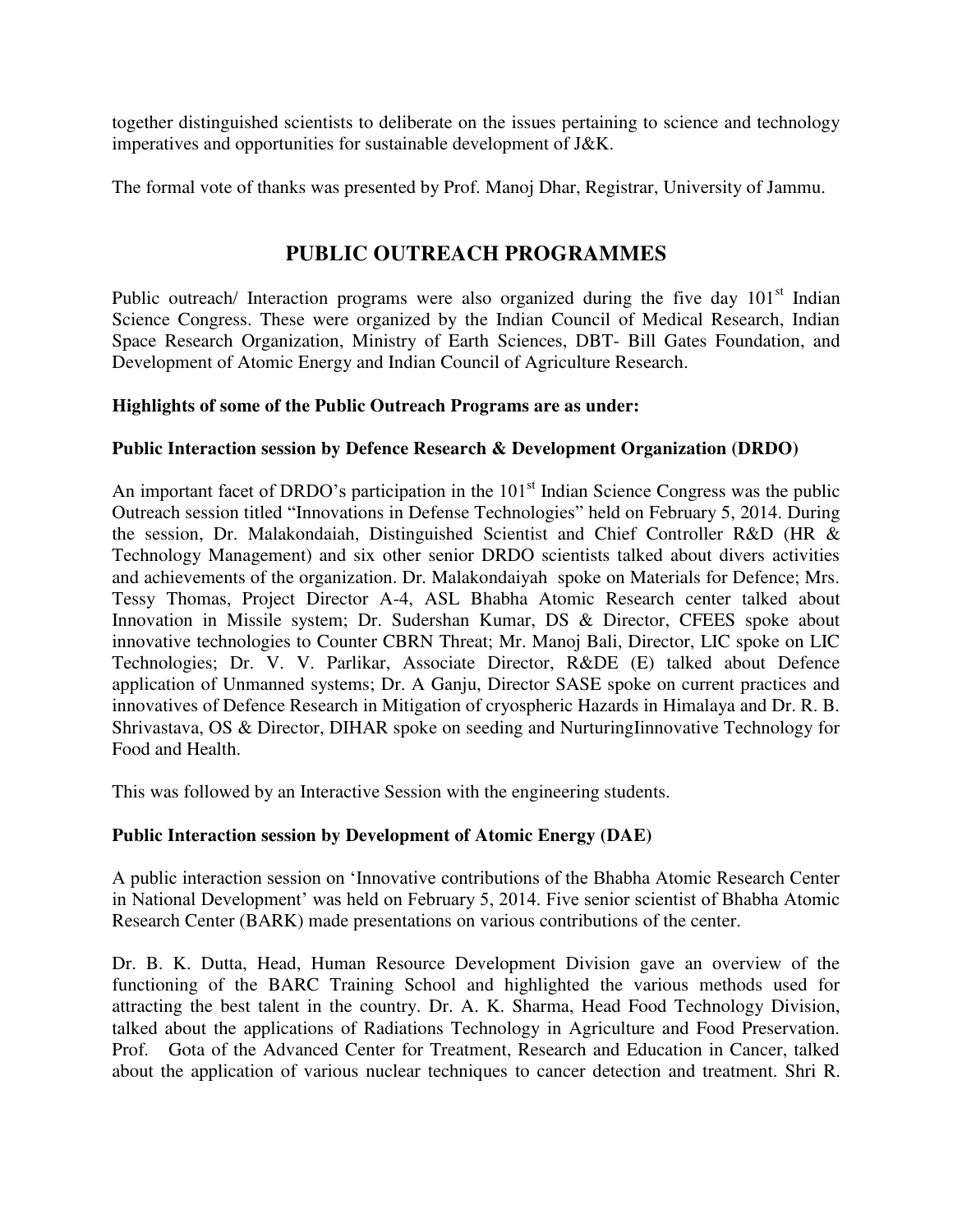Koul Head, Astrophysical science division, discussed the contributions of BARC to the emerging field of high energy Gamma-Ray Astronomy.

#### **Public Interaction session by Indian council of Agriculture Research (ICAR**)

The Indian council of agriculture Research organized a public outreach session on February 5, 2014. Dr, R.B. Singh, past president, national academy of agriculture science, noted thinker and visionary , chaired the session and interacted with participants.

Dr. Singh emphasized upon the importance of agriculture as a profession of national interest. Dr. Rameshwar Singh, Project Director, Directorate of Management in Agriculture (ICAR) made an illustrative presentation on the ICAR services being offered to entrepreneurs and farmersDr. Jagdeep Saxena, Editor, DKMA outlined objectives of the public outreach session and motivated audience for interaction.

#### **Public Interaction Session by Space Research Organization (ISRO)**

A Public interaction session was organized by the Indian Space Research Organization with the following themes:

- Re kindling student interest in science: Experiences from ISRO Chandrayn and MOM programme .
- Use to Space Technology in Decentralized Planning and Development.
- Space based Location/Navigation Services and their Applications.
- Citizen centric applications of Space Technology with Special Reference to Disasters.

 $\bullet$ 

The session was attended by large number of students and scholars.

#### **RECOMMENDATIONS OF SECTIONAL PROGRAMMES**

#### 1. **Agricultural and Forestry Sciences**

- A road map of total food grain requirement (domestic and export) and a plan for production at the suitable sites, procurement and storage.
- Nutrition enriched stable food crops development, characterization and availability for people with chronic malnutrition.
- Designer crops with less tillering or even with single tiller with synchronous flowering in case of cotton and suitable harvest, reduce post harvest loss and lead to better crop management.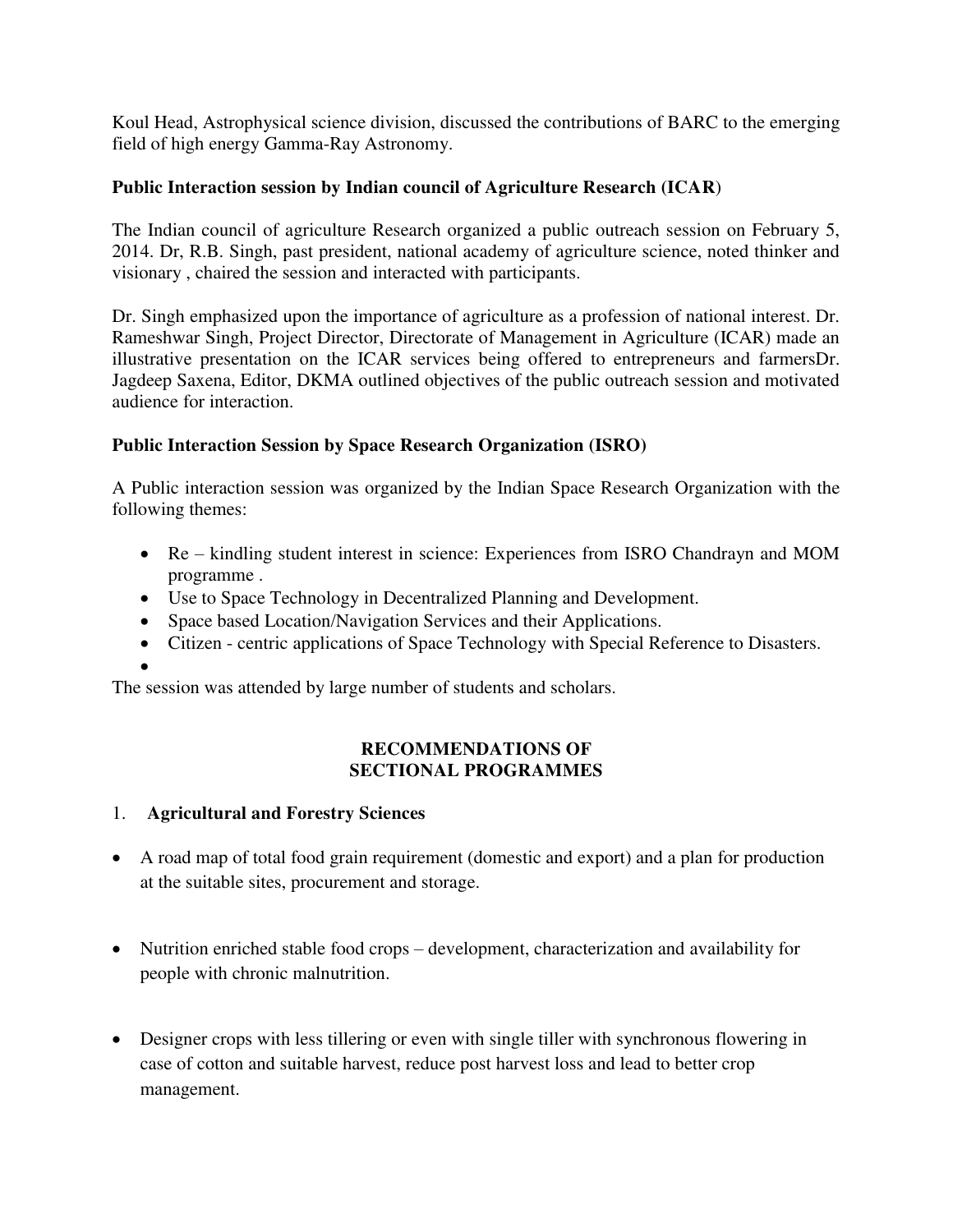- For feasible conservation strategies to protect or restore plant reservoirs and native pollinators, creation of new protected natural areas to ensure food provision, mating and nesting site for pollinators requires multidisciplinary research approaches, development of novel management and conservation practices and a strong commitment to disseminate the results of these studies to the public and policy makers.
- Mechanization to be developed suitable for small holder farms and marketing arrangement at the rural areas where farmers will have access to the market and low cost storage facility. Contract farming can also be mobilized to encourage the farmers to produce better crops with money back arrangement.
- No till or low till farming sequester about 200 k carbon per ha/yr with deep fried and micro sprinklers would bring efficient water saving and success of  $2<sup>nd</sup>$  revolution of India.
- Private public joint research project fashioned in network mode involving relevant laboratories and competent scientists may be planned to undertake C4/NUE (Nitrogen Use Efficiency)/N2 fixation research in the major food grain crops like rice and wheat.
- Weeds cause about 40% crop yield loss and are a serious threat for the crop management of cereal crops, pulses, oilseeds, cotton, sugarcane etc. Direct seeding, zero tillage and use of water efficient crops require more science based weed management to obtain potential yield of genetic gains of improvement crops.
- Integrated approach of use of modern agricultural practice, consolidation of lands and mechanization need to be strengthened.
- GM research and value added GM crops need to be strengthened and GM crops should be available from laboratory to the land on the basis of scientific basis. Adequate funding is also required to support such genomics based competitive. GM crop research.
	- **2. Animal, Veterinary and Fishery Sciences**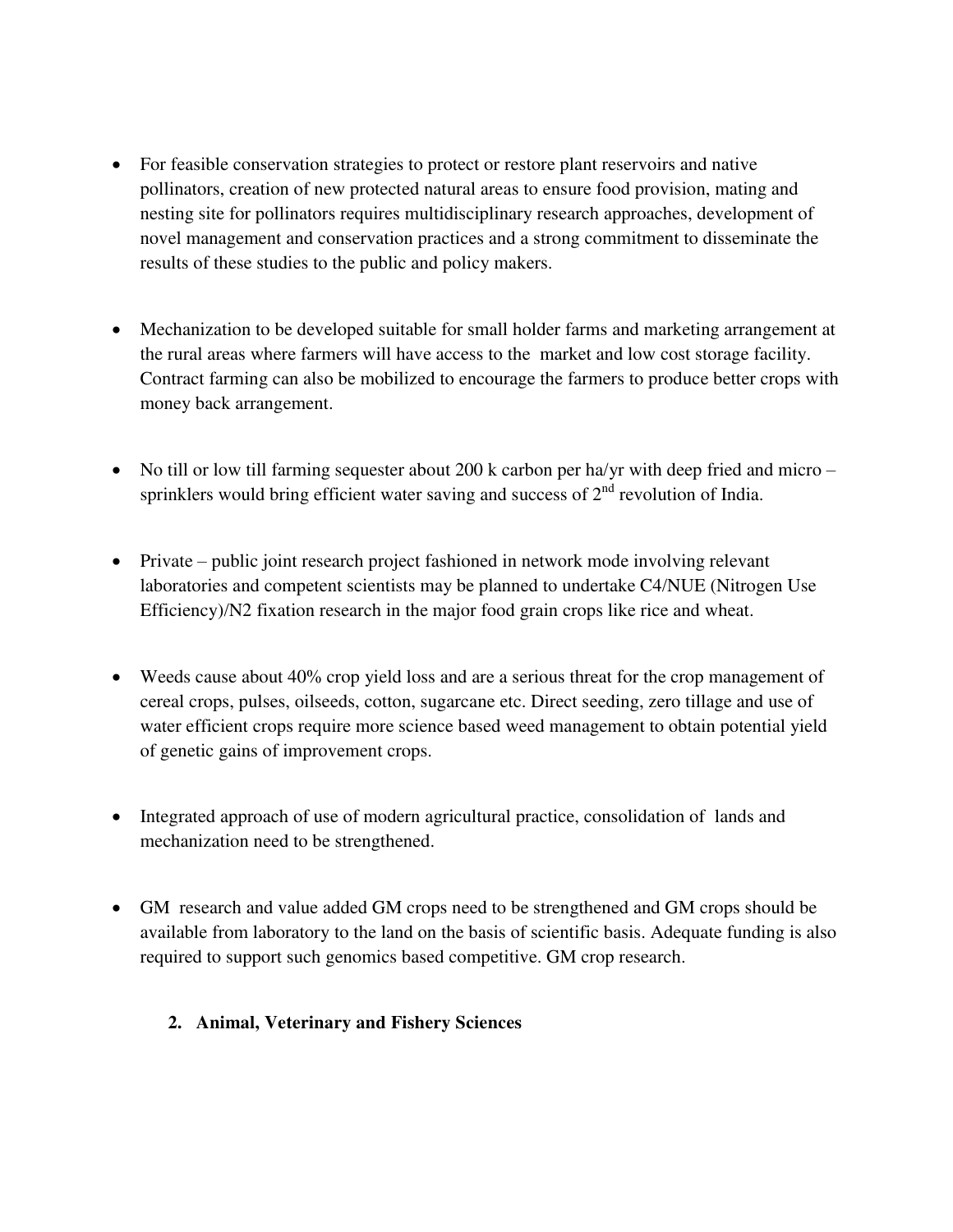- Basic biology should be made integral part of undergraduate and post graduate studies in biotechnology, microbiology, bioinformatics and other modern biology disciplines.
- With view to conserve biodiversity, emphasis on strengthening of classical Zoology in the syllabus of undergraduate (U.G.) and post graduate (P.G.) programmes be given which is not reflected in new UGC syllabus. UGC may be requested to restructure the syllabus in the light of this recommendation.
- National funding agency should provide sufficient funding for research on animal taxonomy as classical taxonomy has gone on Blackfoot during last 2 decades and proper identification of species of biodiversity importance has become a problem for young researchers.
- Bioresources are the wonderful gift of the nature to the mankind whose sustainability can be effectively linked to rural livelihood and economic development, so science education should aim at attracting students for proper management and sustainable utilization and innovative idea of bioresources.
- The assemblage of species with which we share the planet represents a vast untapped genetic library, with undiscovered pharmaceuticals and other beneficial substances. So programmes needed to be initiated for the exploration of other less known potential varieties of life forms with a view to ensure livelihood, food, health and financial security.
- Ensuring dangers of climate changes to biodiversity be recognized and integrating measures be undertaken on priority.
- Biotechnological tools and innovative ideas should be used for conservation, management and restoration of all types of habitat.
- Check list of local fauna be prepared to know the status of biodiversity and submit the same to the concerned agency to undertake conservational measure.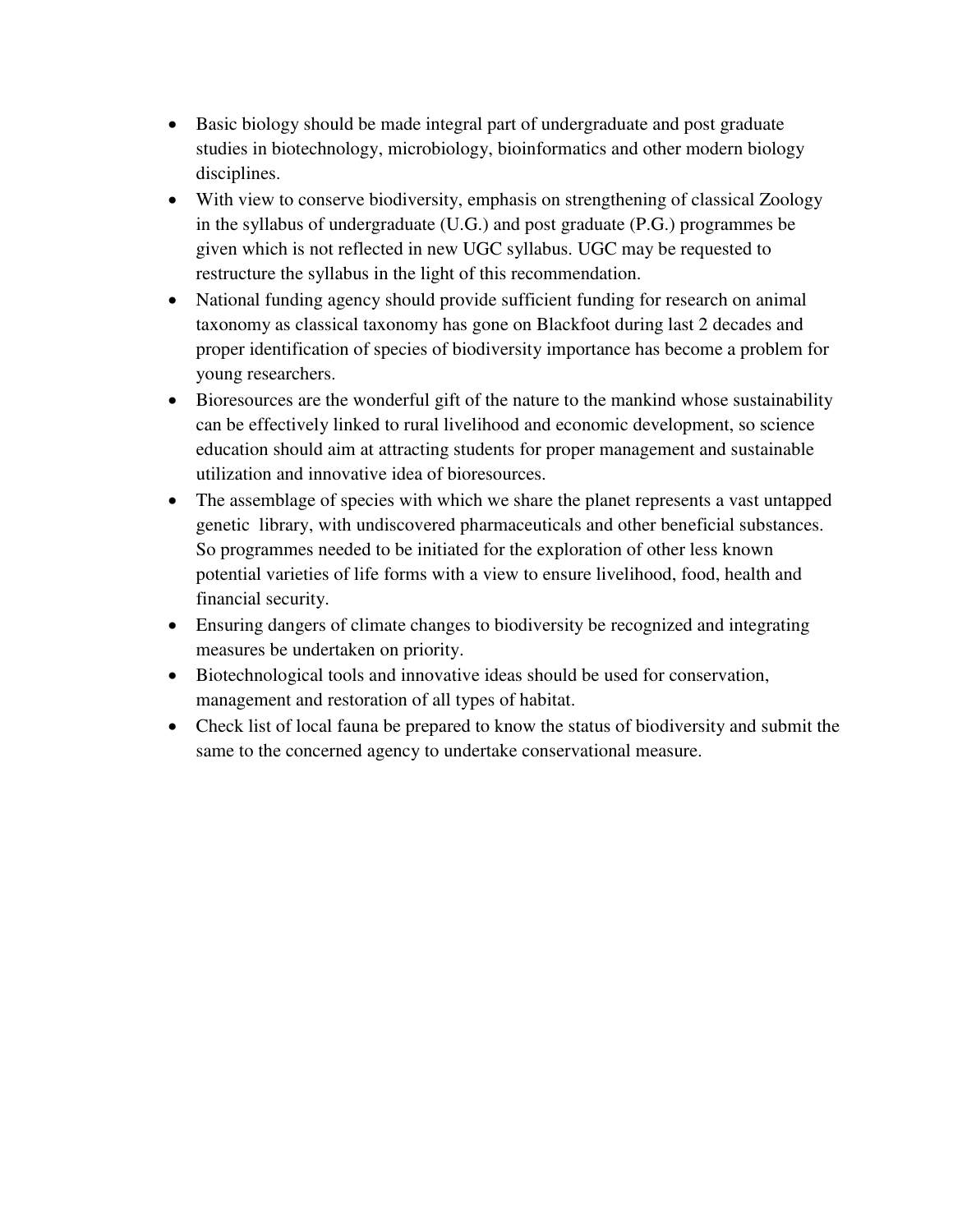- **3. Anthropological and Behavioural Sciences (including Archaeology, Psychology, Educational Sciences and Military Sciences)**
- It is to be recommended, that India need to step up its public spending on both health and education with a greater focus on quality and honest spending.
- It is recommended that to attain the need of social justice to all and specifically to the communities of farfetched areas, these communities should come forward to meet with the pace of development by enhancing their quality of living.
- It is recommended, that greater emphasis be made on basic education with passionate objectives to bring education for economically deprived and marginalized communities.
- It is recommended, that an approach of holistic education be developed for each learner to enhance the understanding regarding the surging needs and challenges of national development.
- It is recommended that to attain both inclusive and positive development, proper teaching and training be ensured for child care to all future mothers.
- It is recommended, that behavioural scientists have to play a greater role in rectifying and managing the social vagaries in terms of prejudices, stereotypes, fanaticism, terrorism and political adventurism by developing work ethics and social harmony in all walks of life, where each individual might associate with greater responsibility and commitment with the programmes destined for inclusive development.

#### **4. Chemical Sciences**

- Timing of Sessions particularly the extra added Symposia should not clash with the Sections timing.
- Poster presentation for Award should be published properly as only 3 posters were considered for award while there were more than 250 posters in sections. All papers if a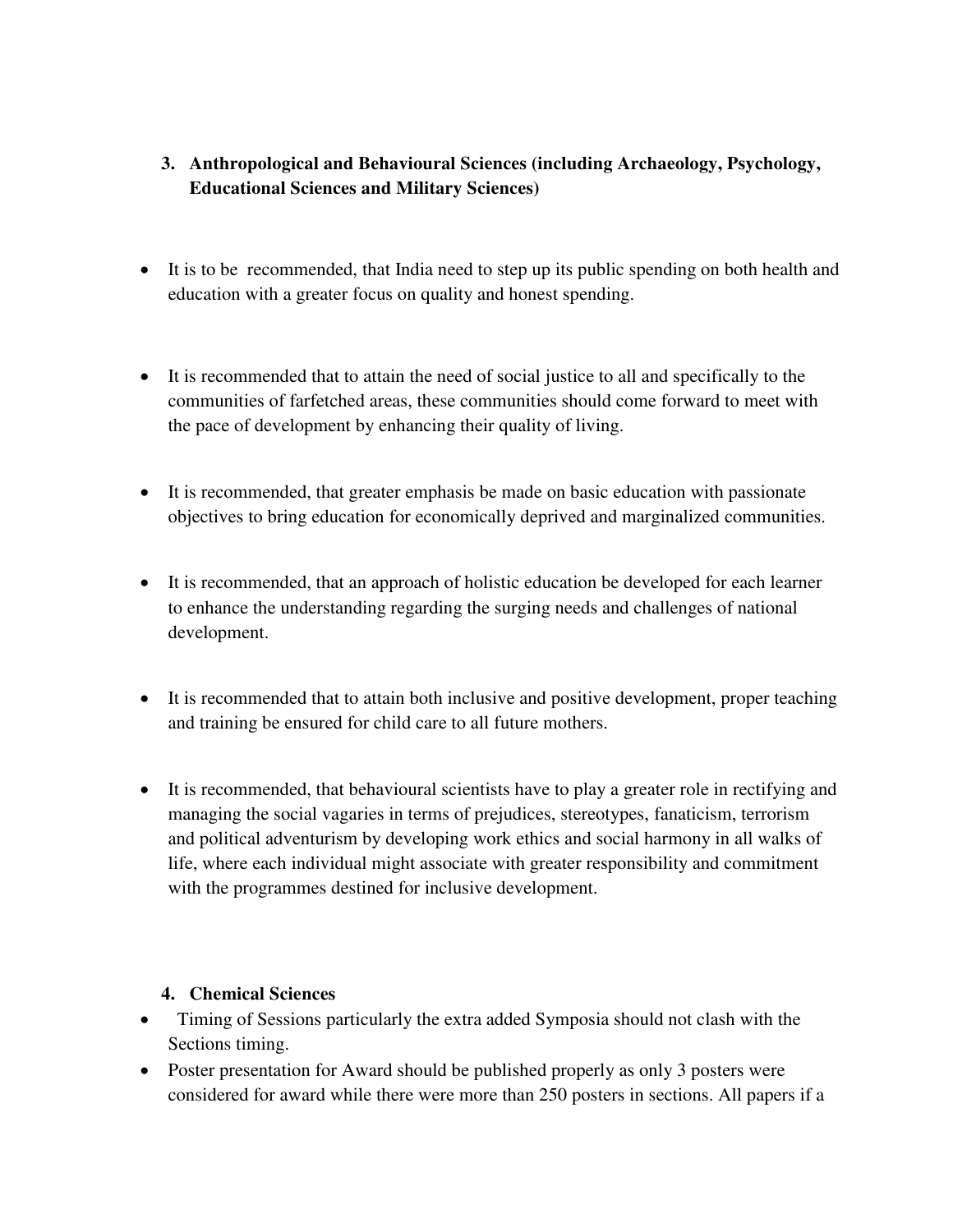copy is sent to ISCA head quarters and other to sectional president can be considered for award.

 Regional Science Congress should be held in next year in area where it was never held earlier e.g. Uttarakhand, H.P.

#### **5. Earth System Sciences**

#### **6. Engineering Sciences**

### **Recommendations For Utilisation of Renewable Energy Sources (RES) For Domestic As well As Commercial Application**

### **Introduction of cluster base system installation in remote/Village area where no Grid power supply is there.**

- (a) To accord such units as a pilot project for motivation as well as to establish worthiness and functioning of system to eliminate doubts in residents of such area.
	- o Outreach of R.E.S. through
- Demonstration.
- E- Media
- New Prints
- To award identified well performing unit with proper incentives in enhancing R.E.S.
- Assuring availability R.E.s products and services at a glance.
- Proper financing mechanism for large / medium scale R.E.S. products are some of the significant recommendation.
- To adopt newly introduced fuels cell Technology.
- To design and manufacture intelligent chargers for Grid interface.
- To ensure economic viability through time to time reassessment of the cost.

### **7. Environmental Sciences**

• There is an urgent need of restoration of curable waste lands of our country by giving emphasis on ecological, agro-ecological and socio-economic consideration for the benefit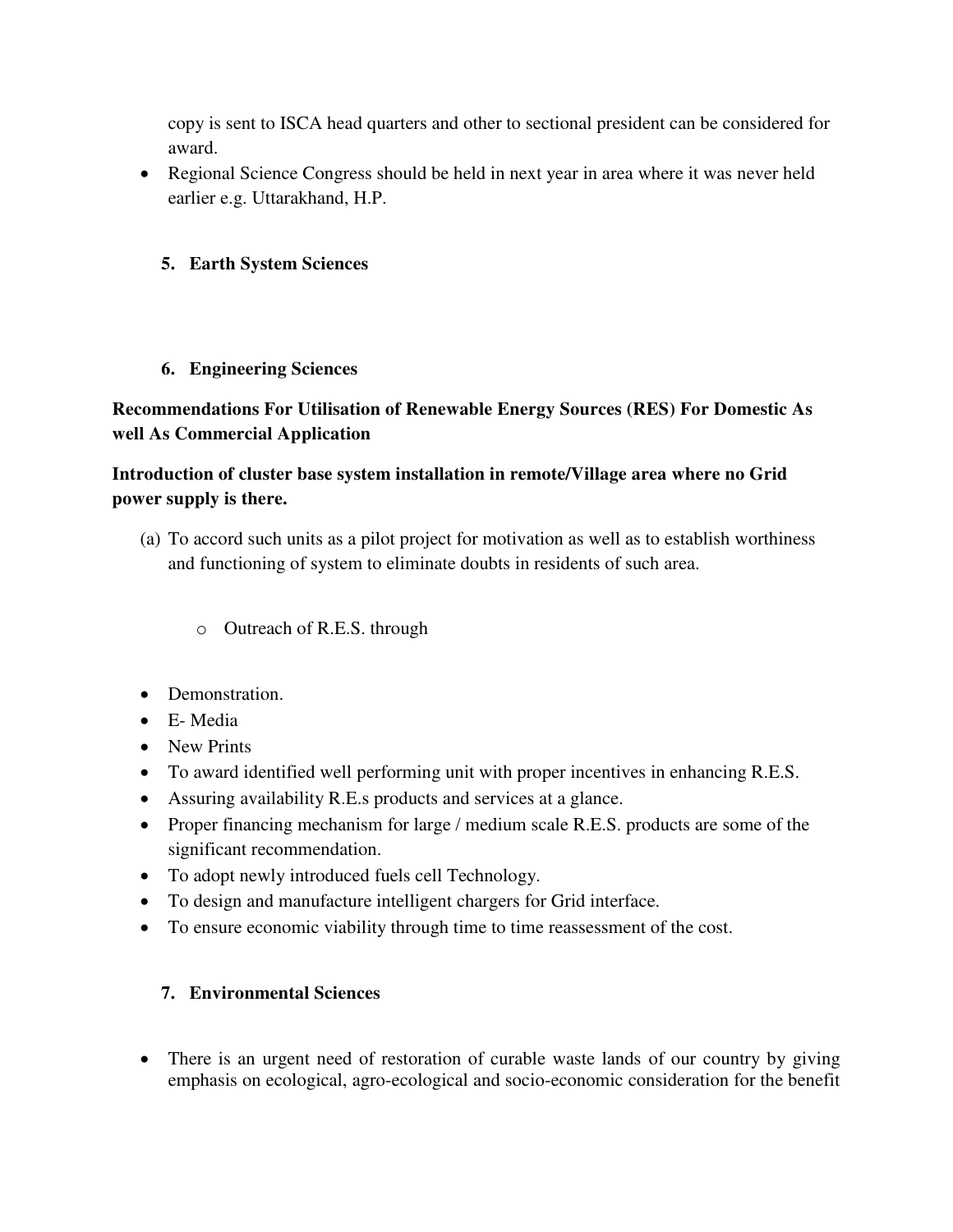of local communities so that they can further plan for long term management of the target areas. Strong and due financial support must be provided to all the stake holders.

- Exploration, documentation and conservation of biodiversity of wetlands, sacred forest/groves and all hot spot areas are recommended as most of our biodiversity data are under-documented in global scale in accordance with IUCN database. Blend of cultural, religious and scientific values should be incorporated in the policies pertaining to ecological restoration and biodiversity conservation for fostering bio-economy.
- An all India coordinated project on assessment of air quality in terms of inorganic pollutants  $(NO_X, SO_X, CO_2, CO_2, CO, SPM, etc.)$  and organic pollutants (pollen grains, spores, bioaerosols, etc) has to be initiated in metropolis and other major cities of our country for documentation and mitigation that will help our clinicians for easy diagnosis and treatment of respiratory and other diseases.
- Easy access to pure drinking water (i.e., free of heavy metals, pathogens, pesticides, dyes, xenobiotics, etc) to the remote villages must be ensured. Thus, it is recommended to provide facilities in researches for assessment and maintenance of the quality of both surface and ground water.
- Special emphasis should be given to the traditional indigenous knowledge based natural resources (especially herbal medicine) as Indian traditional medicine system such as Ayurveda, Unani, etc. as they have long been tested as alternative medicine as well as are cost effective.
- Bioremediation and other related technologies need to be strengthened further involving biodiversity to solve environmental pollution related problems. Emphasis should be given to all the stakeholders.
- There is an urgent necessity to assess the alien exotic species which invaded our land and aquatic ecosystem and declined our natural indigenous flora. A national policy should be adopted for extermination of such alien species and in addition, they may be utilized as fuel, manure and other purposes.
- As per recommendation of the Kyoto Protocol in 1997, the greenhouse gases must be phased out. Hence proper research should be undertaken to assess the emission of greenhouse gases. There is an urgent need of further research to develop new technologies for the reduction of greenhouse gas emission.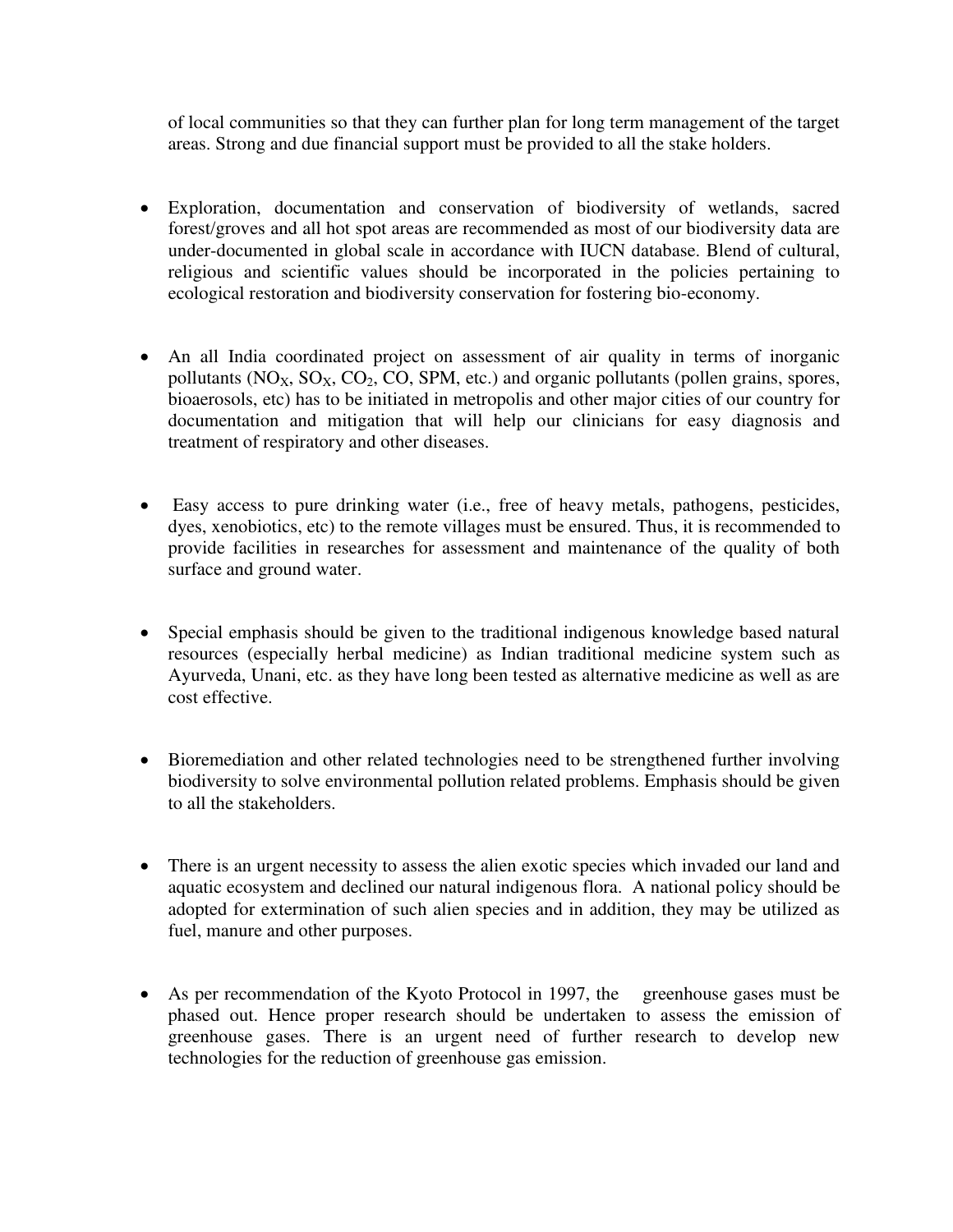- Global climate change is a very important concern for the coming generation. So, it is important to develop strategy to mitigate the impact of climate change on flora and fauna including human being. Special emphasis should be given to the ecologically sensitive areas of the country including coastal zones.
- There is an urgent need for strengthening of the existing scientific institutions working on various aspects of environment and development and also Departments of Environmental Sciences working in various Universities in terms of manpower, budget and infrastructure.
- As there are only few Institutions/Centers/Departments related to environmental sciences are existing in the country so new Institutions/Centers/ Departments devoted for the Environmental Sciences should be established at various locations of the country so that the country would be able to produce quality research in the field of environmental sciences and also to produce eminent and able environmentalists in the country who may create environmental awareness among the common masses and may also provide innovations for conserving our Mother Earth. Thus, our environment can be visualized in a holistic way and this will certainly make the Mother Earth more sustainable in future.

### **8. Information and Communication Science & Technology (Including Computer Sciences)**

To harness ICT for inclusive development, It's use should be promoted more and more

among the rural masses as well as women's communities.

- The IT and ITES / BPO industries are to set up beyond the metros and focus should be given at other places including state capitals and district head quarters also.
- Govt. should promote in building India centric software and hardware industries as well as help in accelerating in driving for domestic market IT adoption and for enhancing software development business competitiveness in the country.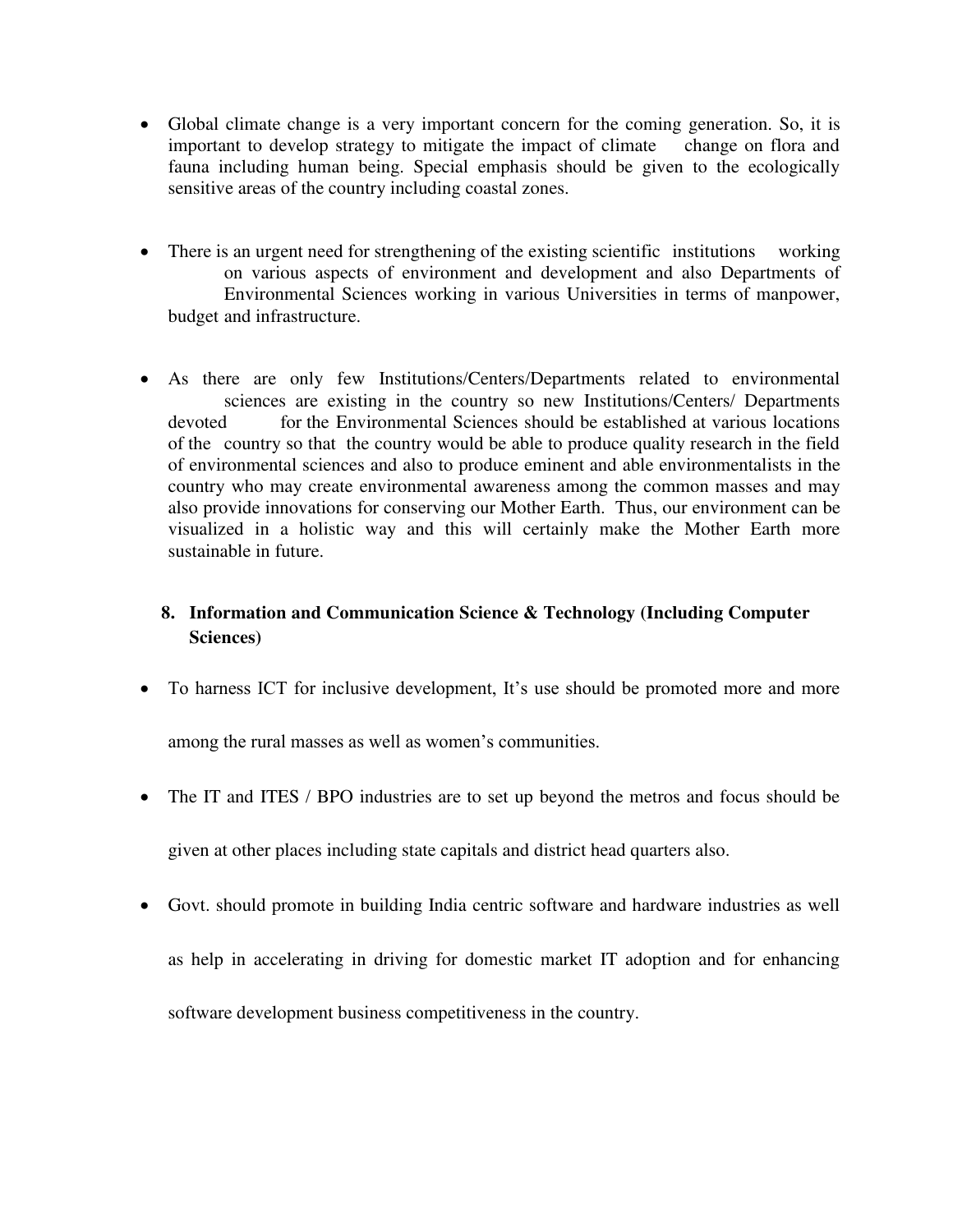- Effective policy should be framed by the Union and State Governments to encourage the ICT educated youths to become entrepreneurs for setting S/w and H/w industries in the country.
- Focus should be given to energies the masses with the use of ICT with the help of internet connectivity and its convergence with mobile phones for the purpose of providing centralized services and benefits of e-governance
- The members of the section have unanimously recommended that the name of the section should be renamed as "INFORMATION AND COMMUNICATION SCIENCE & TECHNOLOGY (INCLUDING COMPUTER AND LIBRARY SCIENCES).

#### **9. Material Sciences**

Materials Science is of Interdisciplinary nature dealing with Education, Research and Development in the area of Applied Sciences. It deals with improvement in properties and applications of conventional materials as well as development of New materials with functional properties. This is directly or Indirectly linked to the Industrial as well as economic growth of the country. Taking experience from all developed countries as well as Upcoming Developed countries, efforts should be made to boost Materials Science education and research in the Universities and higher education system. Currently this is not included as subject in the UGC-NET examination since this is either taught as part of Physics or Chemistry main subject. Therefore, this should be introduced as independent Master course program, of course with emphasis on regional industrial and societal needs. Both traditional as well as high end Materials and Technologies for current health care, energy and programs strategic nature be given equal weightage while funding the projects.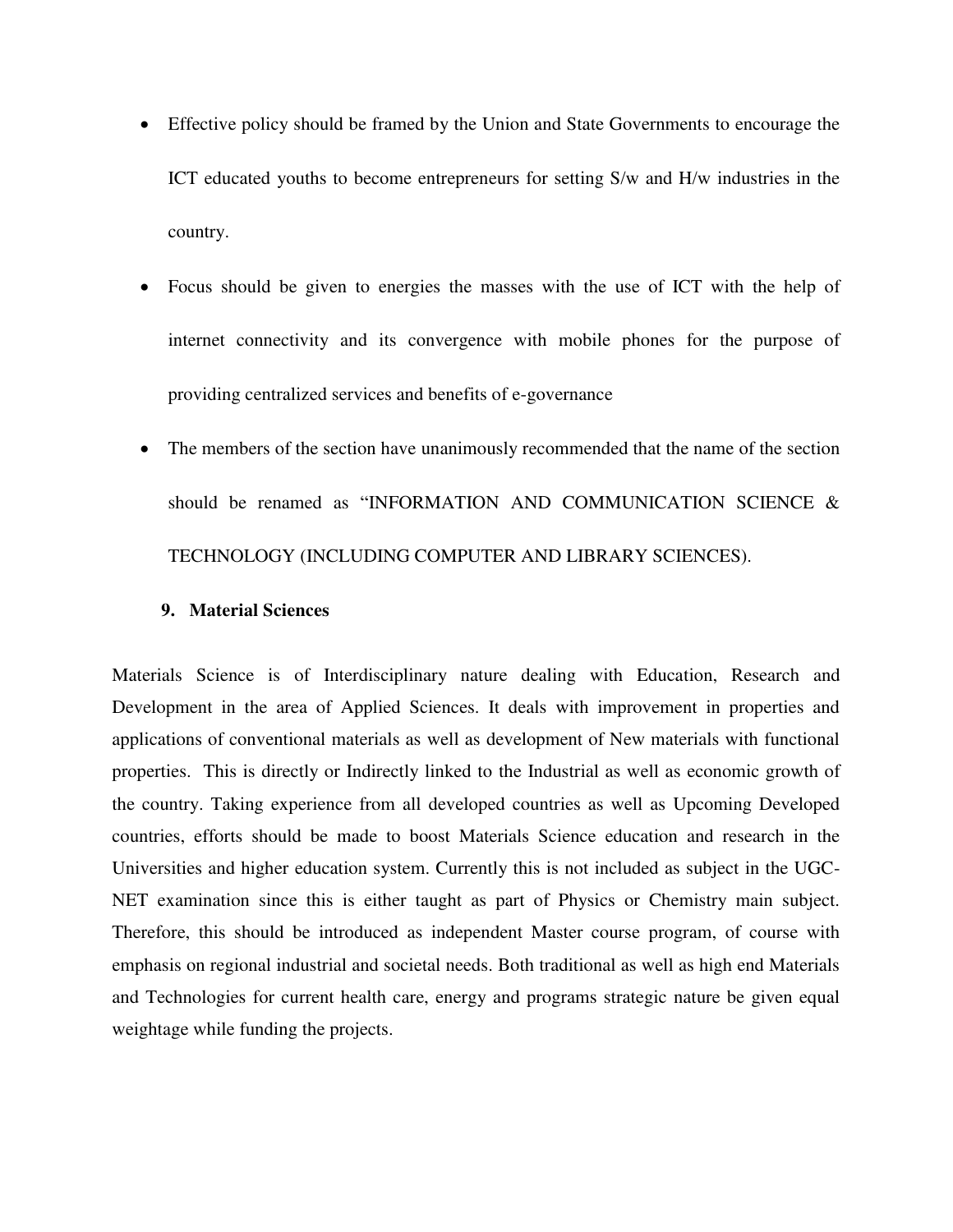Efforts be made to rope in Industries so that the fruits of applied research are riped by the Industries and the products reach the common man as well as help in elevating economy of the country.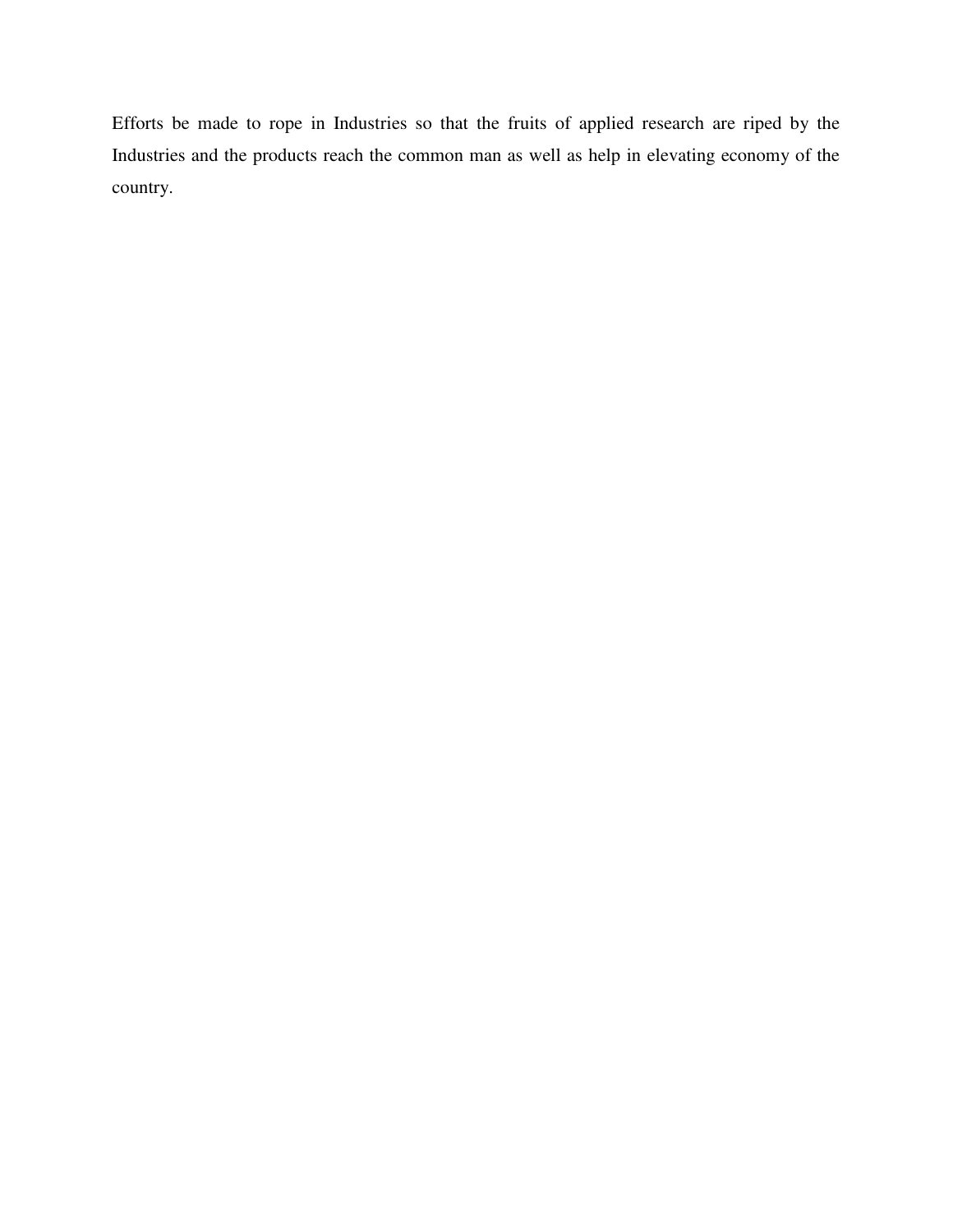#### **10. Mathematical Sciences**

- All participants of the section of Mathematical Sciences express their thanks to the Vice chancellor and other dignitaries of Jammu University, Jammu for hosting and providing good hospitality during 101<sup>st</sup> Indian Science Congress.
- All participants express their satisfaction and happiness on the deliberations and discussions held in various sectional programs.
- They also express thanks and gratitude to the local secretary Prof. J.P.Singh Joorel, Prof. Rahul Gupta (Chairperson. Dept. of Statistics), Prof. Dalip Singh (Chairperson, Dept. of Mathematics), Dr. Parmil Kumar (Asst. Profesor, Dept. of Statistics) other faculty

#### **11. Medical Sciences**

- More local volunteers/support are needed for running academic/scientific activities in Conference.
- A 24<sup>\*7</sup> active helpline is must for such a grand meeting and a docket number or such response numbers should be provided for reference till solving the query/problem in satisfactory manner.
- Transport/accomadation facility information should be handled in a more co-ordinated manner.

# **12. New Biology (including Biochemistry, Biophysics & Molecular Biology and**

#### **Biotechnology)**

- New Biology Section was well organized. Talks were of high scientific standard. Attendance in each and every session was quite good.
- There was not much formal discussion since most speakers left immediately after his/her talk or the particular session was over. However in some informal discussion it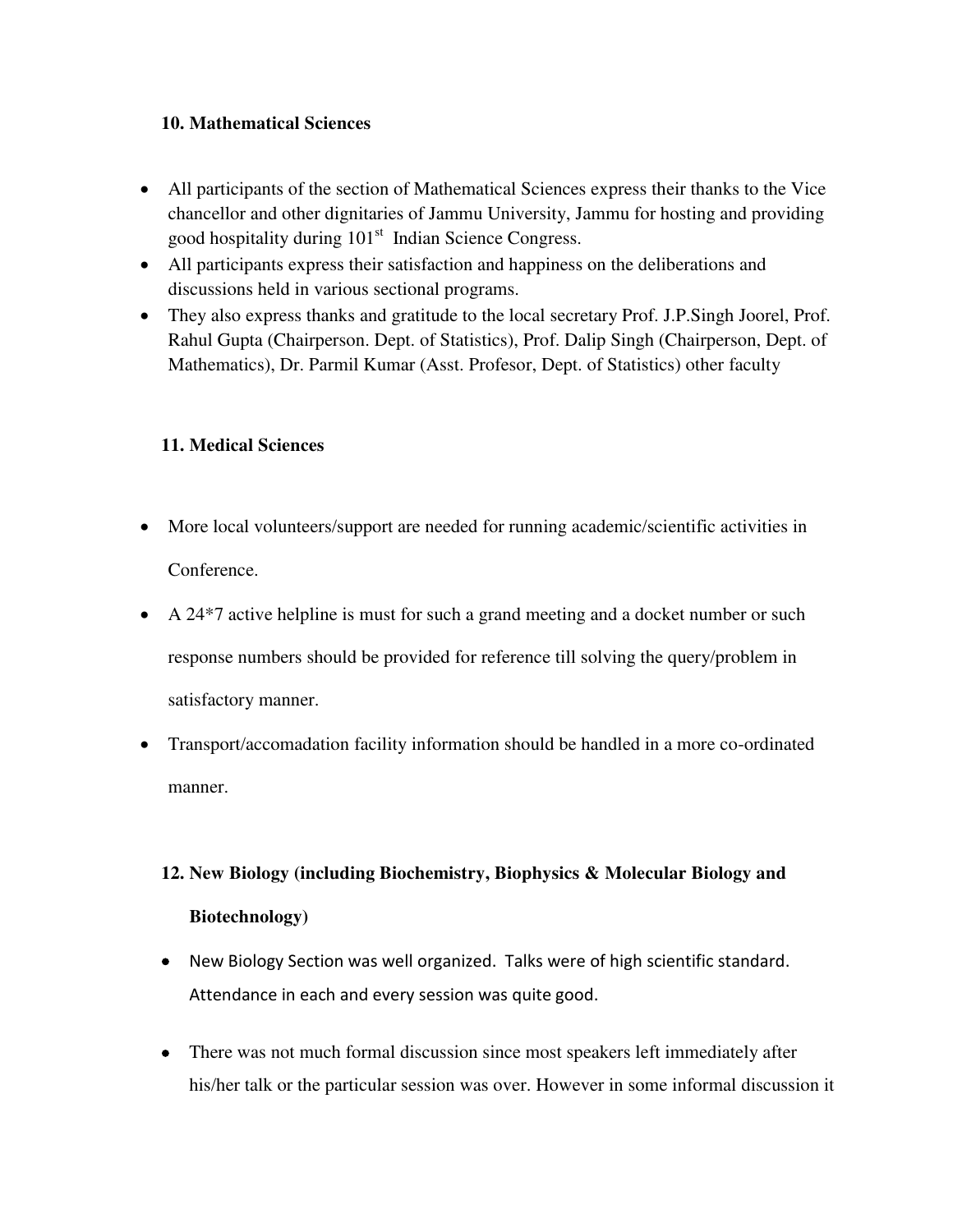was suggested that it would be better if one or two sessions (mini symposium) could be arranged on specific important area -

- **Cancer Biology**
- **Nanomedicine**
- **Proteomics & Genomics etc**

#### **13. Physical Sciences**

- The Physics research scenario was discussed and it emerged that research on grassroot technologies like solar energy, water harvesting, pollution control, energy production, etc. is being pursued at premier research institutions in the country. It is important that universities of the country can also bring in change in this aspect and they need to be encouraged in this direction. Thus, the forthcoming Physical Science Section of the 102nd session of the Science Congress can address these issues possibly under the title Physics Research for Sustainable Development. Any of the topics mentioned above may be addressed in detail as a mini-symposium.
- The fact that only few posters (03) were shortlisted for Best Poster Award did not go well with the participants. Their contention is that all their efforts in preparation of the poster, attending the Science Congress after travelling long distances, etc. were in vain if their posters are not considered seriously. Collective opinion was that the Science Congress should consider all the posters for the award and then select the best two. This would encourage young researchers to actively participate in the Science Congress.
- There was also disappointment that Travel grant and Local Hospitality was limited to only few invited speakers (2+3). Many invited speakers suggested that this number should be increased to at least 12 members, if not all. This will help the Sectional President in inviting motivated, dedicated and active researchers/ speakers who can share their knowledge and experience with the youngsters and motivate them to carry out quality research work. In fact this is the need of the hour, for our country.

#### **14. Plant Sciences**

• Renaming of the Plant Sciences Section to Botany.